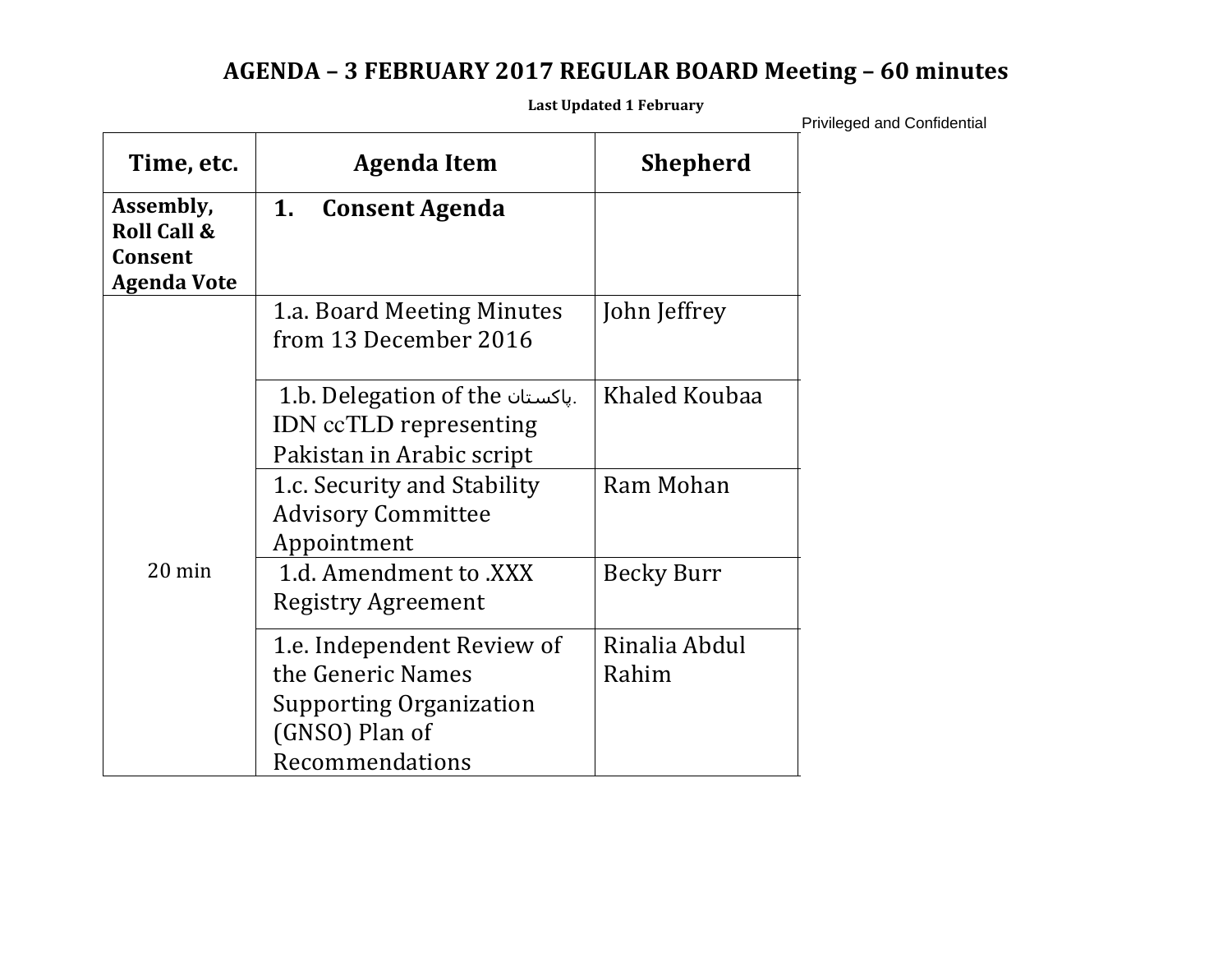# **AGENDA – 3 FEBRUARY 2017 REGULAR BOARD Meeting – 60 minutes**

**Last Updated 1 February**

| Time, etc. | <b>Agenda Item</b>                 | <b>Shepherd</b> |
|------------|------------------------------------|-----------------|
|            | 1.f. Appointment of Board          | Lito Ibarra     |
|            | <b>Designees for New Specific</b>  |                 |
|            | Reviews: Registration              |                 |
|            | Directory Service (RDS)            |                 |
|            | <b>Review Team</b>                 |                 |
|            | 1.g. Appointment of Board          | Chris Disspain  |
|            | Designees for New Specific         |                 |
|            | Reviews: Second Security,          |                 |
|            | Stability, and Resiliency of       |                 |
|            | the Domain Name System             |                 |
|            | 1.h. GNSO Council Request:         | Becky Burr      |
|            | Compliance with Inter-             |                 |
|            | <b>Registrar Transfer Policy</b>   |                 |
|            | Part C (IRTP-C)                    |                 |
|            | 1.i. GAC Advice: Hyderabad         | Markus Kummer   |
|            | Communiqué (November               |                 |
|            | 2016)                              |                 |
|            | 1.j. Publication of Board          | Chris Disspain  |
|            | <b>Committees Activity Reports</b> |                 |
|            | 1.k. Appointment of                | Mike Silber     |
|            | <b>Independent Auditors</b>        |                 |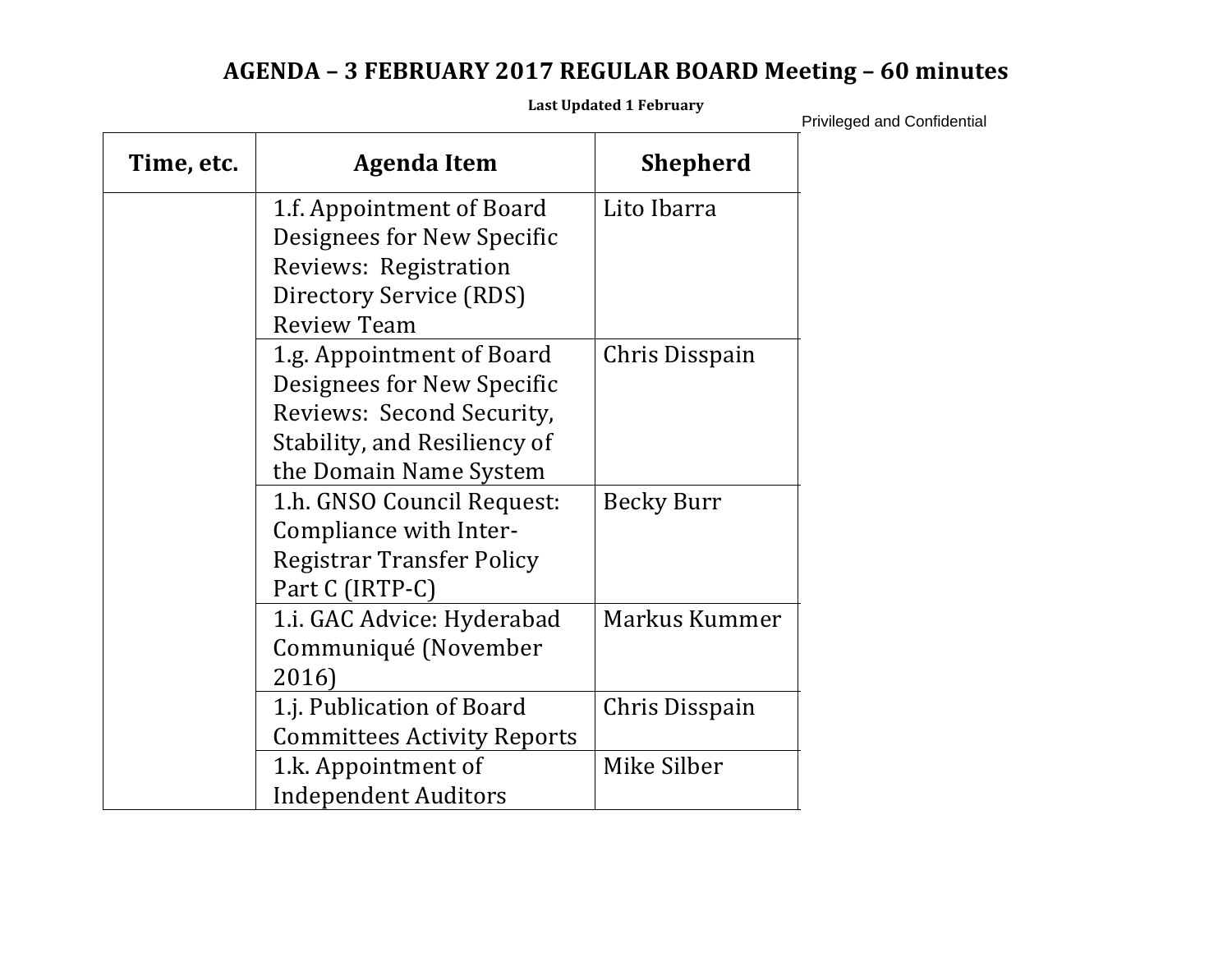# **AGENDA – 3 FEBRUARY 2017 REGULAR BOARD Meeting – 60 minutes**

**Last Updated 1 February**

| Time, etc.        | <b>Agenda Item</b>               | <b>Shepherd</b> |
|-------------------|----------------------------------|-----------------|
| <b>Discussion</b> | 2. Main Agenda                   |                 |
| & Decision        | 2.a. Consideration of Board      | Chris Disspain  |
| $40 \text{ min}$  | Governance Committee's           |                 |
|                   | Advice to form a Board           |                 |
|                   | <b>Accountability Mechanisms</b> |                 |
|                   | Committee                        |                 |
|                   | 2.b. AOB                         |                 |
|                   |                                  |                 |
|                   |                                  |                 |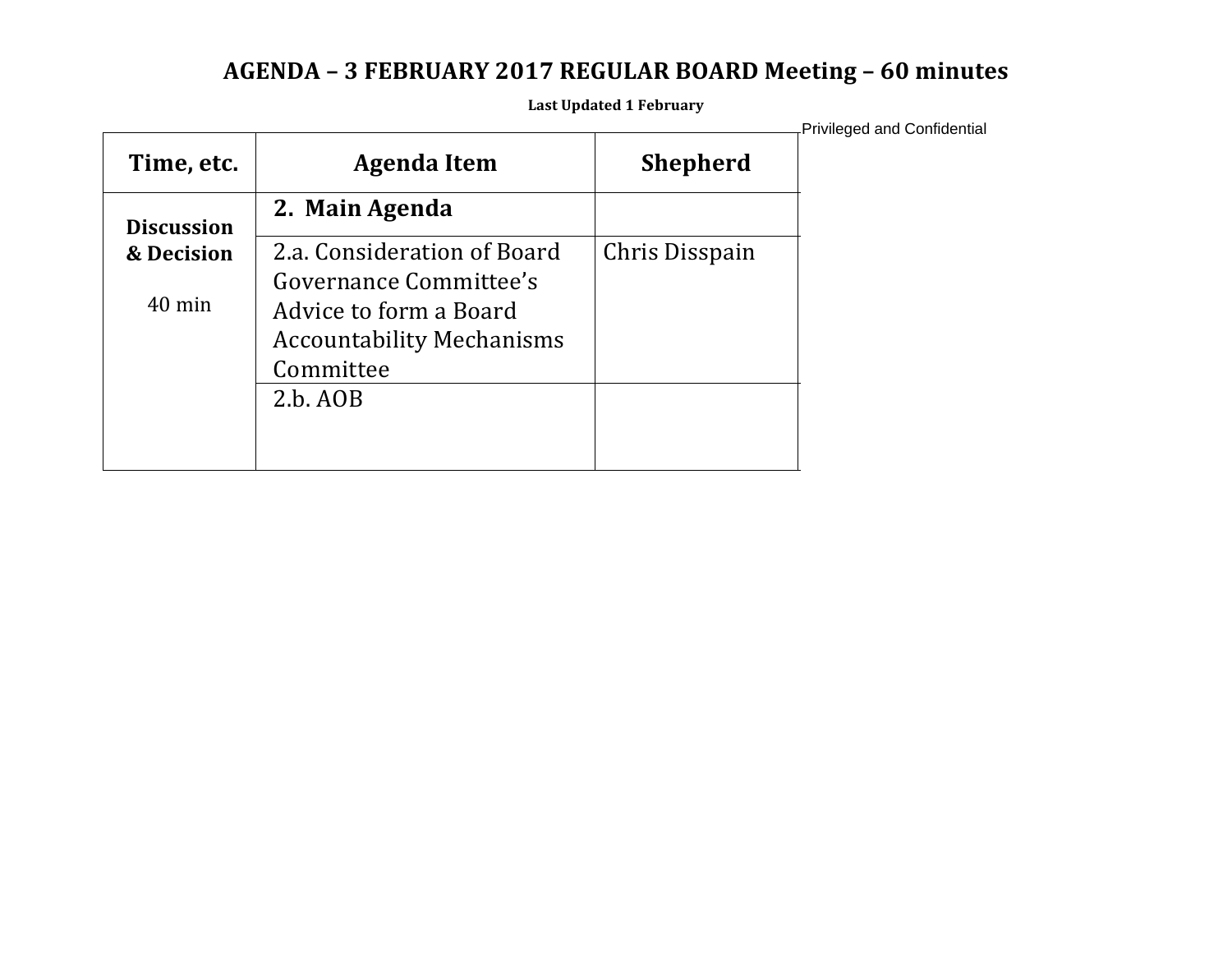#### **ICANN BOARD PAPER NO. 2017.02.03.1b**

| TITLE:                  | Delegation of the ULL ("Pakistan") domain representing<br>Pakistan in Arabic Script to National Telecommunication<br>Corporation |
|-------------------------|----------------------------------------------------------------------------------------------------------------------------------|
| <b>PROPOSED ACTION:</b> | For Board Consideration and Approval                                                                                             |
| <b>REFERENCE:</b>       | 905321                                                                                                                           |

### **EXECUTIVE SUMMARY:**

As part of PTI's responsibilities under the IANA Naming Function contract with ICANN, PTI has prepared a recommendation to authorize the delegation of the country-code top-level domain پاکستان.") Pakistan") comprised of the IDN ccTLD Fast Track approved string representing Pakistan, to National Telecommunication Corporation.

Sensitive Delegation Information

### **PROPOSED RESOLUTION:**

Resolved (2017.02.03.xx), as part of the exercise of its responsibilities under the IANA Naming Function Contract with ICANN, PTI has reviewed and evaluated the request to delegate the پاکستان. country-code top-level domain to National Telecommunication Corporation. The documentation demonstrates that the proper procedures were followed in evaluating the request.

# **PROPOSED RATIONALE:**

#### **Why the Board is addressing the issue now?**

In accordance with the IANA Naming Function Contract, PTI has evaluated a request for ccTLD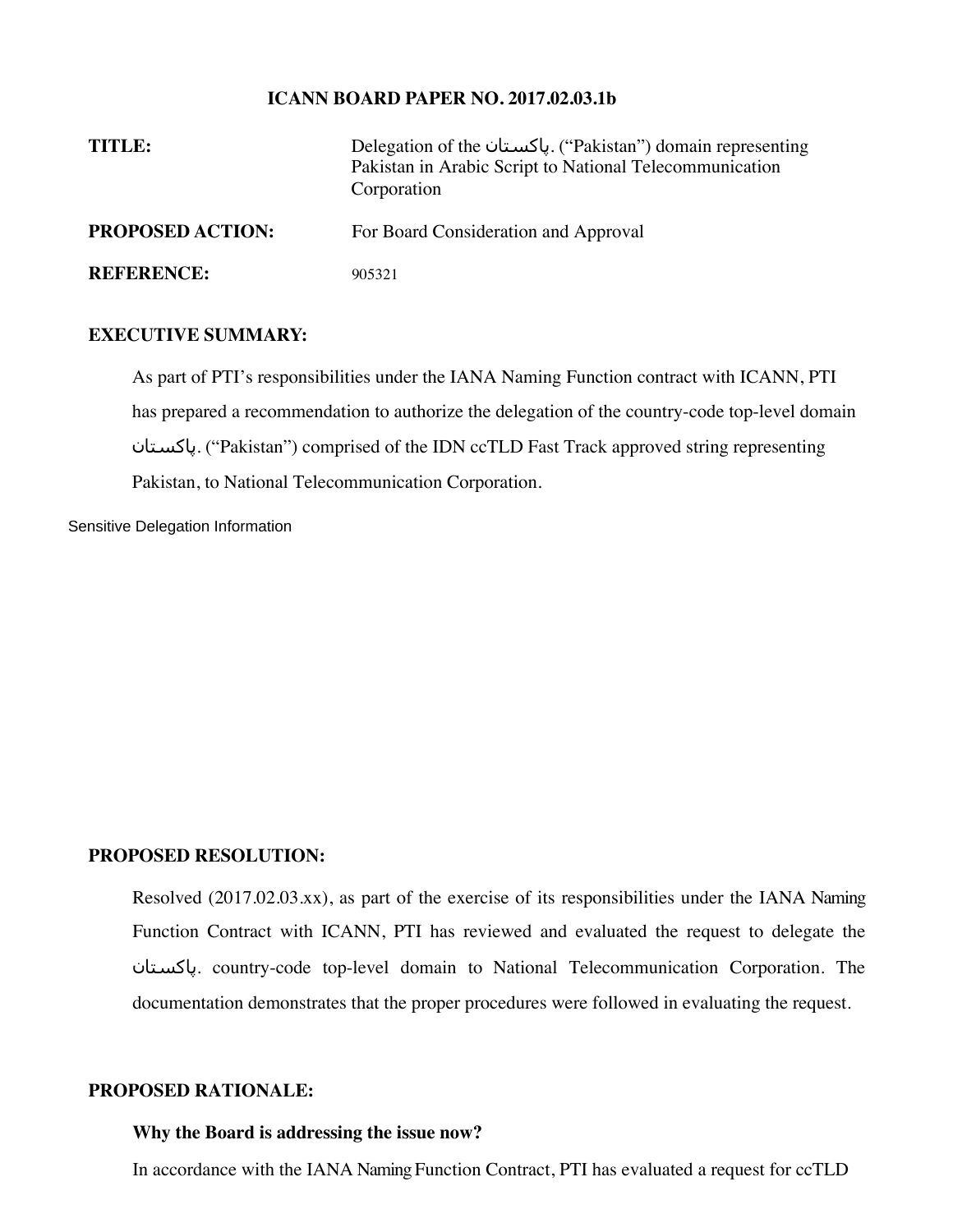delegation and is presenting its report to the Board for review. This review by the Board is intended to ensure that the proper procedures were followed.

# **What is the proposal being considered?**

The proposal is to approve a request to create the پاکستان. country-code top-level domain in Arabic script and assign the role of manager to National Telecommunication Corporation.

# **Which stakeholders or others were consulted?**

In the course of evaluating a delegation application, PTI consulted with the applicant and other interested parties. As part of the application process, the applicant needs to describe consultations that were performed within the country concerning the ccTLD, and their applicability to their local Internet community.

# **What concerns or issues were raised by the community?**

PTI is not aware of any significant issues or concerns raised by the community in relation to this request.

# **What significant materials did the Board review?**

The Board reviewed the following evaluations:

- The domain is eligible for delegation, as it is a string that has been approved by the IDN ccTLD Fast Track process, and represents a country that is listed in the ISO 3166-1 standard;
- The relevant government has been consulted and does not object;
- The proposed manager and its contacts agree to their responsibilities for managing this domain;
- The proposal has demonstrated appropriate local Internet community consultation and support;
- The proposal does not contravene any known laws or regulations;
- The proposal ensures the domain is managed locally in the country, and is bound under local law;
- The proposed manager has confirmed they will manage the domain in a fair and equitable manner;
- The proposed manager has demonstrated appropriate operational and technical skills and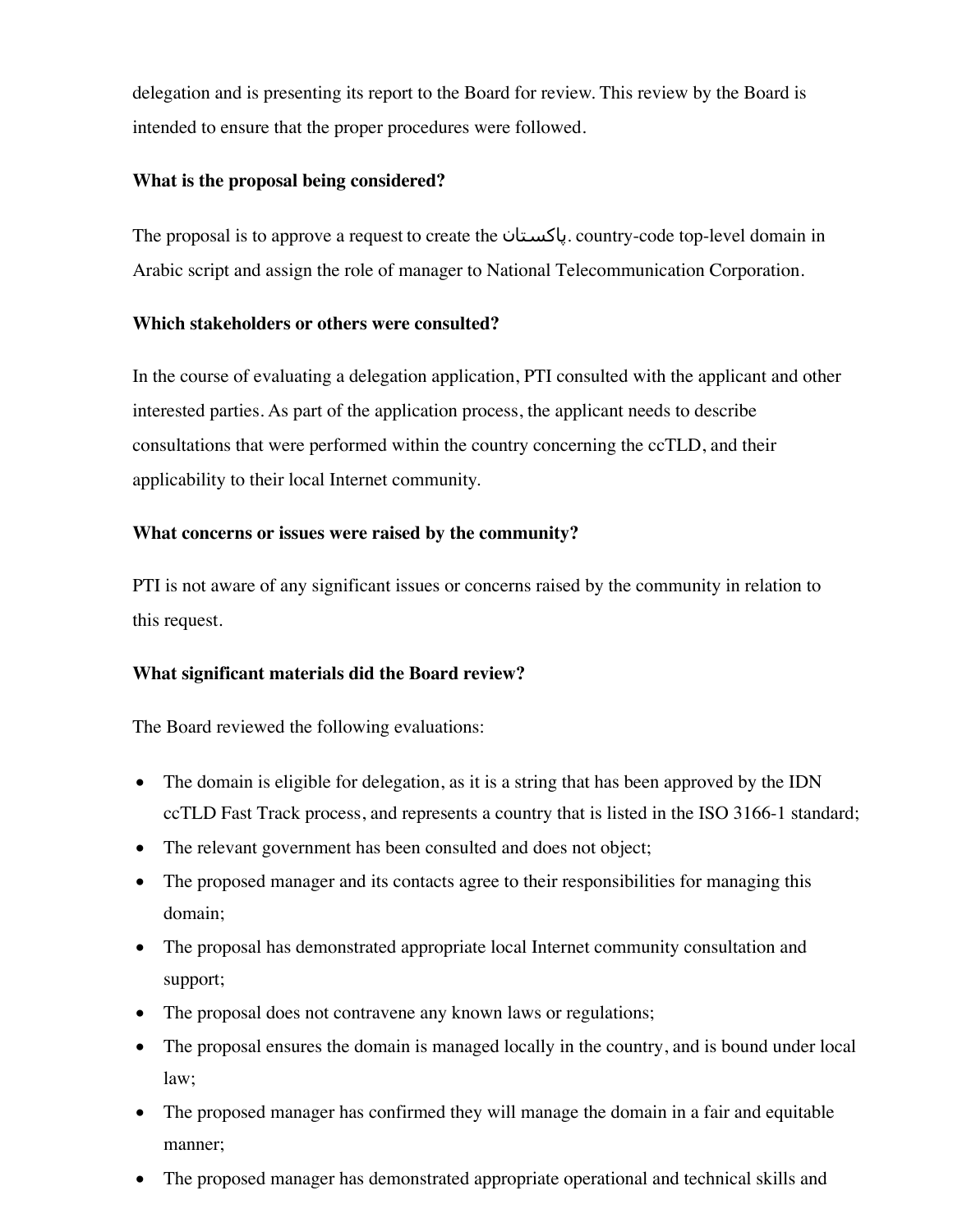plans to operate the domain;

- The proposed technical configuration meets the technical conformance requirements;
- No specific risks or concerns relating to Internet stability have been identified; and
- Staff have provided a recommendation that this request be implemented based on the factors considered.

These evaluations are responsive to the appropriate criteria and policy frameworks, such as "Domain Name System Structure and Delegation" (RFC 1591) and "GAC Principles and Guidelines for the Delegation and Administration of Country Code Top Level Domains". As part of the process, Delegation and Transfer http://www.iana.org/reports.

# **What factors the Board found to be significant?**

The Board did not identify any specific factors of concern with this request.

# **Are there positive or negative community impacts?**

The timely approval of country-code domain name managers that meet the various public interest criteria is positive toward ICANN's overall mission, the local communities to which country- code top-level domains are designated to serve, and responsive to obligations under the IANA Naming Function Contract.

# **Are there financial impacts or ramifications on ICANN (strategic plan, operating plan, budget); the community; and/or the public?**

The administration of country-code delegations in the DNS root zone is part of the IANA functions, and the delegation action should not cause any significant variance on pre-planned expenditure. It is not the role of ICANN to assess the financial impact of the internal operations of country-code top-level domains within a country.

# **Are there any security, stability or resiliency issues relating to the DNS?**

ICANN does not believe this request poses any notable risks to security, stability or resiliency.

This is an Organizational Administrative Function not requiring public comment.

# **SIGNATURE BLOCK:**

Submitted by: Naela Sarras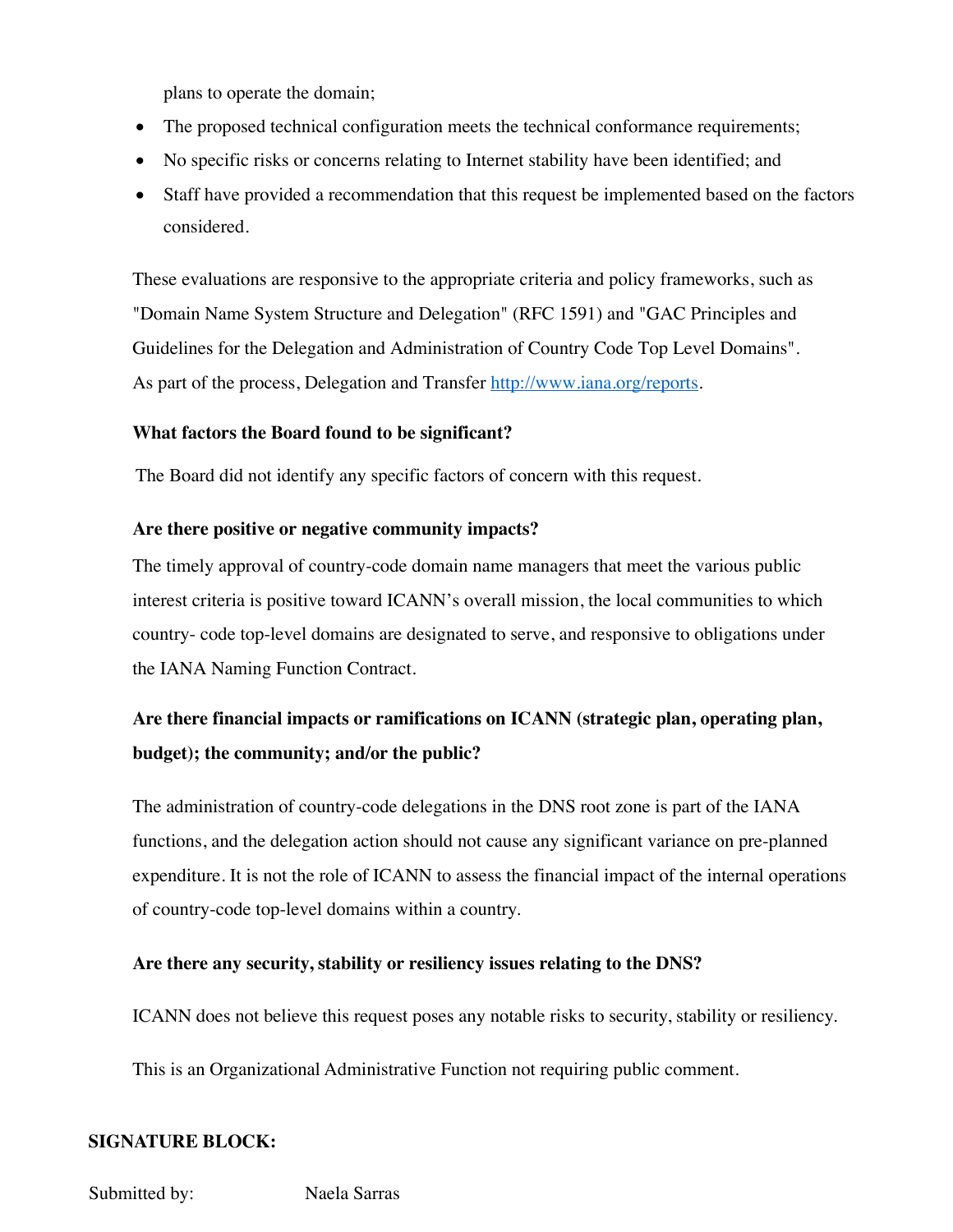Position: Sr. Manager, IANA Services Date Noted: 17 January 2017 Email: naela.sarras@icann.org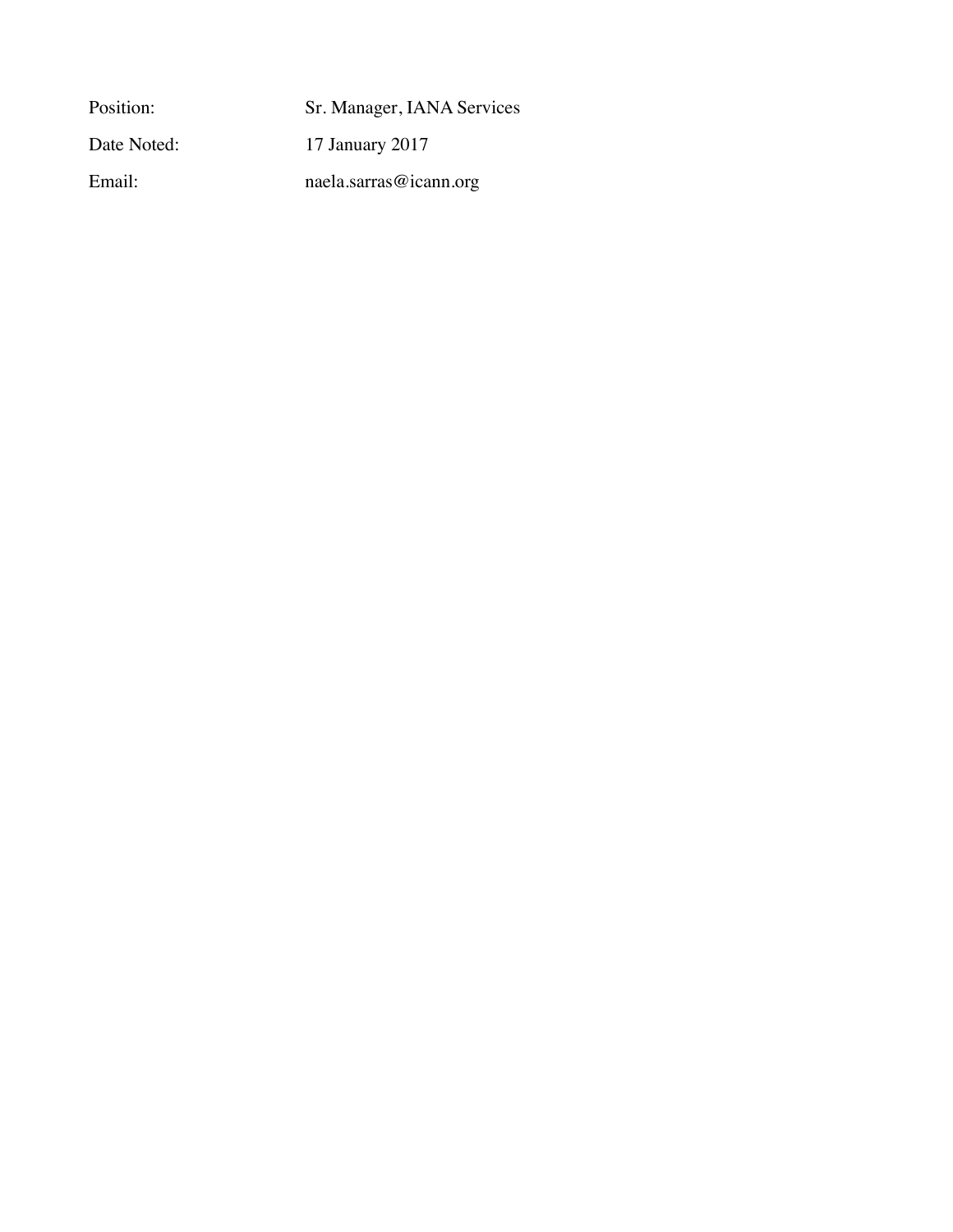# **ICANN BOARD PAPER NO. 2017.02.03.1c**

| TITLE:                  | <b>Appointment of Paul Ebersman to the Security</b><br>and Stability Advisory Committee |
|-------------------------|-----------------------------------------------------------------------------------------|
| <b>PROPOSED ACTION:</b> | <b>For Board Consideration and Approval</b>                                             |
| <b>EVECUTE CHAAL BY</b> |                                                                                         |

### **EXECUTIVE SUMMARY:**

The Chair of the Security and Stability Advisory Committee (SSAC) respectfully requests the appointment of Paul Ebersman as a new Committee member.

# **COMMITTEE RECOMMENDATION:**

The Committee desires the appointment of Paul Ebersman to the SSAC.

# **PROPOSED RESOLUTION**:

Whereas, the Security and Stability Advisory Committee (SSAC) does review its membership and make adjustments from time-to-time.

Whereas, the SSAC Membership Committee, on behalf of the SSAC, requests that the Board should appoint Paul Ebersman to the SSAC for a three-year term beginning immediately upon approval of the Board and ending on 31 December 2020.

Resolved (2017.03.03.xx), that the Board appoints Paul Ebersman to the SSAC for a three-year term beginning immediately upon approval of the Board and ending on 31 December 2020.

#### **PROPOSED RATIONALE**:

The SSAC is a diverse group of individuals whose expertise in specific subject matters enables the SSAC to fulfill its charter and execute its mission. Since its inception, the SSAC has invited individuals with deep knowledge and experience in technical and security areas that are critical to the security and stability of the Internet's naming and address allocation systems.

The SSAC's continued operation as a competent body is dependent on the accumulation of talented subject matter experts who have consented to volunteer their time and energies to the execution of the SSAC mission. Paul is currently a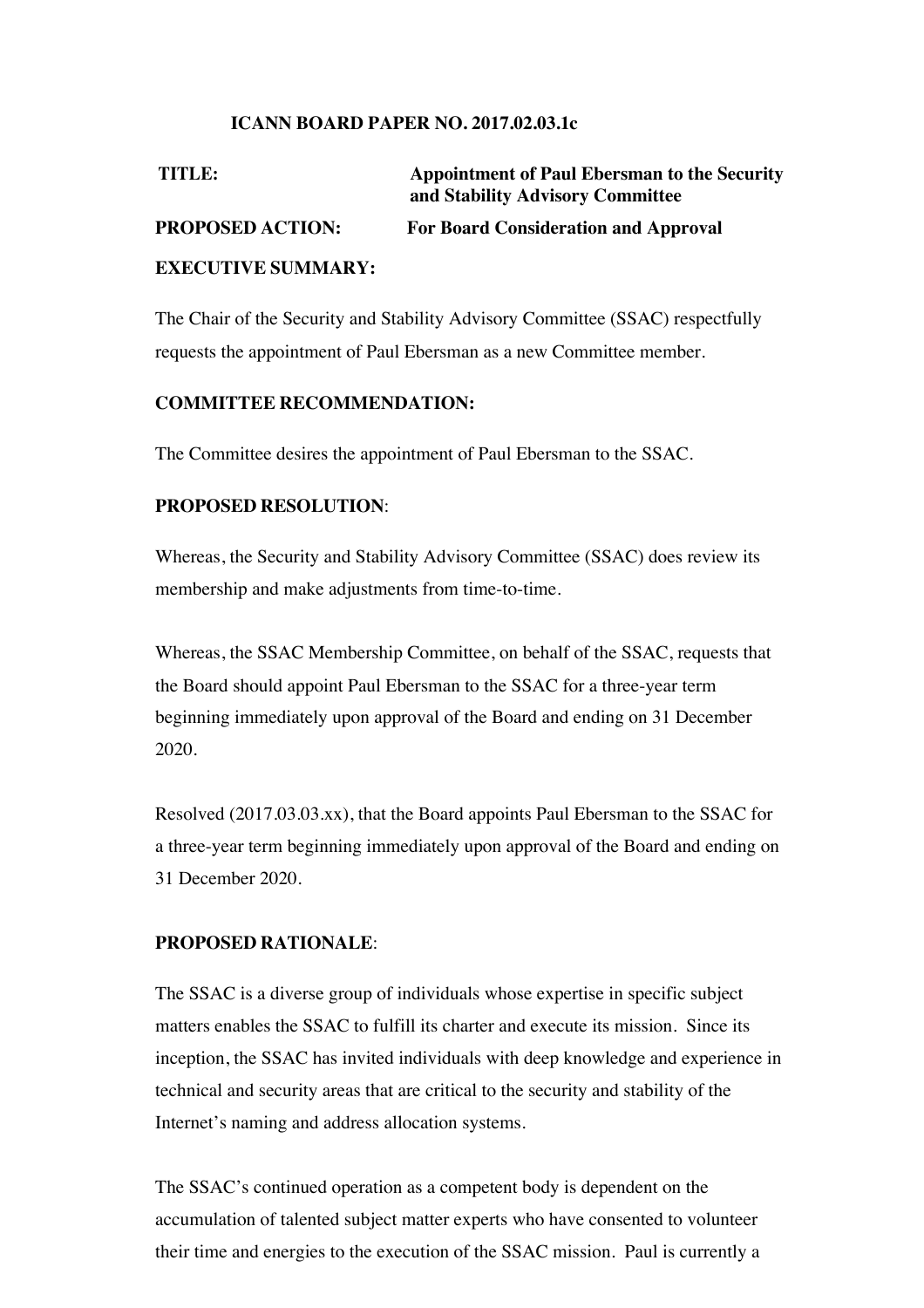DNS Architect and Principal Engineer at Comcast NBC Universal. He is known from his lengthy active participation in IETF, DNS-OARC, NANOG, and RIPE, among others. Paul has a deep and thorough Internet operational background, including physical architectures, TCP/IP protocols, and especially the DNS. Most importantly, his experience includes very large-scale operations. The SSAC believes Paul would be a significant contributing member of the SSAC.

| Submitted by: | Ram Mohan                                                   |
|---------------|-------------------------------------------------------------|
| Position:     | Liaison to the ICANN Board from the Security $\&$ Stability |
|               | <b>Advisory Committee</b>                                   |
| Date Noted:   | 13 January 2017                                             |
| Email:        | mohan@afilias.info                                          |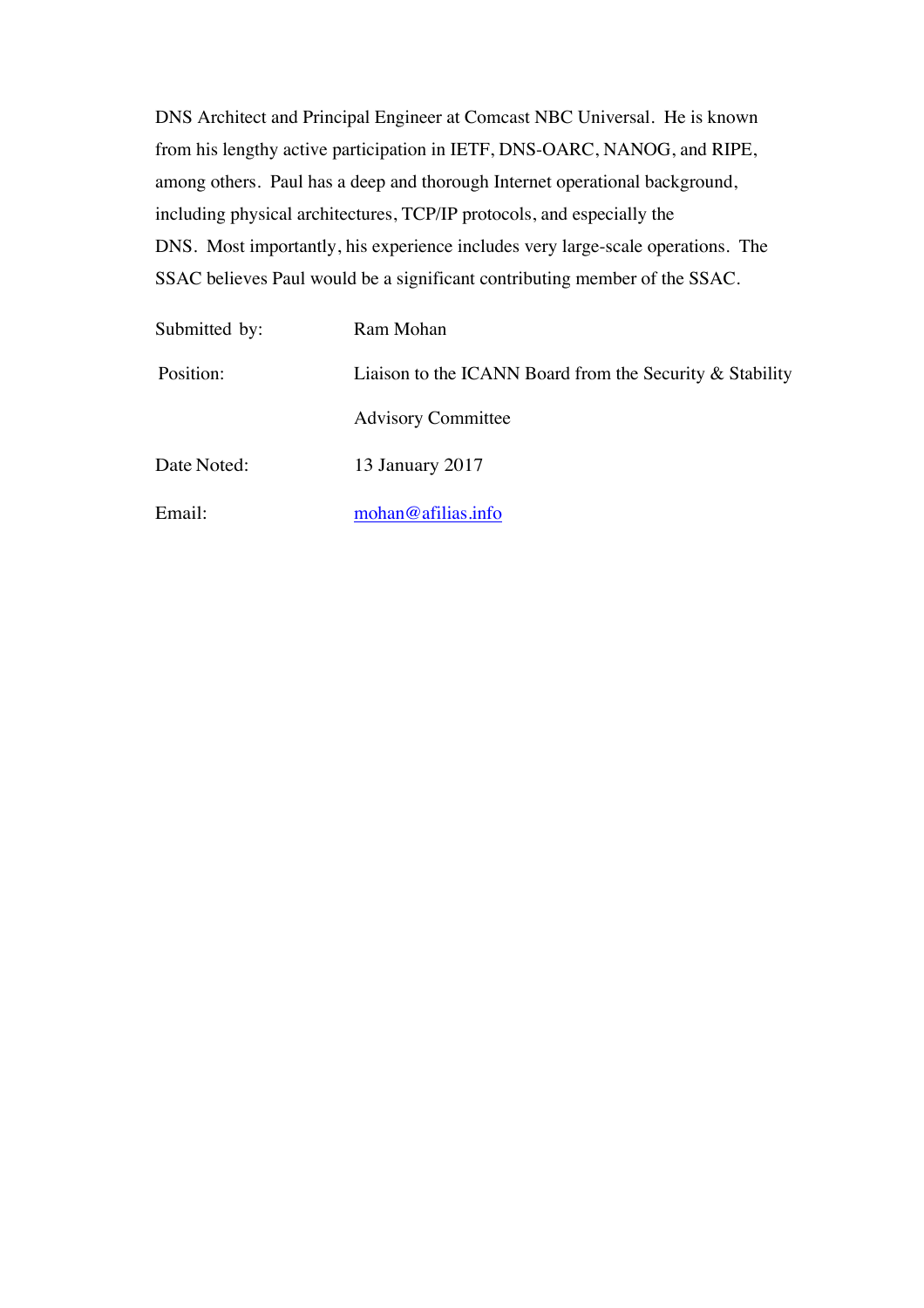#### **ICANN BOARD PAPER NO. 2017.02.03.1d**

# **TITLE: Proposed Amendment to the .XXX Registry Agreement PROPOSED ACTION: For Board Consideration and Approval**

#### **EXECUTIVE SUMMARY:**

The Board is being asked to approve the proposed amendment to the .XXX Registry Agreement with ICM Registry LLC ("ICM") ("Registry Operator"), the Registry Operator for top-level domains corresponding to .XXX, .ADULT, .PORN and .SEX. In February 2016 and pursuant to Section 4.3 of the .XXX Registry Agreement, ICM requested to engage in good faith negotiations regarding possible changes to the terms of the Agreement, including, without limitation, to Section 7.2 regarding fees and payments to ICANN. ICM's request was to amend the .XXX Registry Agreement to align its fee schedule with the fee schedule contained in the new gTLD Registry Agreement.

As part of its review process, ICANN conducted a review of contractual compliance under the .XXX Registry Agreement and found ICM to be in substantial compliance with its contractual requirements. Additionally, ICANN reviewed the most recent International Foundation for Online Responsibility's audit report of ICM's Compliance Reporting System and found that the system is fully functional and compliant for its intended purposes. ICM explained that the data shows that the system has been enhanced beyond its original capabilities and has demonstrated high levels of utility for its operation and in its ease of use, which is evidenced by a pattern of decline in cases.

During the course of discussions, ICM informed ICANN that ICM would agree to additional contractual provisions contained in the new gTLD Registry Agreement and a phased implementation of a reduction of fees based on ICM's continued compliance with the terms of the .XXX Registry Agreement.

Following negotiations, ICANN and ICM agreed to a proposed amendment to the .XXX Registry Agreement, which includes the following: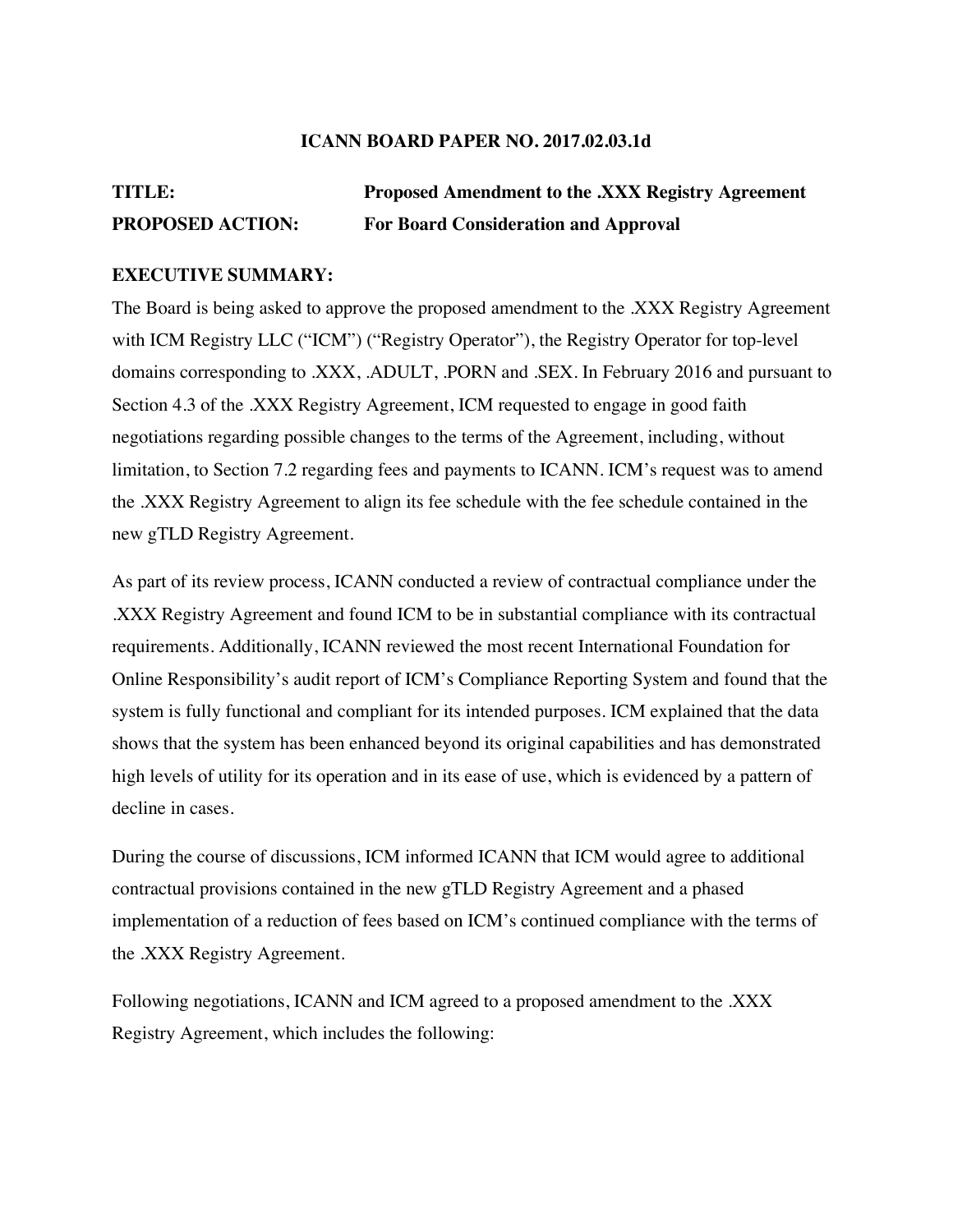- A staged reduction in the registry-level transaction fee from \$2.00 to \$0.25 over a period of several years if there are no unresolved compliance issues relating to the Registry Operator, and an increase in the quarterly registry fixed fee payable to ICANN from \$2,500 to \$6,250 (collectively, the "Registry-Level Fees"), provided that until the first adjustment to the registry-level transaction fee is effective, the Registry-Level Fees will not be less than US\$90,000 per rolling twelve month period (as currently provided in the .XXX Registry Agreement).
- The inclusion of certain Rights Protections Mechanisms, including Uniform Rapid Suspension, set forth in the new gTLD Registry Agreement.
- The inclusion of contractual and operational compliance audits rights consistent with those contained in the new gTLD Registry Agreement.
- The inclusion of the additional Public Interest Commitments that are contained in ICM's Registry Agreements corresponding to its new gTLDs for .ADULT, .PORN and .SEX.

### **STAFF RECOMMENDATION:**

Staff recommends that the Board approve the proposed amendment to the .XXX Registry Agreement with ICM Registry LLC to transition to a new fee structure for fees payable to ICANN and adopt additional safeguards, Rights Protection Mechanisms, and compliance audit requirements for the .XXX top-level domain.

#### **PROPOSED RESOLUTION**:

Whereas, ICM requested an amendment to the .XXX Registry Agreement to align its fee schedule with the fee schedule contained in the new gTLD Registry Agreement.

Whereas, the amendment to the .XXX Registry Agreement transitions the .XXX Agreement to a staged reduction in the registry-level transaction fee from \$2.00 to \$0.25 over a period of several years if there are no unresolved compliance issues relating to the Registry Operator.

Whereas, the amendment to the .XXX Registry Agreement will increase the quarterly registry fixed fee payable to ICANN from \$2,500 to \$6,250, provided that, until the first adjustment to the registry-level transaction fee is effective, the Registry-Level Fees will not be less than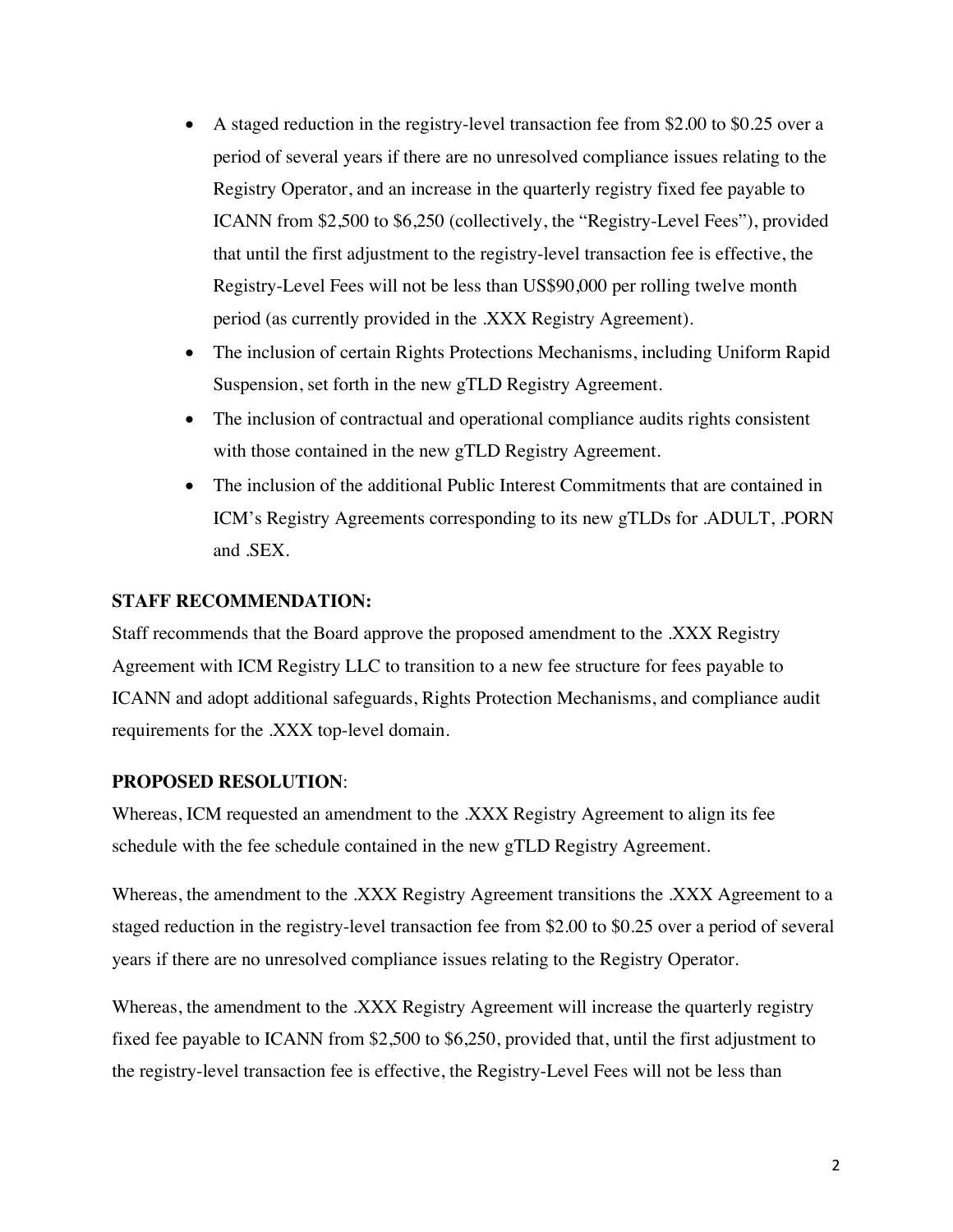US\$90,000 per rolling twelve month period (as currently provided in the .XXX Registry Agreement).

Whereas, ICANN conducted a review of ICM's recent performance under the current .XXX Registry Agreement and found that ICM substantially met its contractual requirements.

Whereas, the amendment to the .XXX Registry Agreement contains the inclusion of contractual and operational compliance audit rights consistent with those contained in the new gTLD Registry Agreement.

Whereas, the amendment to the .XXX Registry Agreement includes additional Rights Protection Mechanisms, including Uniform Rapid Suspension, and the addition of Public Interest Commitments which ICM has already included in the Registry Agreements corresponding to its new gTLDs for .ADULT, .PORN and .SEX.

Whereas, ICANN commenced a public comment period from 12 October 2016 to 01 December 2016 on the amendment to the .XXX Registry Agreement.

Whereas, the public comment forum on the amendment to the .XXX Registry Agreement closed on 01 December 2016, with ICANN receiving eight (8) comments (both from individuals and organizations/groups) for which ICANN subsequently published a summary and analysis.

Whereas, the Board has determined that no revisions to the proposed amendment to the .XXX Registry Agreement are necessary after taking the comments into account.

Resolved (2017.02.03.xx), the amendment to the .XXX Registry Agreement, is approved and the President and CEO, or his designee(s), is authorized to take such actions as appropriate to finalize and execute the Agreement.

#### **PROPOSED RATIONALE:**

#### **Why the Board is addressing the issue now?**

Pursuant to Section 4.3 of the Registry Agreement, the parties have agreed to engage in bilateral, good faith negotiations regarding possible changes to the terms of the proposed amendment to the .XXX Registry Agreement upon request, including to Section 7.2 regarding fees and payments to ICANN. In 2016, ICM requested an amendment to align its fee schedule with the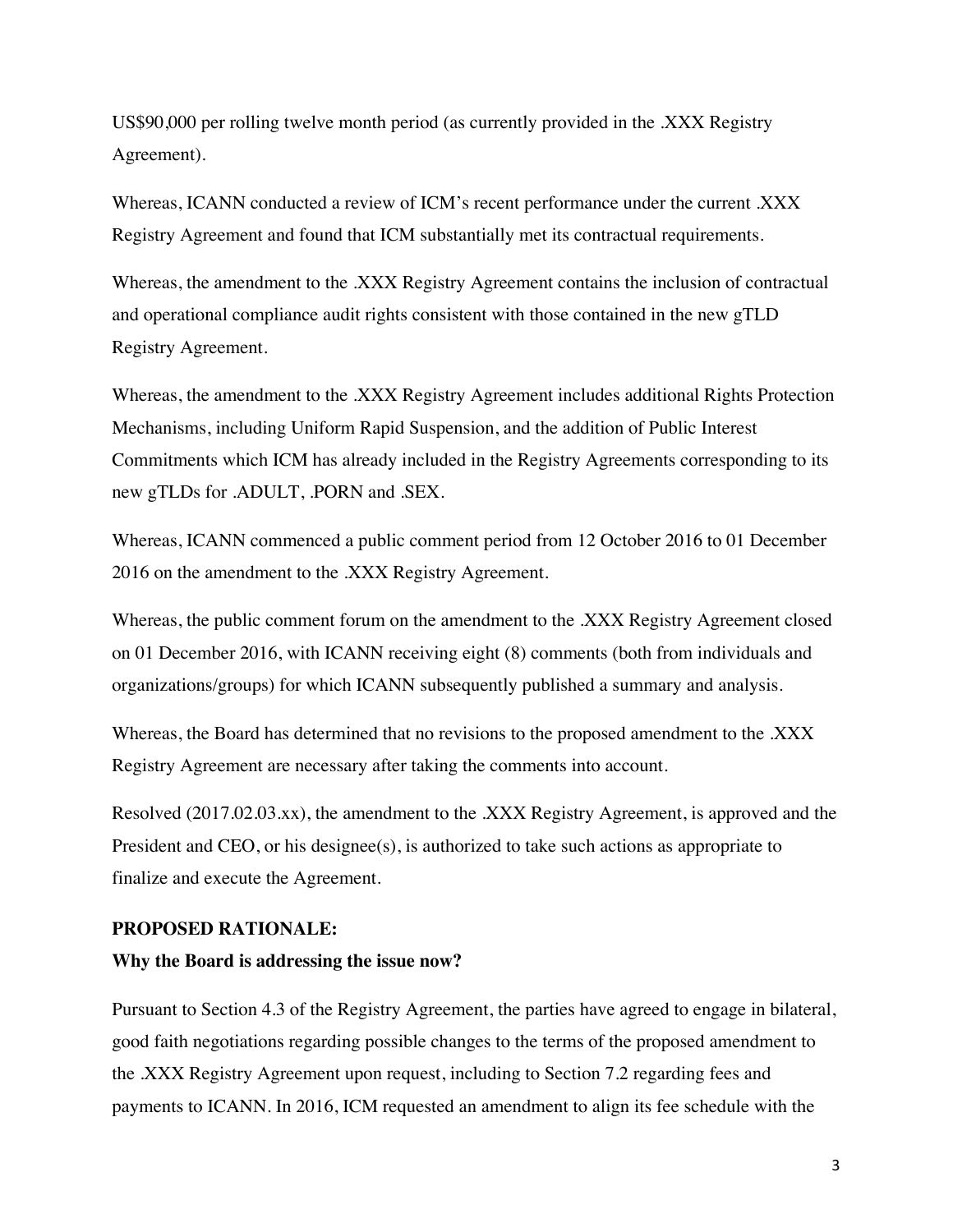fee schedule contained in the new gTLD Registry Agreement. As a result of the bilateral negotiations between ICANN and ICM, this proposed amendment has been drafted to effect the requested changes to transition to the new gTLD Registry Agreement fee structure for fees payable to ICANN and to adopt additional safeguards and compliance audit requirements for the .XXX top-level domain.

# **What is the proposal being considered?**

The amendment to the .XXX Registry Agreement approved by the Board provides a staged reduction in the registry-level transaction fee from \$2.00 to \$0.25 over a period of several years if there are no unresolved compliance issues relating to the Registry Operator and an increase in the quarterly registry fixed fee payable to ICANN from \$2,500 to \$6,250, provided that, until the first adjustment to the registry-level transaction fee is effective, the Registry-Level Fees will not be less than US\$90,000 per rolling twelve month period (as currently provided in the .XXX Registry Agreement). Additionally, the amendment includes certain Rights Protections Mechanisms, including Uniform Rapid Suspension, contractual and operational compliance audits rights consistent with those contained in the new gTLD Registry Agreement and additional Public Interest Commitments that are contained in ICM's Registry Agreements for its new gTLDs corresponding to .ADULT, .PORN and .SEX.

#### **Which stakeholders or others were consulted?**

ICANN conducted a public comment period on the amendment to the .XXX Registry Agreement from 12 October 2016 through 01 December 2016, following which time the comments were summarized and analyzed. Additionally, ICANN engaged in bilateral negotiations with the Registry Operator to agree to the terms to be included in the proposed Registry Agreement amendment that was published for public comment.

#### **What concerns or issues were raised by the community?**

The proposed amendment Registry Agreement was published for public comment. Commenters expressed their views in four key areas during the public comment period:

• **Inclusion of new gTLD Rights Protection Mechanisms:** Some commenters expressed support for the inclusion of Rights Protection Mechanisms in the amendment to the .XXX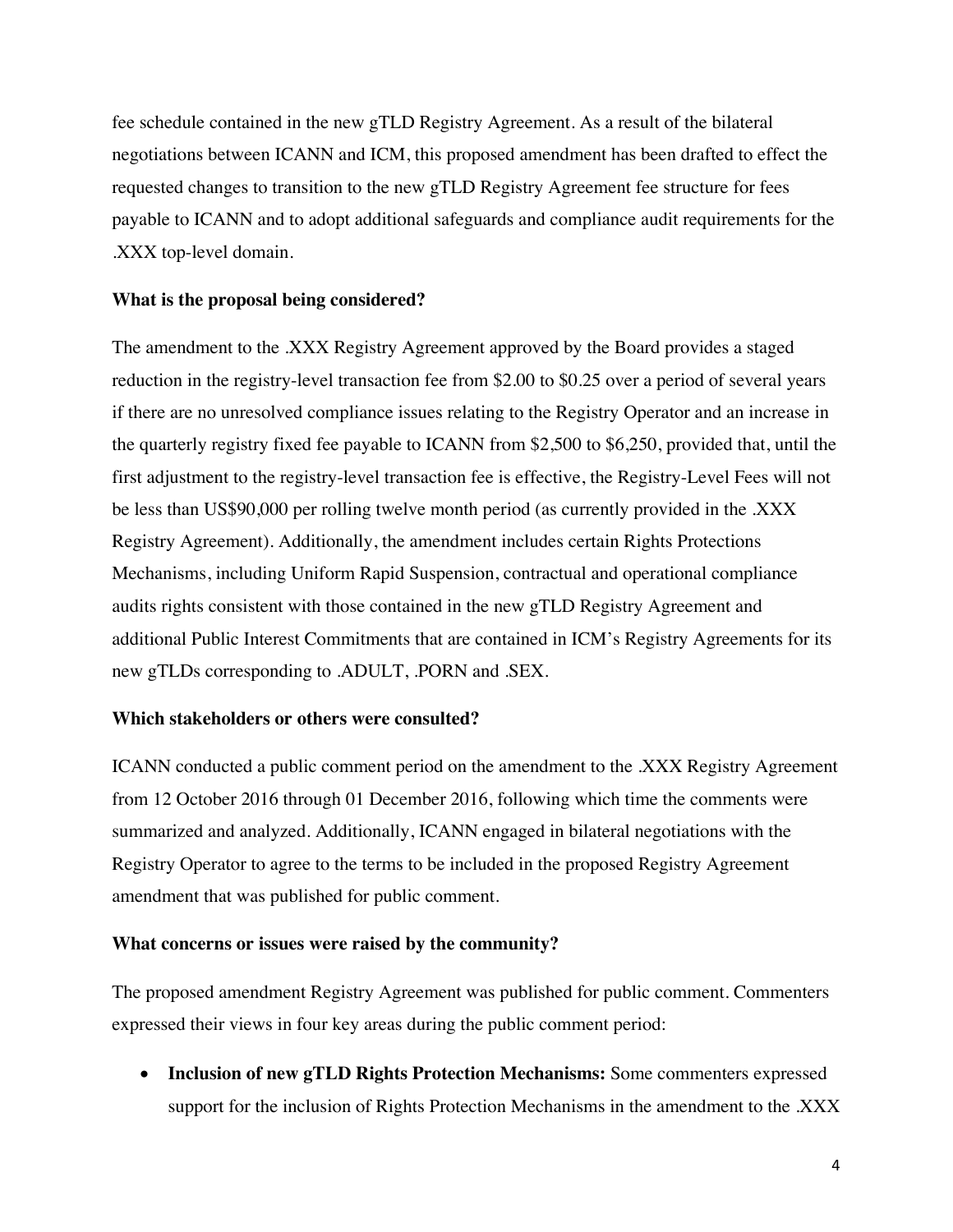Registry Agreement, while others expressed concerns over the inclusion of certain Rights Protection Mechanisms, specifically Uniform Rapid Suspension, to legacy Registry Agreements. Additionally, commenters who objected to the inclusion of Rights Protection Mechanisms felt strongly that the Rights Protection Mechanisms Policy Development Process Review work should be completed prior to further inclusion of Rights Protection Mechanisms in the renewal of, or amendments to, legacy Registry Agreements.

- **Transition to New Fee Structure:** Although none of the commenters objected to the updated fee schedule, some expressed concern regarding the justification for inclusion of additional new gTLD safeguards with the updated fee schedule. Commenters expressed concern that the staged reduction of fees should have been approved without additional conditions and that the registry fee reduction was a powerful incentive for ICM to agree to other proposed modifications effectively creating additional leverage for ICANN.
- **International Foundation for Online Responsibility**: Commenters expressed concern over the lack of clarity on whether International Foundation for Online Responsibility had reviewed and approved the proposed amendment and International Foundation for Online Responsibility's role in contract negotiations between ICANN and ICM. Additionally, they stated that no further action should be taken by ICANN in regard to the proposed amendment until there was clear evidence that International Foundation for Online Responsibility, the policy-setting sponsoring entity for the .XXX gTLD, had reviewed and approved it. It should be noted that ICM responded to these comments by explaining that ICM has not delegated all policy-making decisions and authority to International Foundation for Online Responsibility and that ICM has the ability to develop policies for .XXX gTLD in delineated areas. Commenters incorrectly asserted that ICM delegated all policy-making decisions and authority to its sponsoring organization, International Foundation for Online Responsibility. Additionally, ICM has the authority to develop the policies, terms and procedures proposed in the .XXX amendment and to negotiate directly with ICANN just as other sponsored gTLD Registry Operators have had the ability to develop policies, terms and procedures for delineated areas of their sponsored gTLDs and to negotiate their new terms and agreements with ICANN.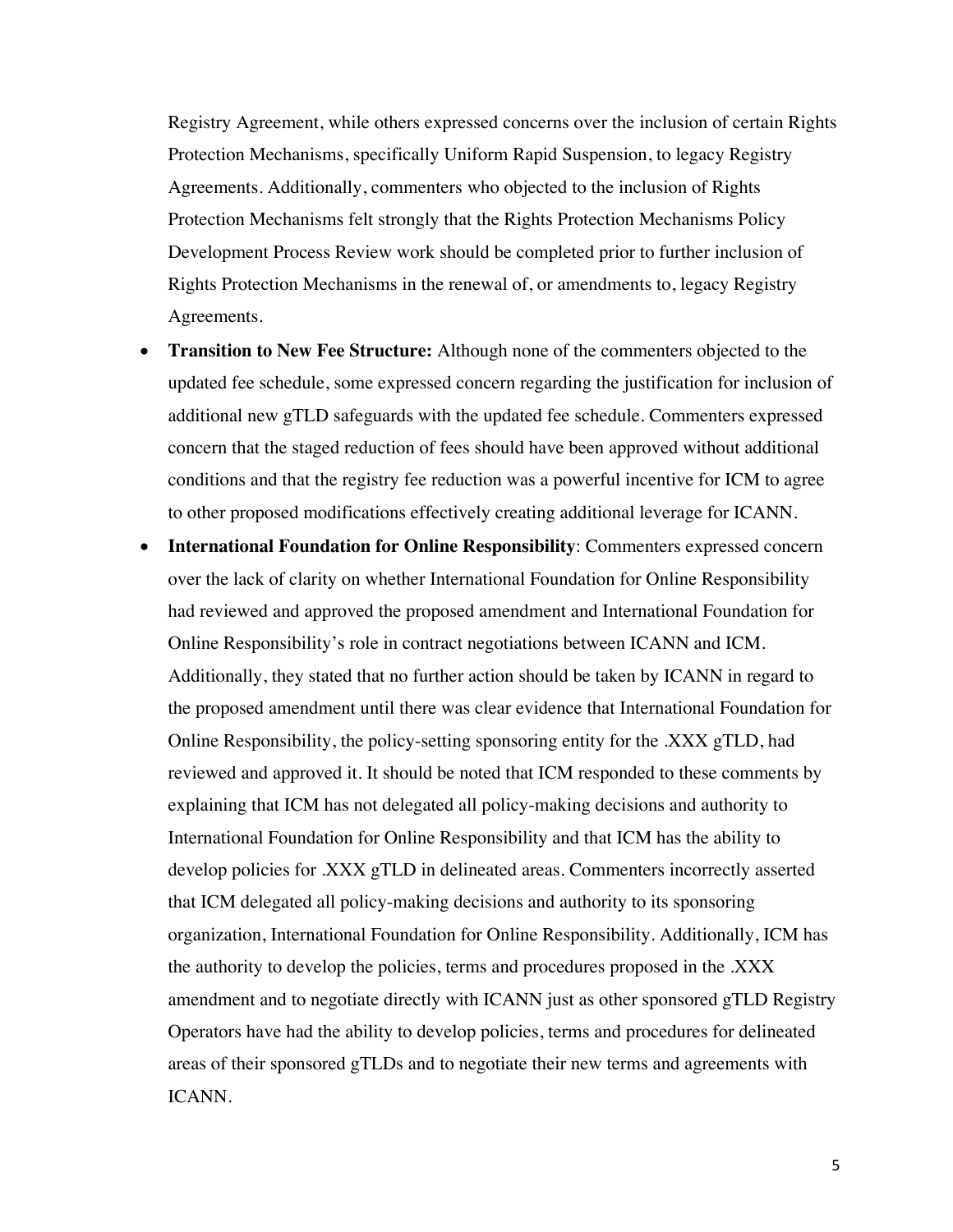• **Negotiation Process for The Proposed Amendment to the .XXX Registry Agreement and Contract Negotiations in General**: Commenters suggested that the negotiations for amendments to Registry Agreements should be more transparent and accountable, stating that stakeholders could be affected by the terms of the .XXX Registry Agreement, either directly or indirectly. There was also question as to how ICANN determined which additional terms to add to the proposed amendment and how ICANN specifically determined whether or not to add Public Interest Commitments in the proposed amendment to the .XXX Registry Agreement mandating that the Registry Operator use only ICANN accredited registrars that are party to the 2013 Registrar-Accreditation Agreement. Additionally, commenters raised concern over what they viewed as ICANN's use of bilateral contract negotiations to "effectuate policy". Some commenters urge ICANN and the Board to reconsider their positions, and to ensure that ICANN ceases and desists from taking similar action in the context of future RA renewals and amendments until the Rights Protection Mechanism Review Working Group renders the community's judgment as to whether the Uniform Rapid Suspension and other new gTLD Rights Protection Mechanisms should become Consensus Policy, including until such recommendation is reviewed by the Generic Names Supporting Organization Council and the ICANN Board.

#### **What significant materials did the Board review?**

As part of its deliberations, the Board reviewed various materials, including, but not limited to, the following materials and documents:

- Current .XXX Registry Agreement
- Proposed Amendment to the .XXX Registry Agreement
- Public Comments Received
- Summary and Analysis of Public Comments
- .ADULT Registry Agreement
- .PORN Registry Agreement
- .SEX Registry Agreement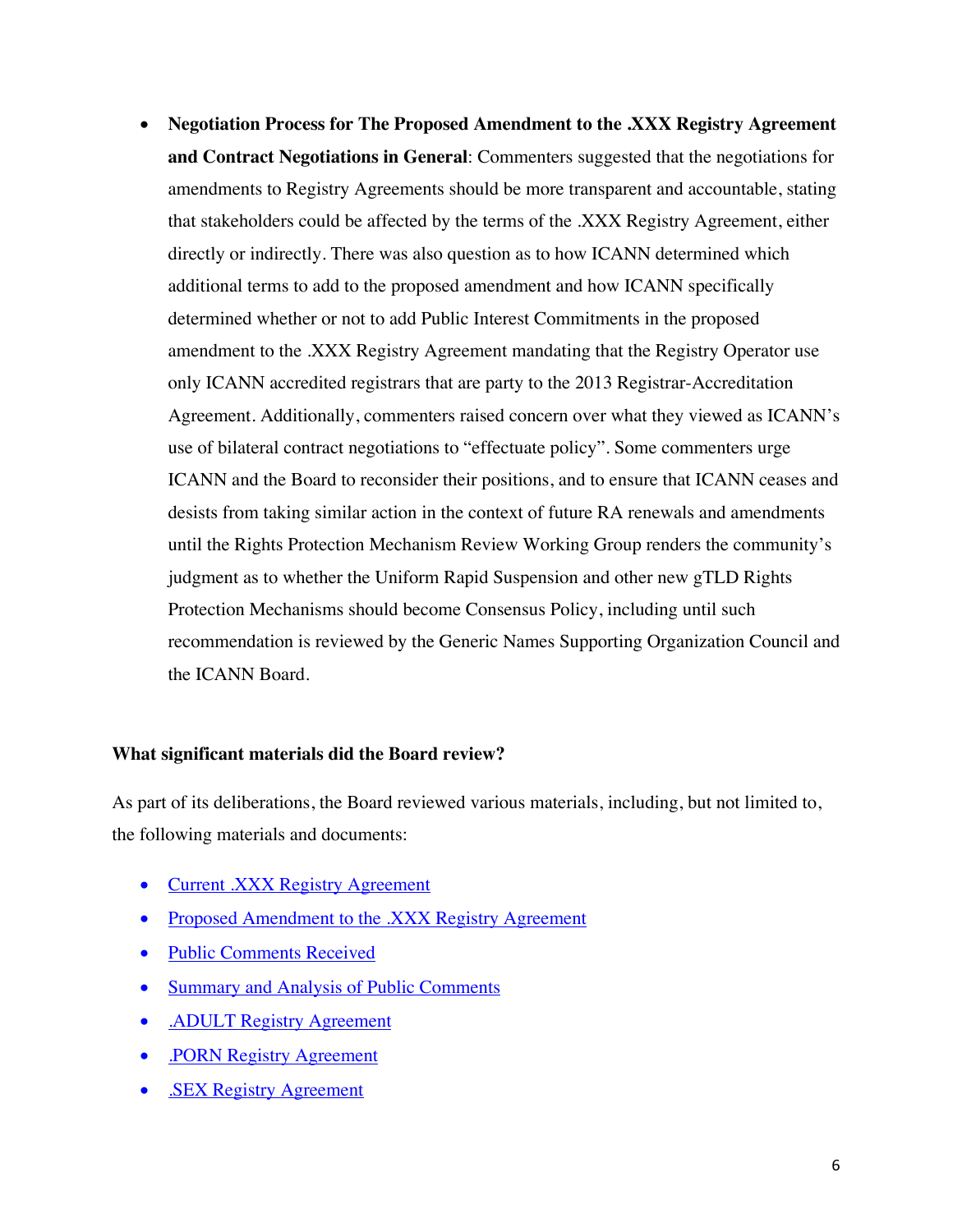#### **What factors has the Board found to be significant?**

The Board carefully considered the public comments received for the amendment to the .XXX Registry Agreement, along with the summary and analysis of those comments. The Board also considered the terms agreed to by the Registry Operator as part of the bilateral negotiations with ICANN. The Board acknowledges the concerns expressed by some community members regarding the inclusion of new gTLD Rights Protection Mechanisms in legacy TLD agreements. Some of the provisions in the proposed amendment to the .XXX Registry Agreement are similar to the changes that were made to several legacy gTLDs, namely the .JOBS, .TRAVEL, .CAT and .PRO Registry Agreements, which were renewed utilizing the new gTLD Registry Agreement and as a result of bilateral negotiations between ICANN and the applicable Registry Operator.

With respect to legacy gTLDs' adopting the Uniform Rapid Suspension in their renewal Agreements as well as the inclusion of the Uniform Rapid Suspension and safeguards in the proposed amendment to the .XXX Registry Agreement, some commenters suggested the Uniform Rapid Suspension may only be added to non-new gTLD agreements only after a full Policy Development Process and that including the Uniform Rapid Suspension in incumbent gTLD agreements via a bilateral contract renewal or amendment process is unacceptable staff intervention into the policymaking process.

Conversely, a different commenter expressed support for the inclusion of the Uniform Rapid Suspension through the proposed amendment to the .XXX Registry Agreement.

It should be noted that the Uniform Rapid Suspension was recommended by the Implementation Recommendation Team as a mandatory Rights Protection Mechanism for all new gTLDs. In the Implementation Recommendation Team Final Report, the Implementation Recommendation Team stated: "Therefore, the IRT recommends that ICANN implement the URS, which would be mandatory for all new generic top-level domain ("gTLD"s), implemented through the new gTLD registry agreements, which would in turn bind registrars supplying new gTLDs to the marketplace."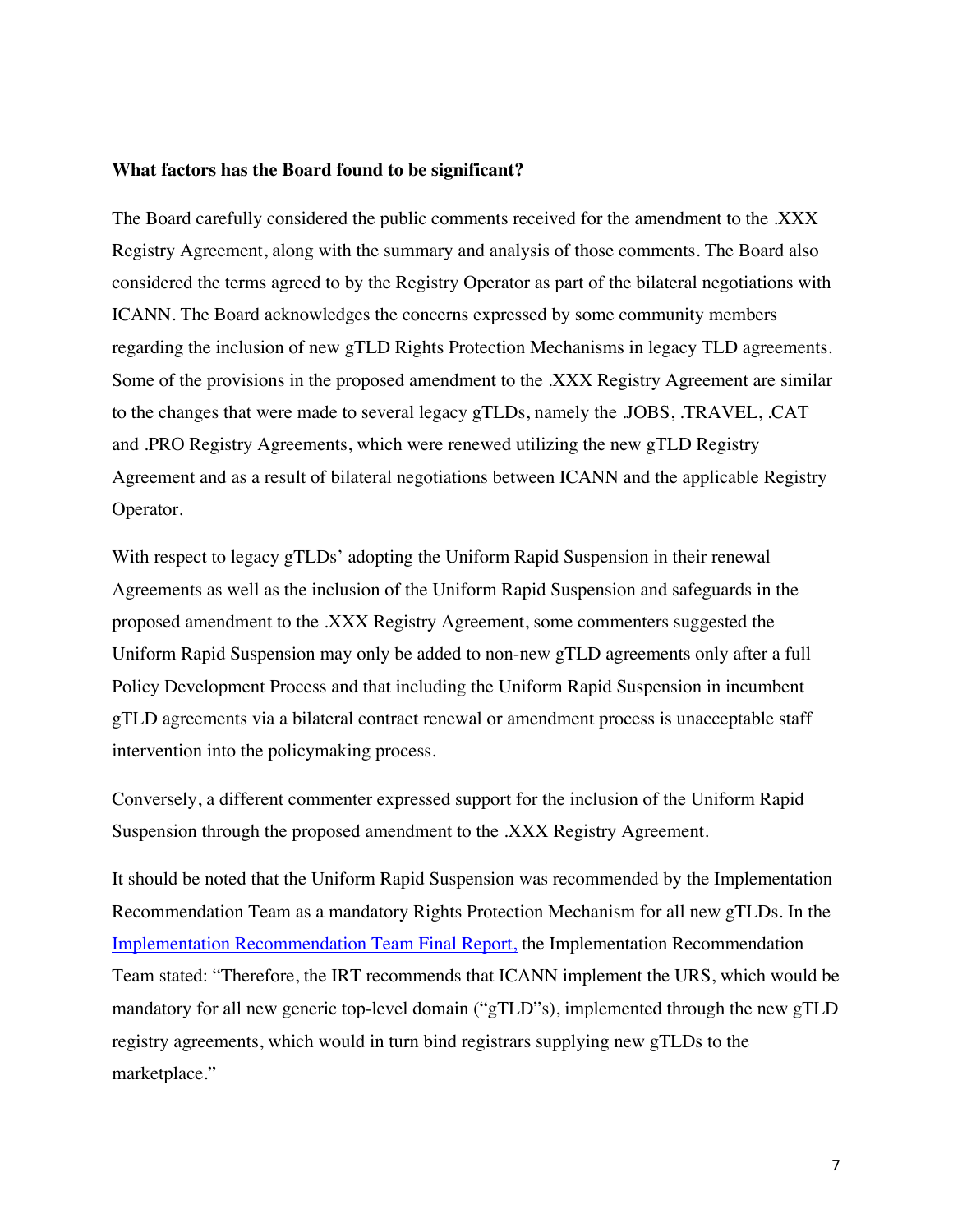Although the Uniform Rapid Suspension was developed through the process described above, including public review and discussion in the GNSO, it has not been adopted as a consensus policy and ICANN staff has no ability to make it mandatory for any gTLDs other than those subject to the new gTLD Registry Agreement. Accordingly, ICANN staff has not moved to make the Uniform Rapid Suspension mandatory for any legacy gTLD. In the case of the proposed amendment to .XXX Registry Agreement, as well as legacy gTLD Registry Agreement renewals (namely, .JOBS, .TRAVEL, .CAT and. PRO), inclusion of the Uniform Rapid Suspension was agreed to through bilateral negotiations between the applicable Registry Operator and ICANN. With respect to the .XXX amendment, coexistence between the Rapid Evaluation Service Policy and the Uniform Rapid Suspension within the .XXX gTLD was not discussed during the bilateral negotiations. Additionally, there is nothing restricting Registry Operators from imposing additional Rights Protection Mechanisms, such as the Uniform Rapid Suspension, in other ways, such as through the Registry Services Evaluation Policy process.

Finally, a question was posed inquiring, "Why neither the proposed amendment to the .XXX Registry Agreement nor the agreement as presently amended contains the base template PIC mandating that the Registry Operator use only ICANN accredited Registrars that are party to the 2013 Registrar-Accreditation Agreement". The Public Interest Commitments, or PICs, included in the proposed amendment contain terms agreed to bilaterally between ICANN and the Registry Operator. Inclusion of the 2013 RAA requirement could certainly be included in future negotiations with the Registry Operator but was not part of the proposed amendments that resulted from the bilateral negotiations between ICM and ICANN.

#### **Are there positive or negative community impacts?**

The Board's approval of the amendment to the .XXX Registry Agreement offers positive impacts to internet users due to the inclusion of certain Rights Protections Mechanisms, including Uniform Rapid Suspension, contractual and operational compliance audits rights consistent with those contained in the new gTLD Registry Agreement and additional Public Interest Commitments.

**Are there fiscal impacts or ramifications on ICANN (strategic plan, operating plan, budget); the community; and/or the public?**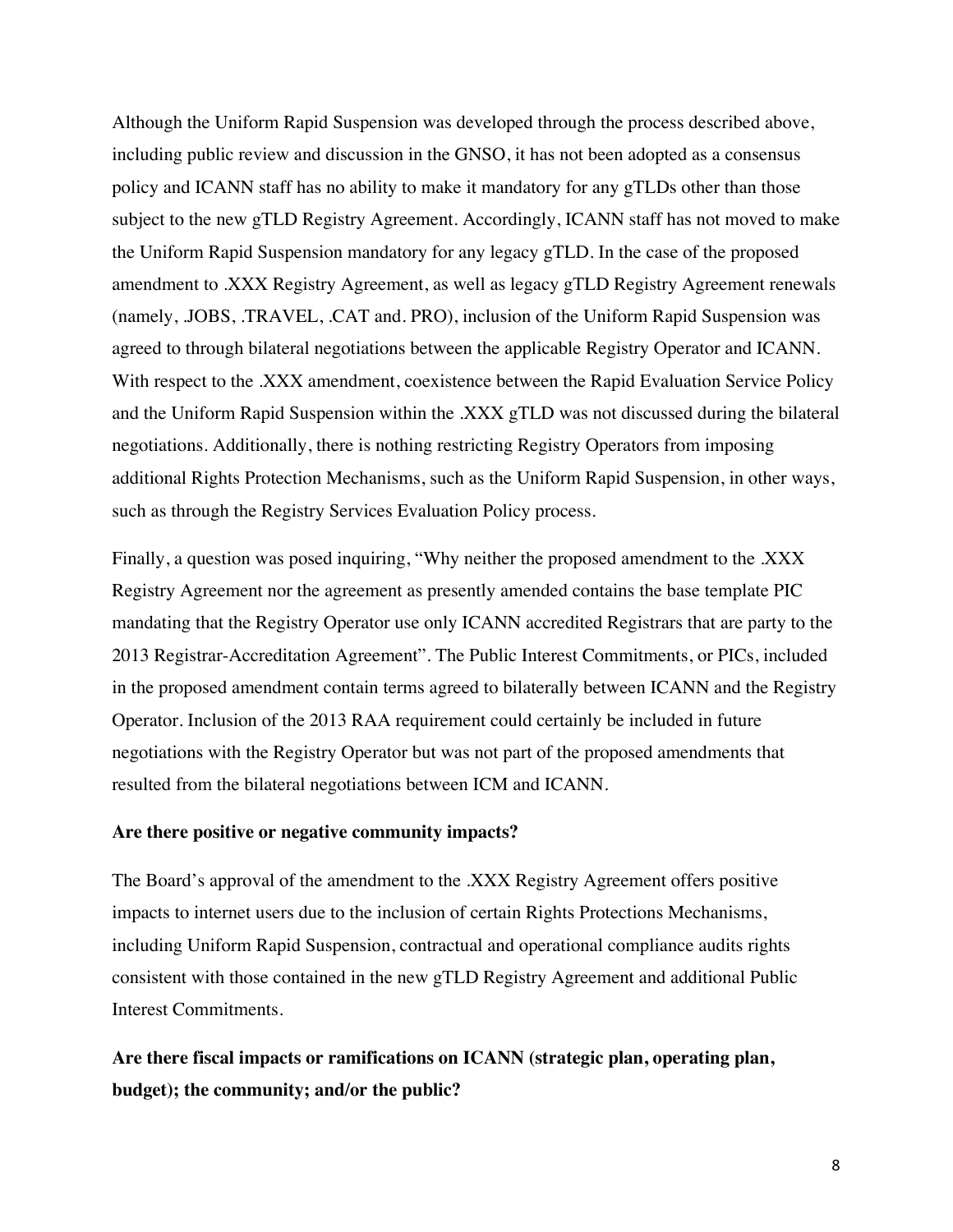There is no significant fiscal impact expected if ICANN approves the proposed amendment to the .XXX Registry Agreement. It should be noted however that as a result of approval of the Registry Agreement amendment, projected annual registry fees to ICANN will result in a minimal negative fiscal impact. This change has been considered in ICANN's budget.

### **Are there any security, stability or resiliency issues relating to the DNS?**

There are no expected security, stability, or resiliency issues related to the DNS if ICANN approves the proposed amendment to the .XXX Registry Agreement .The proposed amendment, in fact, includes additional safeguards for the protection of registrars and registrants. As part of ICANN's organizational administrative function, ICANN published the proposed amendment to the .XXX Registry Agreement for public comment on 12 October 2016.

### **Signature Block:**

Submitted by: Cyrus Namazi

Position: Vice President, Domain Name Services & Industry Engagement

Date Noted: 25 January 2017

Email: cyrus.namazi@icann.org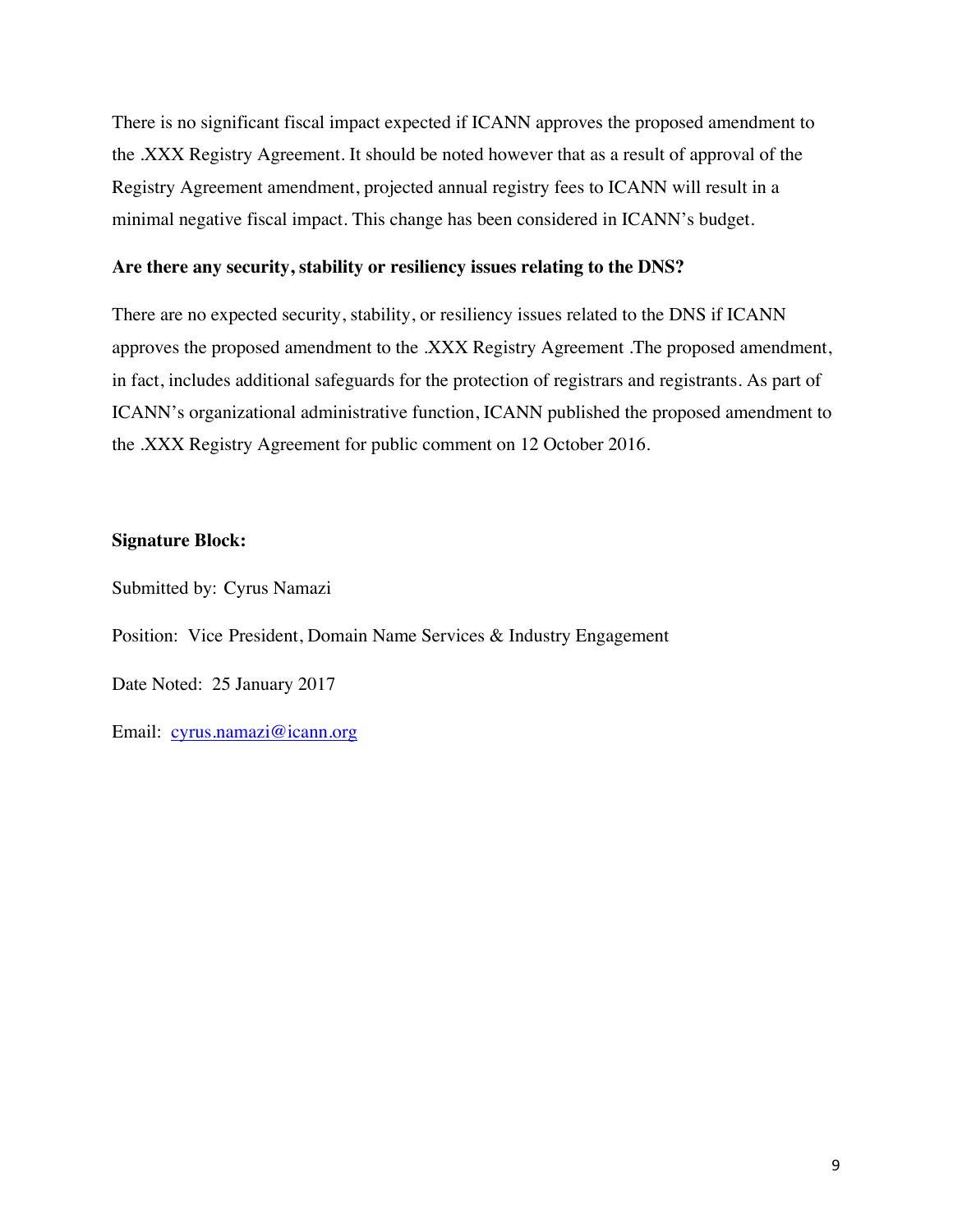#### **ICANN Board Paper No. 2017.02.03.1e**

# **Title: Independent Review of the Generic Names Supporting Organization Implementation Plan of Recommendations**

**Proposed Action:** Acceptance of the Implementation Plan as adopted by the GNSO Council, direction to begin implementation, request to provide further implementation details in the future

### **Executive Summary**

The GNSO Council has adopted the GNSO Review Implementation Review Plan and the ICANN Board is asked to accept the Plan and instruct the GNSO to start the implementation process.

The Organizational Effectiveness Committee of the ICANN Board (OEC) recommends that the Board accepts the GNSO Review Implementation Plan and that the Board instructs the GNSO to commence Phase 1 of the implementation without delay, with the understanding that the Working Group will provide more details on the upcoming implementation, especially with regard to Phases 2 and 3 as part of the bi-annual implementation status reports to be presented to the OEC.

#### **Background**

The second GNSO Review started in July 2014 as mandated by the ICANN Bylaws, Article IV, Section 4.4. In September 2015, Westlake Governance (the appointed independent examiner) submitted its **Final Report**. In its response to the recommendations contained in the Final Report, the Working Party prepared the "GNSO Review Working Party's (WP) Feasibility and Prioritization Analysis of the GNSO Review Recommendations" (Analysis). In the Analysis, the Working Party recommended the adoption of all but three recommendations (21, 23, and 32). The GNSO Council adopted the Analysis, but amended it to support the implementation of recommendation 21, to which the Working Party in turn agreed.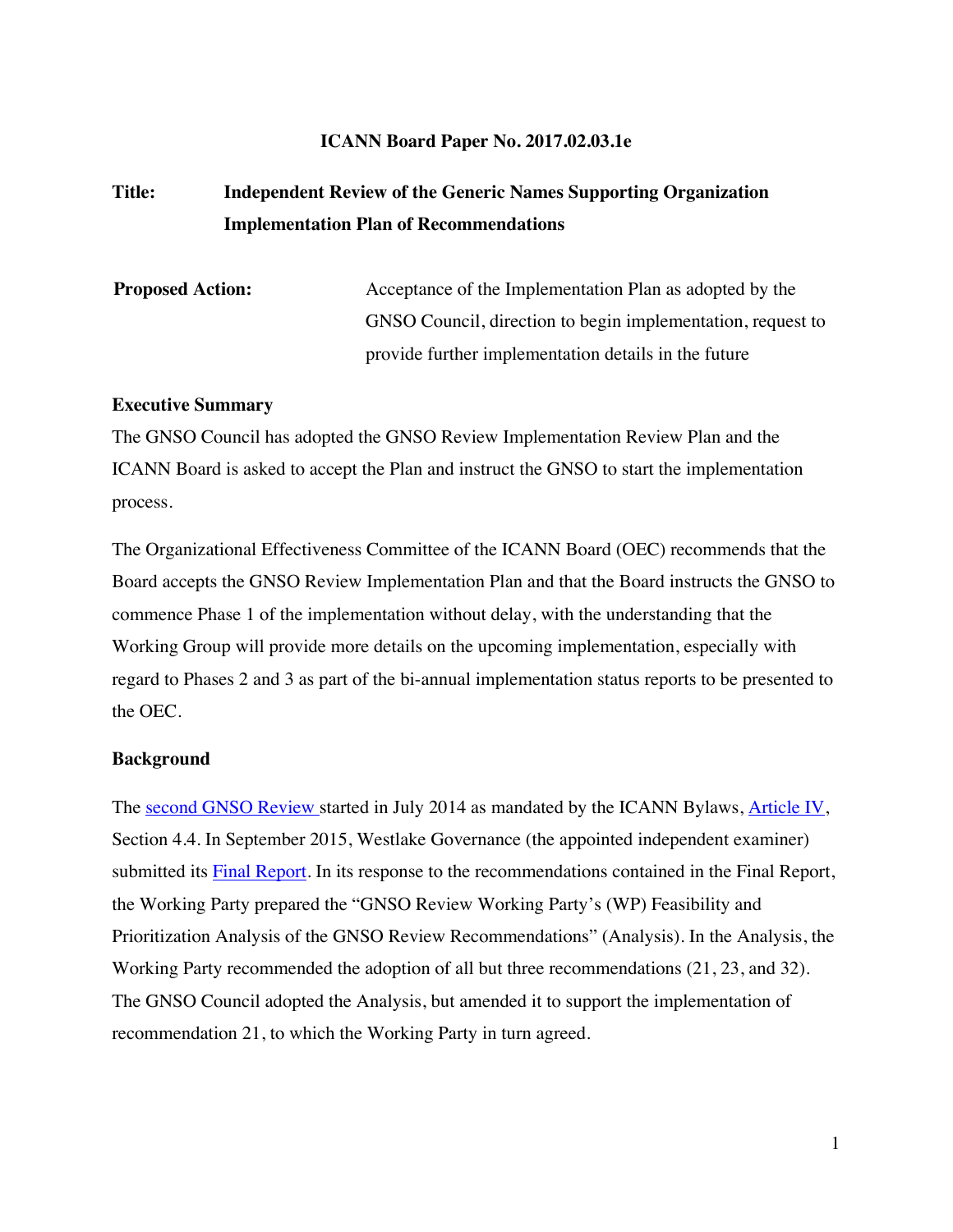Subsequently, the OEC considered the Final Report and the Analysis and recommended to the ICANN Board: to accept the Final Report issued by the independent examiner; to adopt the GNSO Review Recommendations, except recommendations 23 and 32 in line with the Analysis; and to direct the GNSO Council to draft an implementation plan for the adopted recommendations with a realistic timeline that takes into account the continuously high community workload and consideration of the prioritization proposed by the WP; publish the plan no later than six (6) months after the Board's adoption of the GNSO Review recommendations; ensure that the implementation plan includes definitions of desired outcomes and a way to measure current state as well as progress toward the desired outcome, and report back regularly to the Board on its implementation progress.

The ICANN Board of Directors acted accordingly:

*"Resolved (2016.06.25.13) taking into account the GNSO Working Party's Feasibility and Prioritization Analysis of the GNSO Review Recommendations, adopted with modifications by the GNSO Council, the Board adopts thirty-four (34) recommendations of the Final Report (i.e. all recommendations excluding recommendations 23 and 32)."* 

*"Resolved (2016.06.25.14), the Board requests that the GNSO Council convene a group that oversees the implementation of Board-accepted recommendations. An implementation plan, containing a realistic timeline for the implementation, definition of desired outcomes and a way to measure current state as well as progress toward the desired outcome, shall be submitted to the Board as soon as possible, but no later than six (6) months after the adoption of this resolution."*

*"Resolved (2016.06.25.15), the Board directs the GNSO Council to provide the Board with regular reporting on the implementation efforts."<sup>1</sup>*

Subsequently, on 21 July 2016, the GNSO Council adopted the Charter of the then-formed GNSO Review Working Group, tasking this Working Group to develop an implementation plan for the GNSO Review recommendations. Accordingly, the GNSO Review Working Group

<sup>&</sup>lt;sup>1</sup> See full resolution: https://www.icann.org/resources/board-material/resolutions-2016-06-25en#2.e.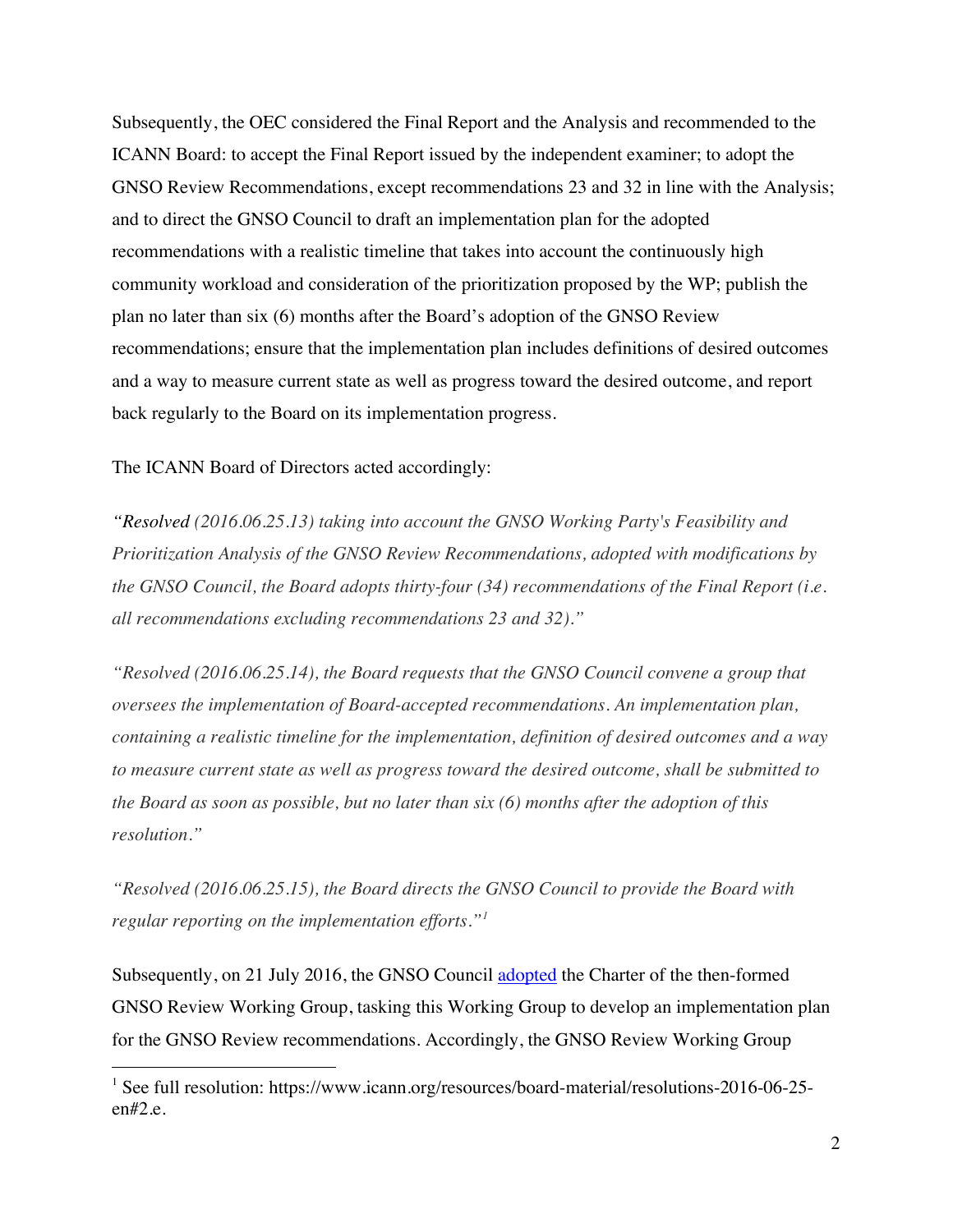developed an Implementation Plan that was adopted by the GNSO Council on 15 December 2016, attached as Exhibit A.

# **Organizational Effectiveness Committee (OEC) Recommendations**

Having examined the Implementation Plan (Exhibit A), the OEC thanks the GNSO Review Working Group for its diligent work.

The OEC recommends that the Board accept the GNSO Review Implementation Plan and that the Board instructs the GNSO to commence Phase 1 of the implementation without delay.

The OEC appreciates that, at this time, the Implementation Plan cannot provide all implementation details for all recommendations – especially those contained in Phases 2 and 3. The reasons for this is that budgetary implications and measurability will depend on the exact details of the implementation work. Such planning is only possible during implementation; predicting these at this stage would be impractical.

Instead, the OEC recommends that the GNSO Review Working Group provides updates to the OEC about past implementation achievements and future implementation plans on a bi-annual basis. It is during these updates that the Working Group shall provide more details on the measurability of implementation progress. The Board, through the OEC will continue to review those detailed plans as released.

The OEC recommends that the Board adopt the GNSO Council-approved implementation plan, with the understanding that the Working Group will provide more details on the implementation of Phases 2 and 3 within the bi-annual implementation status reports. According to the GNSO – proposed timeline, the three phases will be stacked as follows (see also  $\frac{Exhibit A}{}$ ):

|                                                    | <b>Proposed Implementation</b>                        |                   |                                                    |
|----------------------------------------------------|-------------------------------------------------------|-------------------|----------------------------------------------------|
|                                                    | Phase 1                                               | Phase 2           | Phase 3                                            |
| <b>Recommendations</b><br><b>Included in Phase</b> | 8, 15, 16/18, 14, 31, 33, 24/25,<br>30, 10/11, 13, 19 | 26/27/28/29, 6    | 20, 21, 7, 35, 22, 1/2/3, 5/9, 12, 17, 4,<br>34.36 |
| <b>Proposed Date of</b><br>Implementation          | Feb '17 - Jul '17                                     | Feb '17 - Jan '18 | Jul '17 - Dec '18s                                 |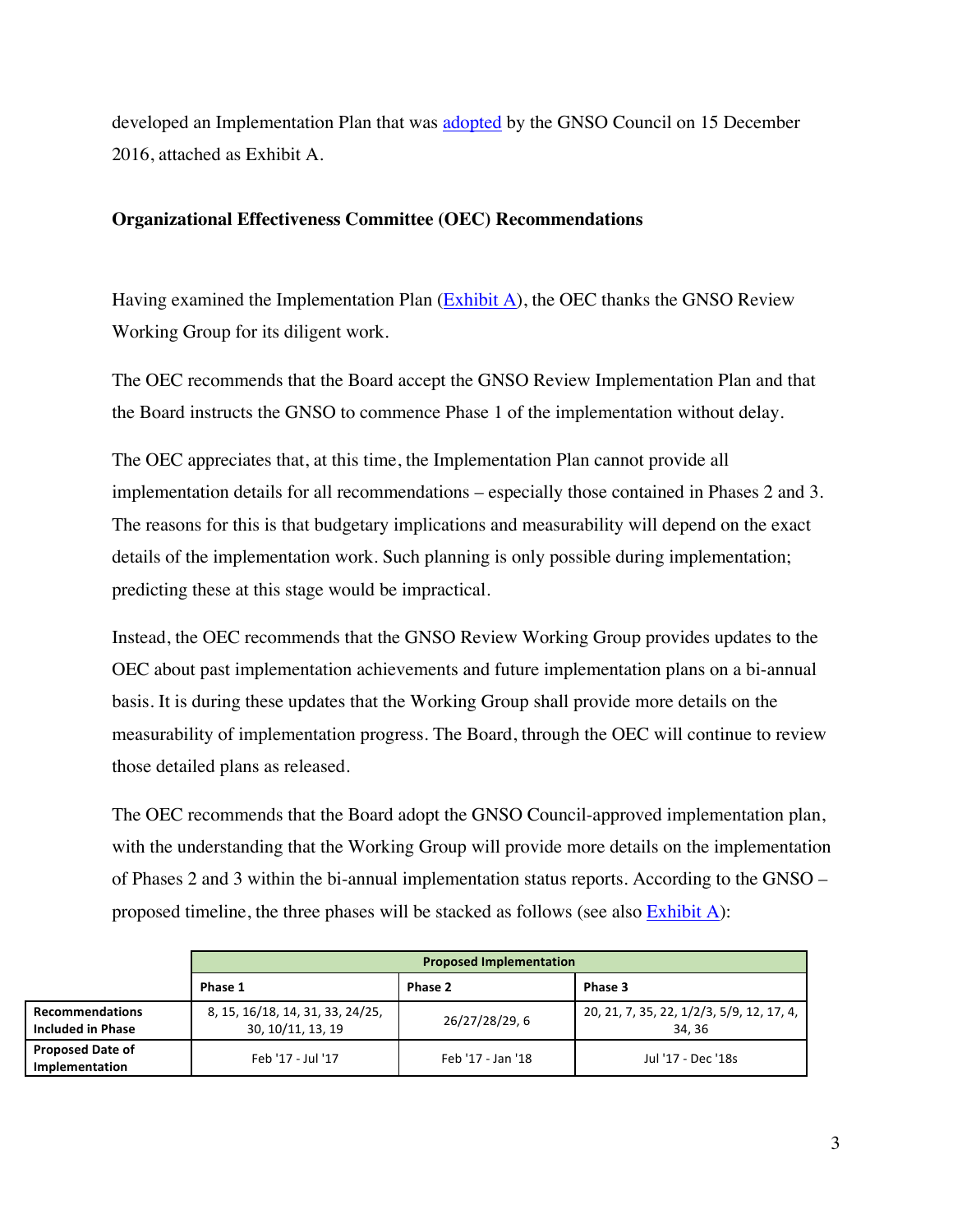#### **Proposed Resolution**

Whereas, ICANN Bylaws Article IV, Section 4.4 calls on the ICANN Board to "cause a periodic review of the performance and operation of each Supporting Organization, each Supporting Organization Council, each Advisory Committee (other than the Governmental Advisory Committee), and the Nominating Committee by an entity or entities independent of the organization under review. The goal of the review, to be undertaken pursuant to such criteria and standards as the Board shall direct, shall be to determine (i) whether that organization has a continuing purpose in the ICANN structure, and (ii) if so, whether any change in structure or operations is desirable to improve its effectiveness."

Whereas, the independent examiner of the GNSO Review produced a Final Report, containing thirty-six (36) recommendations in September 2015.

Whereas, the Board adopted the Final Report and the GNSO Working Party's Feasibility and Prioritization Analysis of the GNSO Review Recommendations as adopted by the GNSO Council.

Whereas, the GNSO Council formed the GNSO Review Working Group and subsequently adopted the Working Group's Implementation Plan.

Resolved (2017.02.03.xx), that the Board acknowledges the GNSO Review Working Group's work and thanks them for producing a comprehensive Implementation Plan that was adopted by the GNSO Council.

Resolved (2017.02.03.xx), that the Board supports the phased approach laid out in the Implementation Plan and acknowledges that more details with regard to implementation details may be required for implementation Phases 2 and 3.

Resolved (2017.02.03.xx), that the Board accepts the GNSO Review Implementation Plan.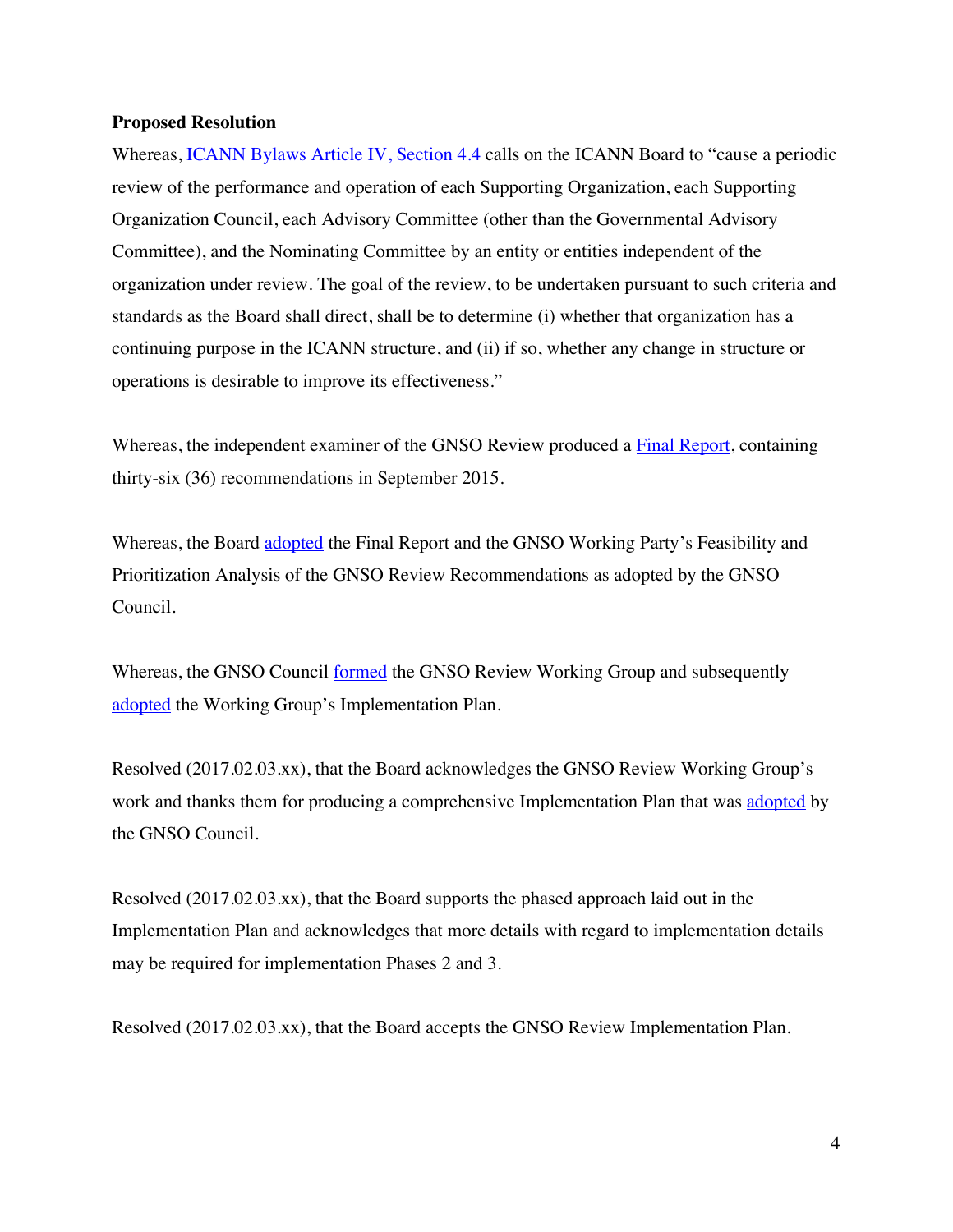Resolved (2017.02.03.xx), that the Board directs the Review Working Group to provide updates to the OEC every six months. Those bi-annual updates shall identify implementation achievements and future implementation plans. It is during these updates that the GNSO Review Working Group shall provide more details on implementation progress, and measurability. The OEC may request interim briefings if deemed necessary.

Resolved (2017.02.03.xx), that any budgetary implications of the GNSO review implementation shall be considered as part of the then-applicable annual budgeting processes.

#### **Rationale for Resolutions**

To ensure ICANN's multistakeholder model remains transparent and accountable, and to improve its performance, ICANN organizes independent reviews of its supporting organizations and advisory committees as prescribed in Article IV Section 4.4 of the ICANN Bylaws. The second GNSO Review started in 2014 and the independent examiner presented its Final Report in September 2015.

The GNSO Review recommendations have the potential to advance ICANN's transparency and accountability objectives and have been considered carefully by the Board's Organizational Effectiveness Committee as well as by the full Board.

The Board resolution will have a positive impact on ICANN and especially the GNSO as it reinforces ICANN's and the GNSO's commitment to maintaining and improving its accountability, transparency and organizational effectiveness throughout the implementation process.

Due to the large number of recommendations that need to be implemented, the Board strongly supports the phased approach as laid out in the Implementation Plan  $(Exhibit A)$ . This will allow the community time to refine details as the implementation process proceeds– especially during Phases 2 and 3 (as laid out in Exhibit A).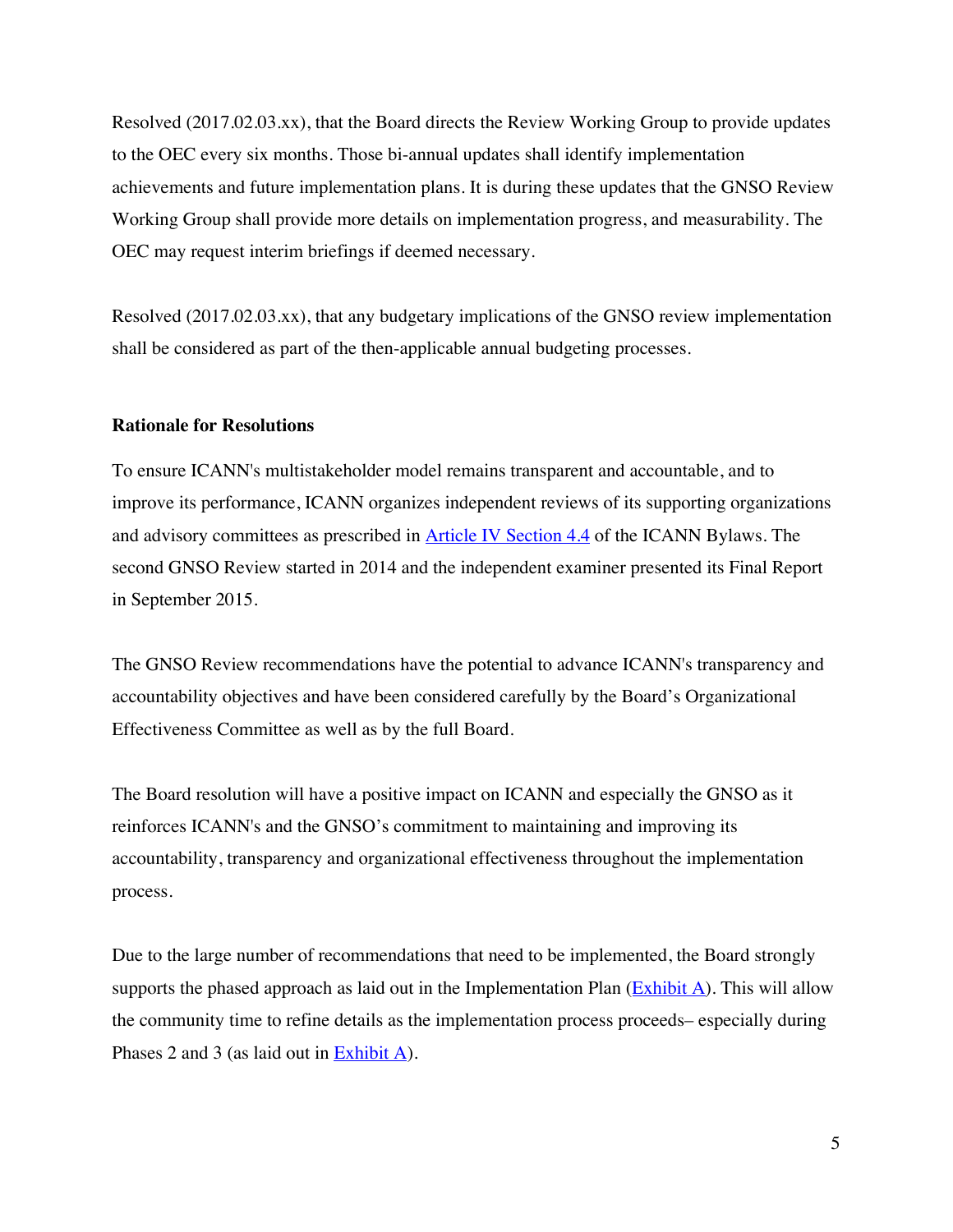Some recommendations – especially those foreseen to be implemented in Phases 2 and 3 – may benefit from additional details regarding their exact implementation. Due to the difficulty to predict these issues months – or years – in advance, the Board supports the idea that the GNSO Review Working Group provides updates bi-annually to the OEC. It is during these updates that the GNSO can provide greater implementation details with regard to those recommendations that are going to be scheduled for the forthcoming six-month period following the respective OEC update. At that time, the GNSO would be in a better position to flag any significant variations from the original implementation plan and timing. The GNSO will present any budgetary implications resulting from of the implementation as part of the development of its annual budget.

#### **Why is the Board addressing the issue?**

This resolution moves the second review of the GNSO into the implementation phase. Following the assessment of the Implementation Plan and the feedback from the Board's Organizational Effectiveness Committee, the Board is now in a position to consider the Plan and instruct the GNSO to start the implementation process. This step is an important part of the Organizational Review's checks and balances, to ensure that the spirit of Board-approved recommendations will be addressed through the implementation plans, while being mindful of budgetary and timing constraints.

#### **What is the proposal being considered?**

The proposal the Board is considering is the adoption of the GNSO Review Implementation Plan, drafted by the GNSO Review Working Group, adopted by the GNSO Council, and considered and supported by the Organizational Effectiveness Committee.

#### **What significant materials did the Board review?**

The Board reviewed the GNSO Review Implementation Plan  $(Exhibit A)$  as adopted by the GNSO Council, and took onboard the Organizational Effectiveness Committee's considerations.

# **Are there fiscal impacts or ramifications on ICANN (strategic plan, operating plan, or budget)?**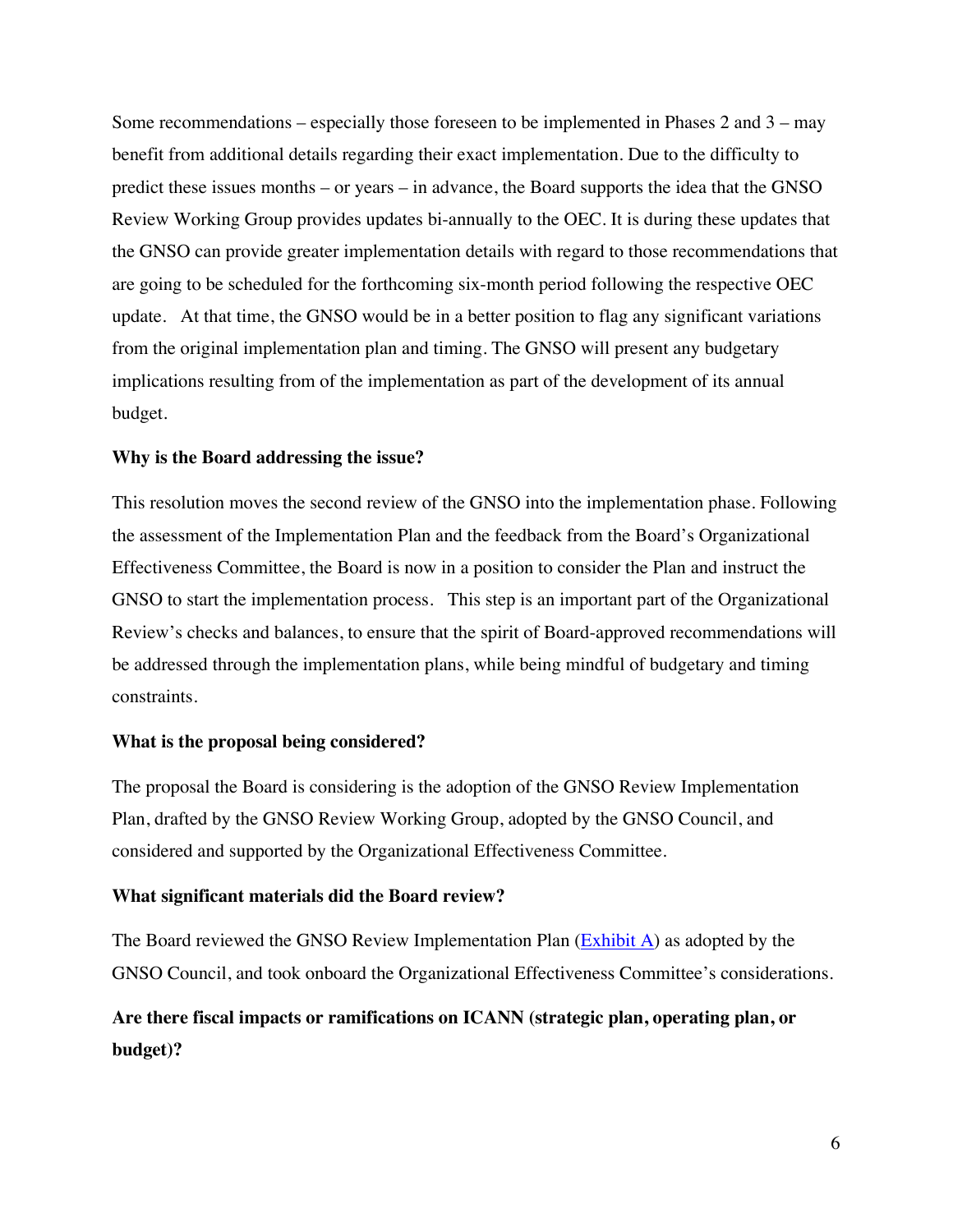The work to improve the effectiveness of the GNSO organization – by implementing the recommendations resulting from the Review, may require financial resources. However, no requirement for additional funds are expected to arise from implementation Phase 1. Phases 2 and 3 may require financial resources but those are difficult to gauge for the future. In this context, the Board asks the GNSO Council in its resolution to provide regular updates on the implementation – both on what has been accomplished and what is the plan for the immediate future. These updates shall take place no less often than every six months and shall contain additional budgetary details for those recommendations scheduled for immediate implementation. At that time, the GNSO would be in a better position to flag any significant variations from the original implementation plan in terms of resources and timing.

The GNSO did not foresee any budgetary implications from Phase 1. Although there may be budgetary implications for Phases 2 and 3, depending on the exact details of the implementation, those will be dealt with as part of ICANN's annual budgetary process.

### **Are there any security, stability or resiliency issues relating to the DNS?**

This action is not expected to have a direct impact on the security, stability or resiliency of the DNS. Still, once the improvements are implemented, future activities of the GNSO, including policy-development will become more transparent and accountable, which in turn might indirectly impact the security, stability or resiliency of the DNS in a positive way.

#### **Is public comment required prior to Board action?**

The Draft Report of the independent examiner was posted for public comment. There is no public comment required prior to this Board action. The voice of the GNSO has been reflected throughout the review process – via the GNSO Review Working Party that performed the Feasibility and Prioritization Analysis; the GNSO Review Working Group that developed the implementation plan; and the GNSO Council that adopted the implementation plan.

Signature Block:

Submitted by: Larisa Gurnick

Position: Senior Director, Multistakeholder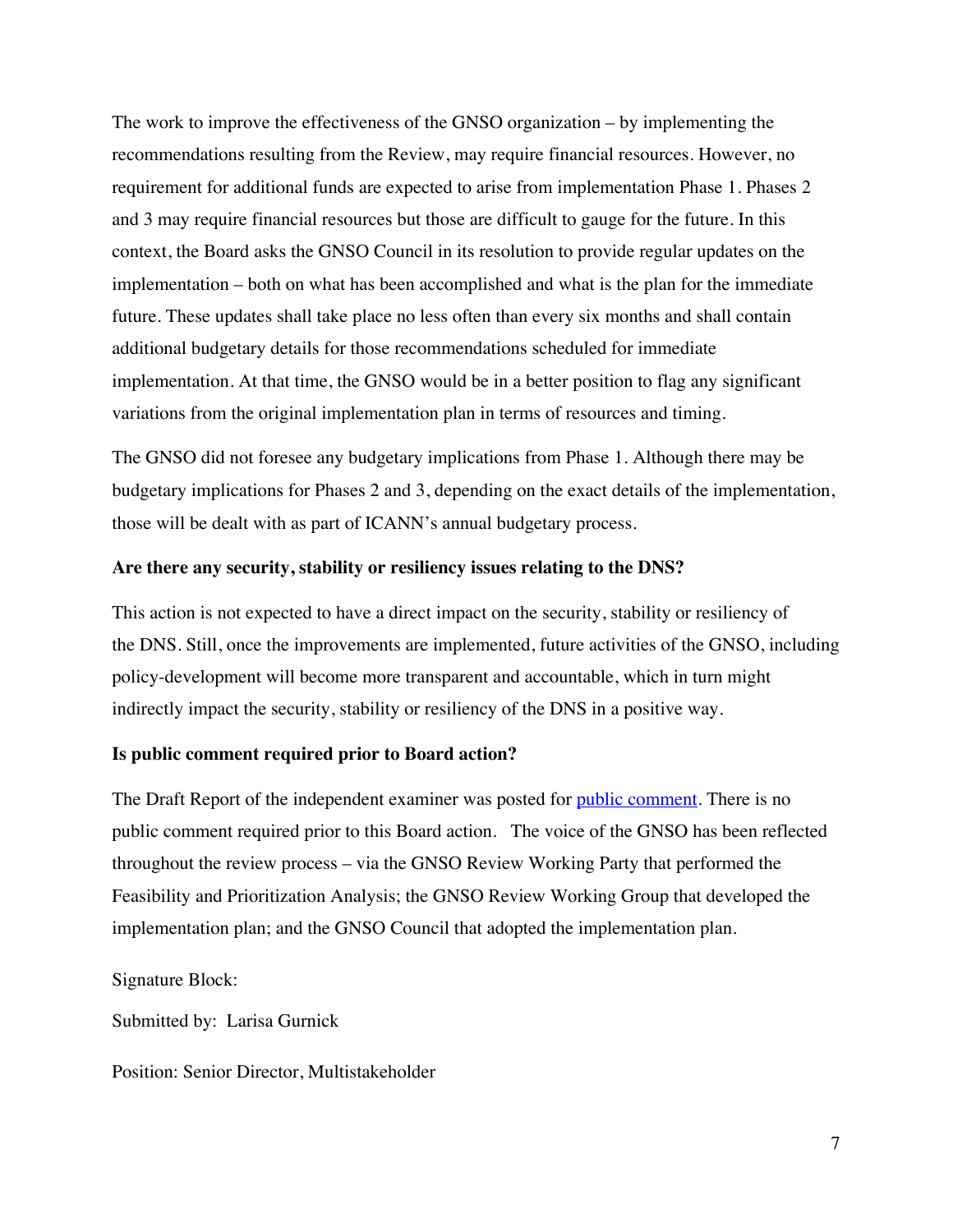Strategy and Strategic Initiatives

Date Noted: January 2017

Email: larsia.gurnick@icann.org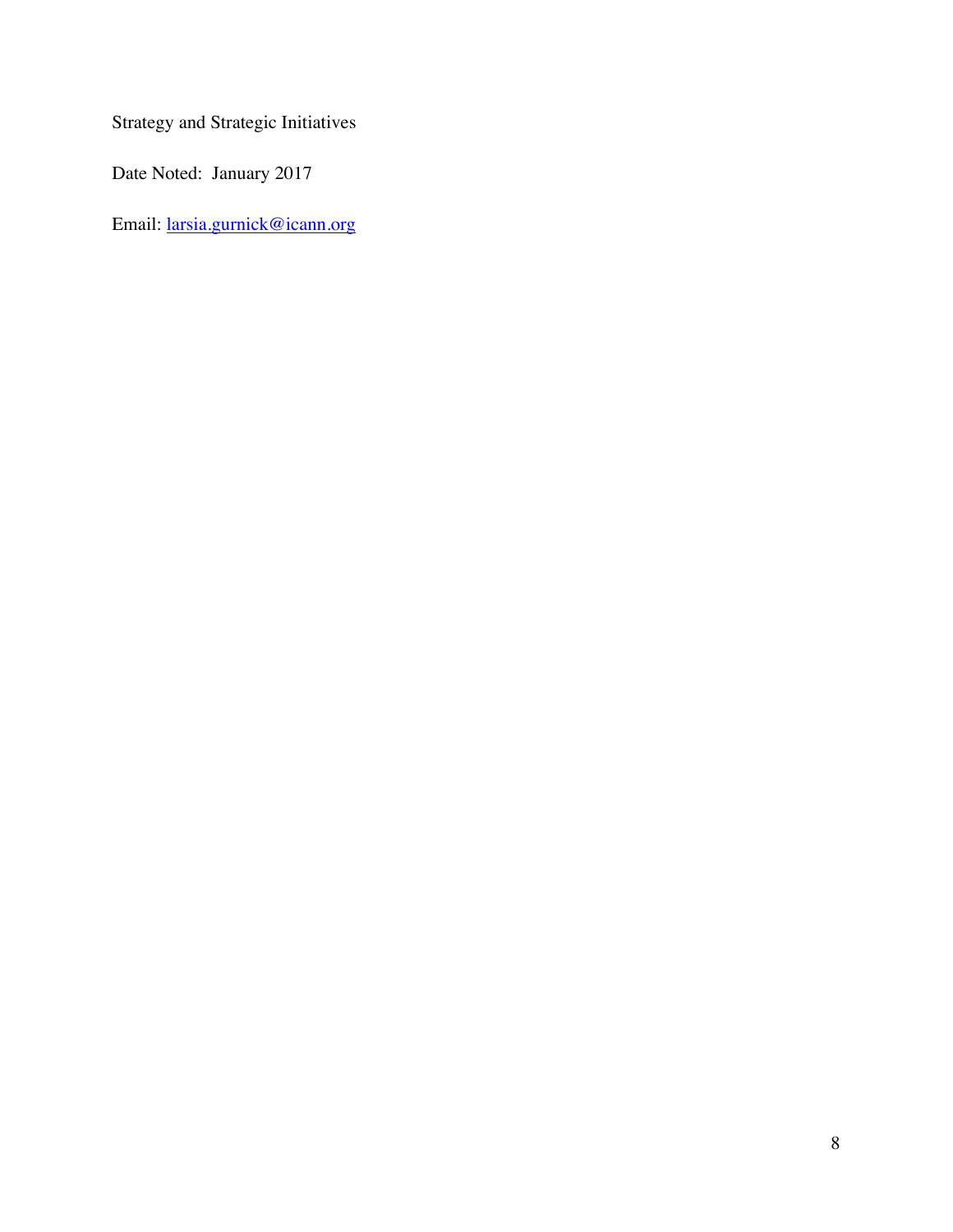#### **ICANN BOARD PAPER NO. 2017.02.03.1f**

# **TITLE: Appointment of Board Designees for New Specific Reviews: Registration Directory Service (RDS) Review Team**

#### **PROPOSED ACTION: For Board Consideration and Approval**

#### **EXECUTIVE SUMMARY:**

The Board is being asked to appoint a Director or Liaison to serve as a member of the Registration Directory Service (RDS) Review (formerly known as WHOIS). Section 4.6 of the new ICANN Bylaws specifies that the ICANN Board may appoint a liaison or Director to participate on a review team.

The RDS Specific Review (formerly referred to as the WHOIS Review) is currently undergoing review team formation with a Call for Volunteers released on 28 October 2016, with an extended deadline of 20 January 2017 to submit an application.

The proposed resolution appoints Chris Disspain to serve as a member of the RDS Review Team and requests that the Review Team provide the Board with its Terms of Reference and Work Plan by a specified date.

#### **Background**

ICANN launched the 2<sup>nd</sup> RDS Review Team with a Call for Volunteers on 28 October 2016. The Bylaws state that:

The Board shall cause a periodic review to assess the effectiveness of the then current gTLD registry directory service and whether its implementation meets the legitimate needs of law enforcement, promoting consumer trust and safeguarding registrant data.

Recent discussions regarding the  $2<sup>nd</sup> RDS$  Review among the leadership of the SOs and ACs and the Board Working Group on Registration Directory Service have highlighted community concerns with the expected workload and bandwidth in light of all the WHOIS related community activities currently underway. To address these concerns,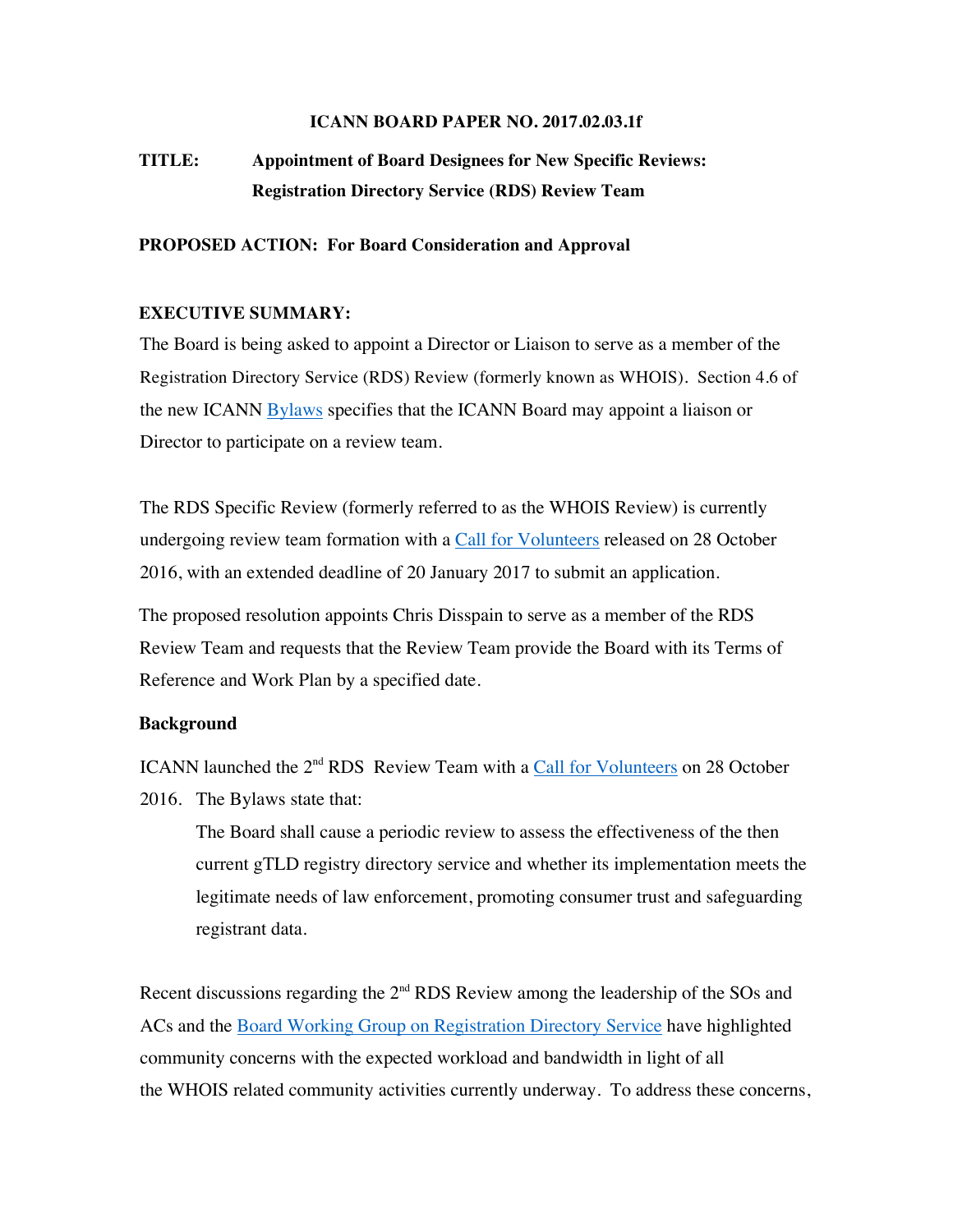and to ensure that the  $2<sup>nd</sup> RDS$  Review is conducted efficiently and effectively, the SO/AC leaders are considering a proposal to limit the scope of the review. To date, the GAC and the GNSO Council have expressed some concerns regarding the limited scope proposal. Other SO/ACs are still considering the merits of the limited scope proposal, and it is expected that this issue will be resolved in January 2017, with the selection of the Review Team members by the SO/AC Leadership to occur in February 2017.

### **STAFF RECOMMENDATION:**

Staff recommends that the Board designate a Board member or designee to serve as a member of the  $2<sup>nd</sup> RDS$  Review Team and that the Board request that the Review Team produce its Terms of Reference and Work Plan by 15 May 2017.

### **PROPOSED RESOLUTION:**

Whereas, the ICANN Bylaws specify that the Board shall cause a periodic review to assess the effectiveness of the then current gTLD registry directory service and whether its implementation meets the legitimate needs of law enforcement, promoting consumer trust and safeguarding registrant data.

Whereas, the Registration Directory Service Review (formerly referred to as the WHOIS Review) commenced with a Call for Volunteers, in October 2016.

Whereas, under the Bylaws, the Board may appoint a Director or liaison to serve as a member of the Registration Directory Service Specific Review team.

Resolved (2017.02.03.xx), the Board hereby appoints Chris Disspain to serve as a member of the RDS Review Team and requests that this team develop and deliver to the Board its approved Terms of Reference and Work Plan by the  $15<sup>th</sup>$  of May, 2017, to ensure that the team's scope and timeline is consistent with the requirements of the ICANN Bylaws.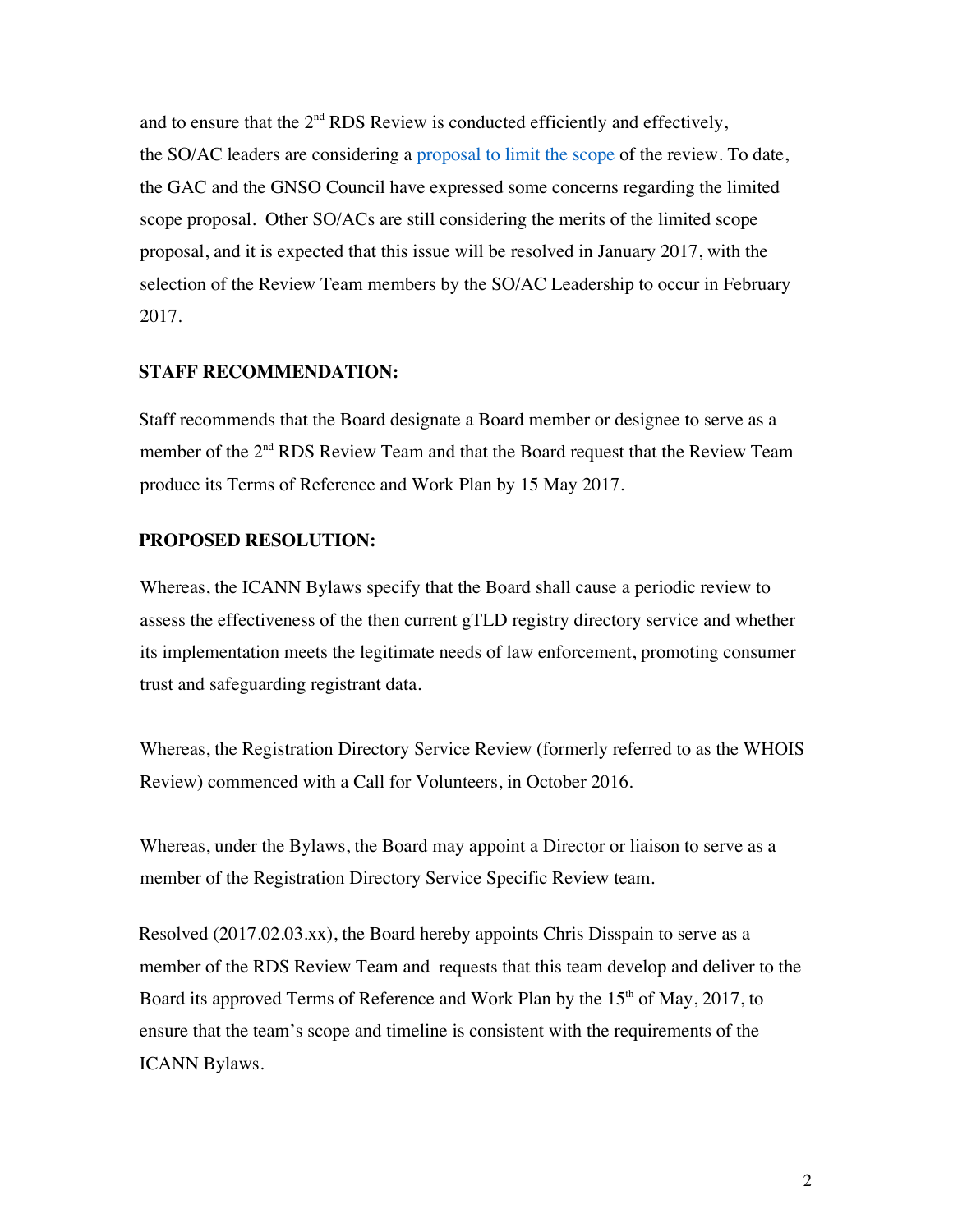#### **PROPOSED RATIONALE:**

#### **Why is the Board addressing the issue?**

On 1 October 2016, new Bylaws became effective following the IANA stewardship transition that introduced new commitments to enhance ICANN's accountability. These Bylaws incorporated the reviews under the Affirmation of Commitments, and specified new selection procedures for convening them, now referred to as "Specific Reviews." This created an opportunity for the Board to designate a representative to participate in Specific Reviews, to ensure that ICANN fulfills its commitment to remaining accountable to the Community, and to making improvements in the areas covered by the Specific Reviews. With the recent launch of the Second Review of Registration Directory Services in October, 2016, the Board needs to appoints a representative for this important review.

In light of the expectation that Specific Reviews should be completed in one year, the Board is requesting the Review Team to produce its work plan and expected milestones in a timely manner, to ensure that there are adequate resources available for the Review Team to complete its review.

# **Are there fiscal impacts or ramifications on ICANN (strategic plan, operating plan, or budget)?**

The expenses associated with conducing the  $2<sup>nd</sup> RDS$  Review are included in the ICANN Fiscal Year 2017 Budget.

#### **Is public comment required prior to Board action?**

No

Signature Block:

Submitted by: Margie Milam

Position: Vice President, Multistakeholder Strategy and Strategic Initiatives

Date Noted: 19 January 2017

Email: margie.milam@icann.org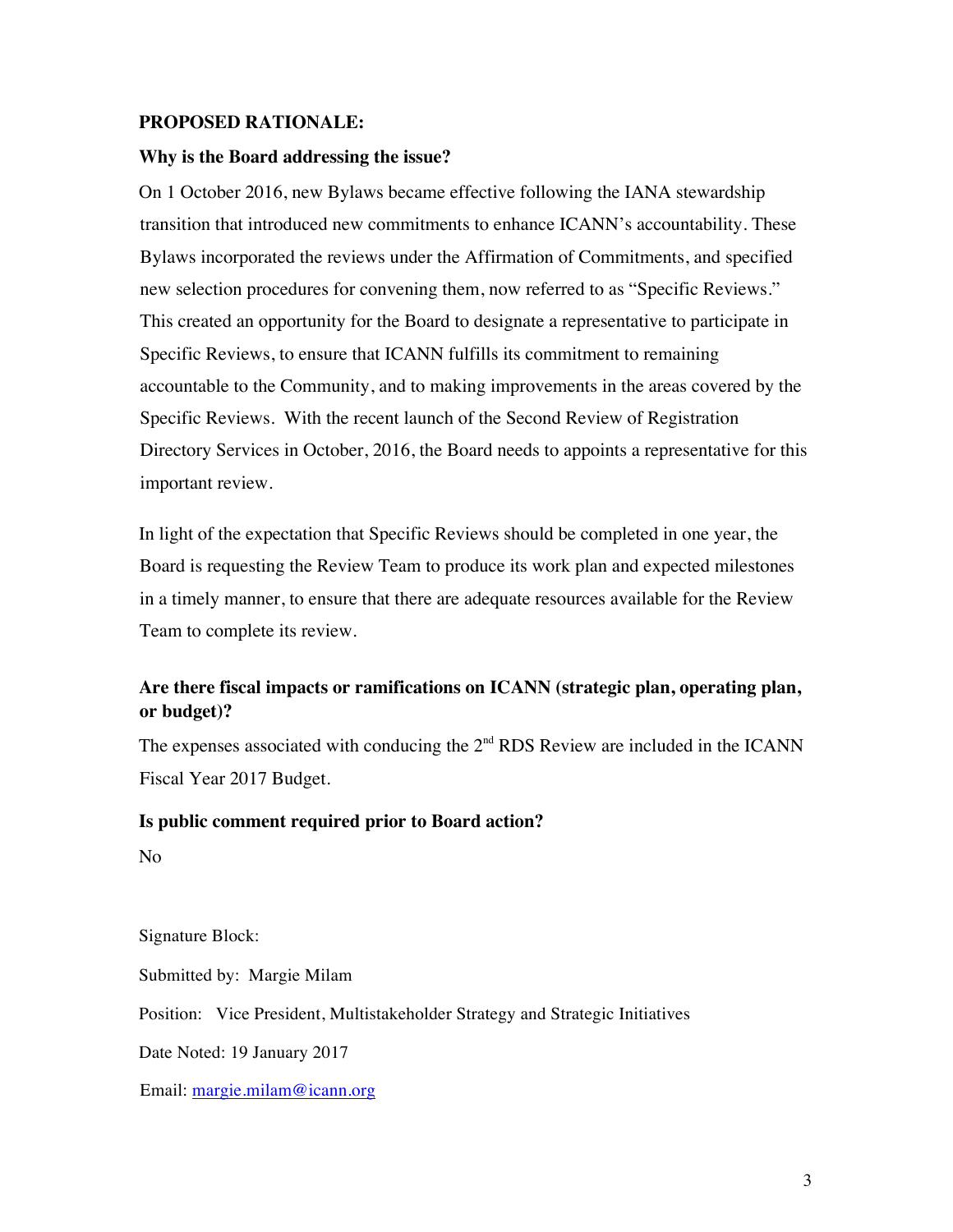#### **ICANN BOARD PAPER NO. 2017.02.03.1g**

# **TITLE: Appointment of Board Designees for New Specific Reviews: Second Security, Stability, and Resiliency of the Domain Name System**

#### **PROPOSED ACTION: For Board Consideration and Approval**

#### **EXECUTIVE SUMMARY:**

The Board is being asked to appoint a Director or Liaison to serve as a member of the Second Review of the Security, Stability, and Resiliency of the Domain Name System (SSR2) Specific Review. Section 4.6 of the new ICANN Bylaws specifies that the ICANN Board may appoint a liaison or Director to participate on a review team.

The Security, Stability, and Resiliency of the Domain Name System **(**SSR2) Review Team commenced in June, with a Call for Volunteers that closed on 15 September 2016 with 63 candidates submitting applications, with the leadership of ICANNs Supporting Organizations and Advisory Committees (SO/AC) reviewing the list of nominated candidates for review team member selection.

The proposed resolution appoints Kaveh Ranjbar to serve as a member of the  $2<sup>nd</sup> SSR$ Review Team and requests that the Review Team provide the Board with its Terms of Reference and Work Plan by 30 March 2017.

#### **Background**

ICANN is in the selection phase of the second Security, Stability, and Resiliency of the DNS Review Team. The SSR-2 Call for Volunteers announcement was released under the Affirmation of Commitments (AoC) requirements on 30 June 2016. While the SSR-2 Call for Volunteers was released under the Affirmation of Commitments (AoC), the selection of the Review Team members is taking place under the new Bylaws, with the review to be conducting according to Section  $4.6(c)$ , which states:

'The Board shall cause a periodic review of ICANN's execution of its commitment to enhance the operational stability, reliability, resiliency, security, and global interoperability of the systems and processes, both internal and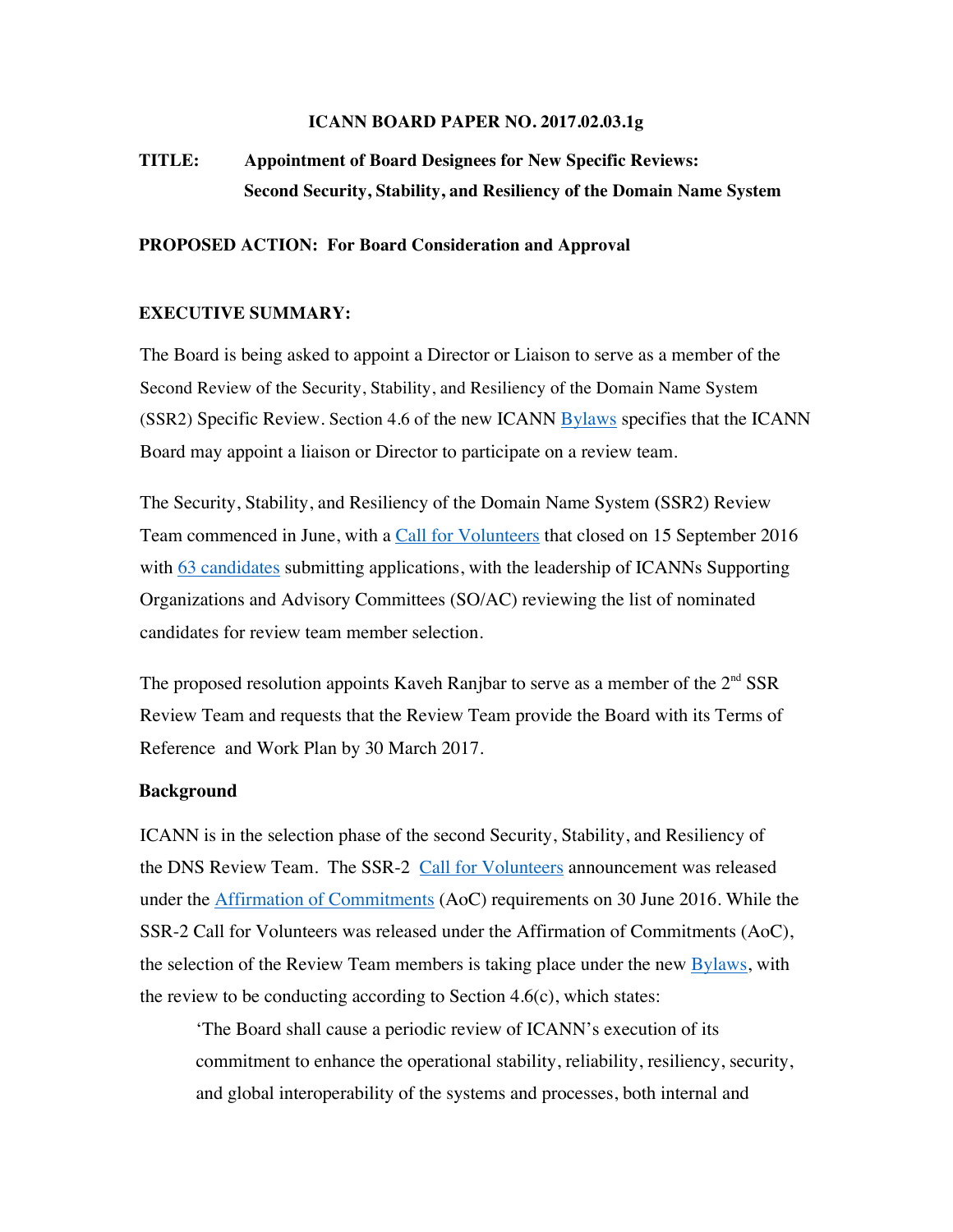external, that directly affect and/or are affected by the Internet's system of unique identifiers that ICANN coordinates.'

Under the Bylaws Section 4.6, the SO/AC chairs are responsible for selecting up to 21 Review Team members, balanced for diversity and expertise. In addition, the Bylaws specify that the Board may designate one Director or Liaison to serve as a member of the Review Team. The SO/AC leadership is expected to announce the SSR-2 Review Team members by the end of January, 2017.

# **STAFF RECOMMENDATION:**

Staff recommends that the Board designate a Board member or designee to serve as a member of the upcoming SSR2 Review and request that the Review Team produce its Terms of Reference and Work Plan by 30 March 2017.

# **PROPOSED RESOLUTION:**

Whereas, under the Bylaws, the Board is responsible for causing a periodic review of ICANN's execution of its commitment to enhance the operational stability, reliability, resiliency, security, and global interoperability of the systems and processes, both internal and external, that directly affect or are affected by the Internet's system of unique identifiers that ICANN coordinates (SSR Review).

Whereas, the Second SSR Review commenced with a Call for Volunteers, in June 2016.

Whereas, under the Bylaws, the Board may appoint a Director or liaison to serve as a member of the SSR2 Specific Review team.

Resolved (2017.02.03.xx), the Board hereby appoints Kaveh Ranjbar to serve as a member of the Second SSR Review Team, and requests that this team develop and deliver to the Board their approved Terms of Reference and Work Plan by the  $30<sup>th</sup>$  of March, to ensure that the team's scope and timeline is consistent with the requirements of the ICANN Bylaws.

# **PROPOSED RATIONALE:**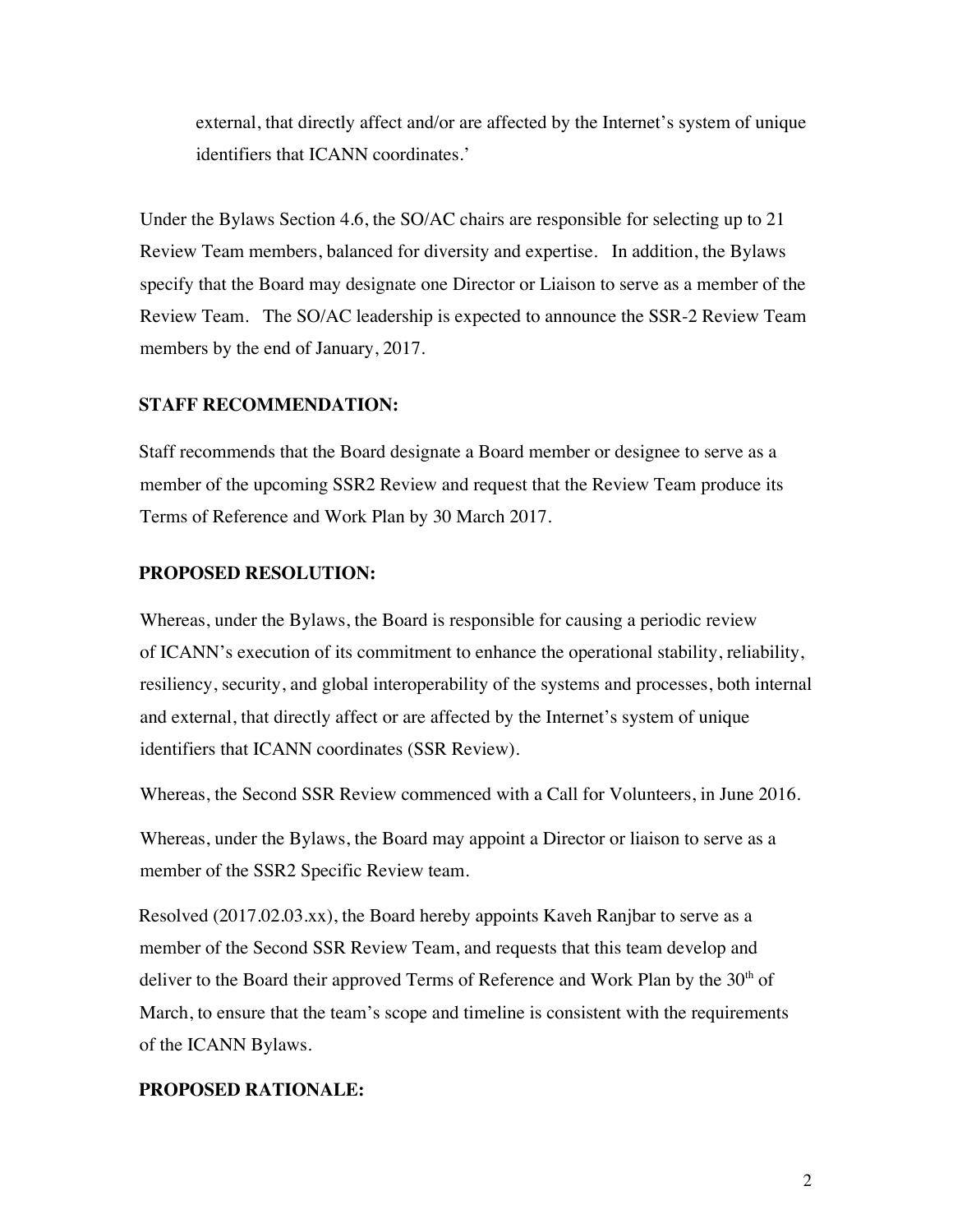#### **Why is the Board addressing the issue?**

On 1 October 2016, new Bylaws became effective following the IANA stewardship transition that introduced new commitments to enhance ICANN's accountability. These Bylaws incorporated the reviews under the Affirmation of Commitments, and specified new selection procedures for convening them, now referred to as "Specific Reviews." This created an opportunity for the Board to designate a representative to participate in Specific Reviews, to ensure that ICANN fulfills its commitment to remaining accountable to the Community, and to making improvements in the areas covered by the Specific Reviews. With the recent launch of the Second Review of Security, Stability & Resiliency in June 2016, the Board needs to convene the Review Team and appoint a representative for this important review.

In light of the expectation that Specific Reviews should be completed in one year, the Board is requesting the Review Team to produce its work plan and expected milestones in a timely manner, to ensure that there are adequate resources available for the Review Team to complete its review.

# **Are there fiscal impacts or ramifications on ICANN (strategic plan, operating plan, or budget)?**

The expenses associated with conducing the SSR-2 Review are included in the ICANN Fiscal Year 2017 Budget.

#### **Is public comment required prior to Board action?**

No

Signature Block:

Submitted by: Margie Milam

Position: Vice President, Multistakeholder Strategy and Strategic Initiatives

Date Noted: 19 January 2017

Email: margie.milam@icann.org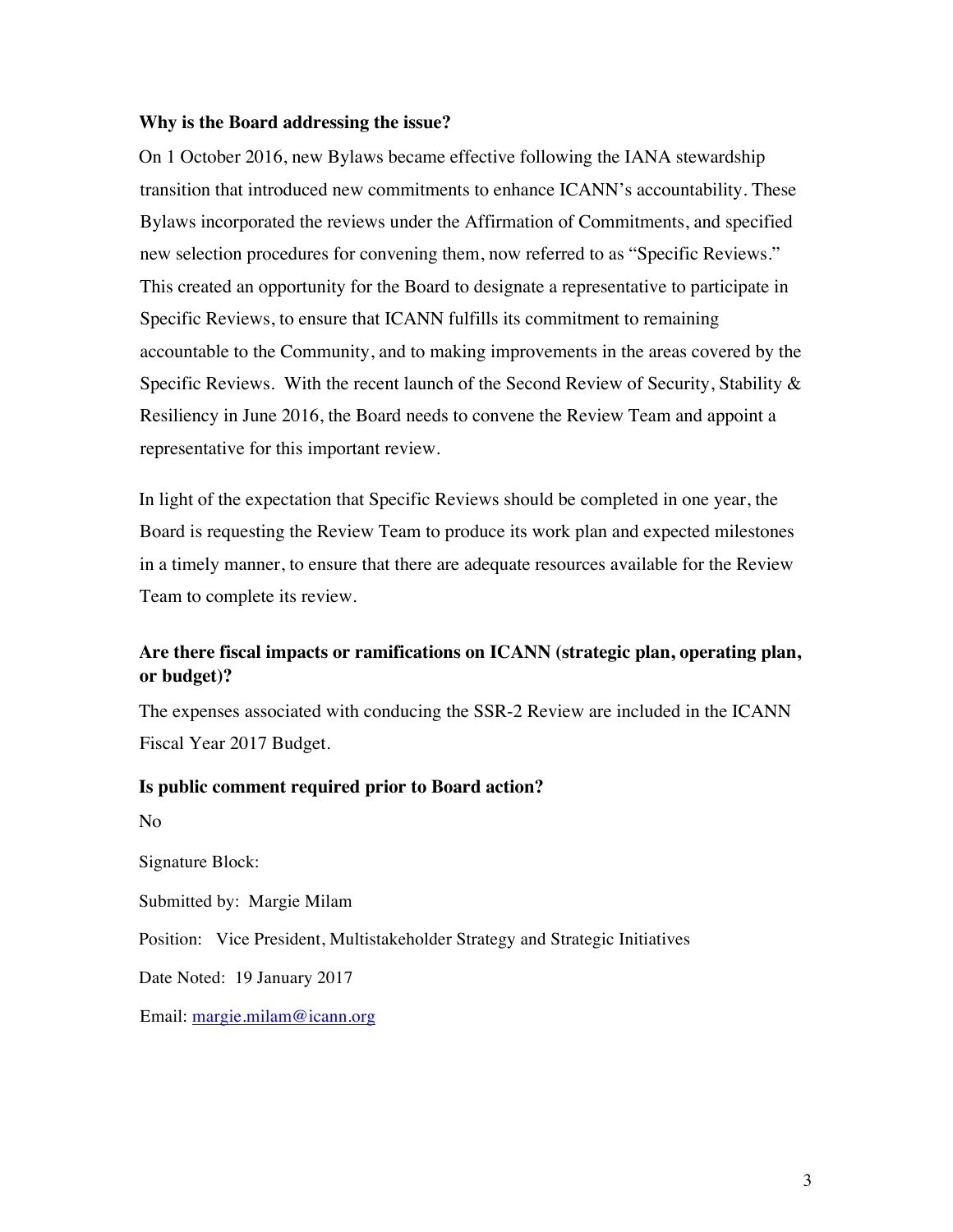#### **ICANN BOARD PAPER NO. 2017.02.03.1h**

**TITLE: GNSO Council Request: Inter-Registrar Transfer Policy – Part C Implementation (December 2016)** 

# **PROPOSED ACTION: For Board Consideration and Approval EXECUTIVE SUMMARY:**

The Board is being asked to address the recommendations in the letter from the Generic Names Supporting Organization (GNSO) Council delivered to the ICANN Board on 1 December 2016. The letter concerns the implementation of Inter-Registrar Transfer Policy (Transfer Policy) Part C and requests the Board to: (1) instruct ICANN org to work with the Registrar Stakeholder Group and other interested parties to evaluate alternatives for the implementation concerns related to Transfer Policy Part C; and (2) instruct ICANN org to defer any privacy/proxy service compliance enforcement from the Transfer Policy relating to the enabling or disabling of privacy/proxy services pending further consultation and determination of this issue.

The specific implementation concern the GNSO Council references is whether the removal or addition of a privacy/proxy service (because it is a change in the registrant information in Whois) should trigger a 60-day locking of the domain name under the updated Transfer Policy. A registrar places a "lock" on a domain name to prevent transfers of the domain name. The lock is used to "contain" the changes of registrants within a single registrar in order to facilitate recovery of domains that have been hijacked.

The Transfer Policy Part C Working Group's Final Report of consensus policy recommendations was silent on the issue, so during the implementation phase of the consensus policy, ICANN org consulted with the Implementation Review Team. The Implementation Review Team is a team made up of community members who serve as a resource to ICANN org to assist with ensuring that ICANN org's implementation of a policy is consistent with the policy recommendations developed by the community. The

1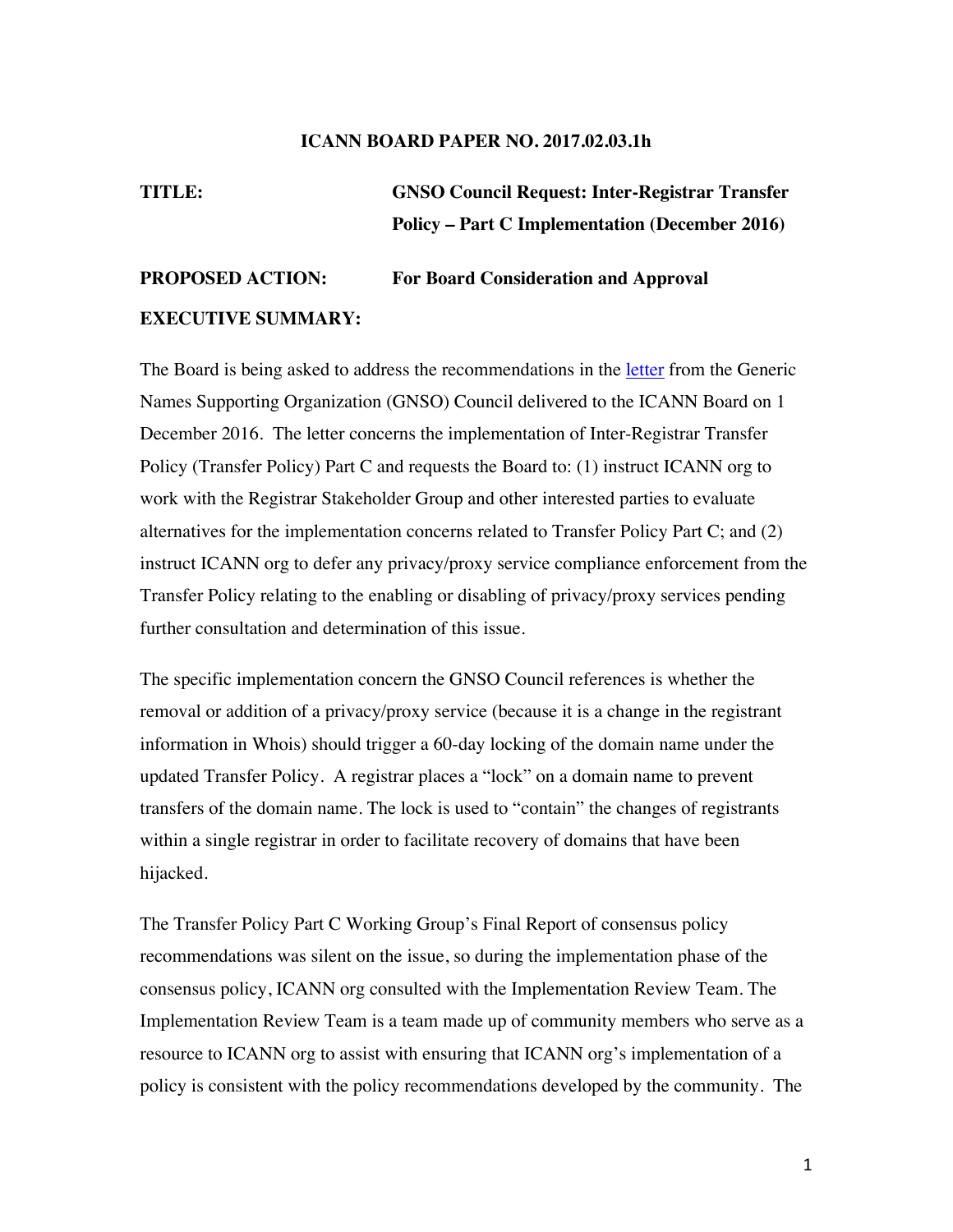Implementation Review Team decided that the current language in the Transfer Policy, wherein the removal or addition of privacy/proxy services are considered a Change of Registrant and may trigger a 60-day lock, reflected the intent of the policy recommendations.

The specific concerns indicated in the GNSO Council's letter were brought to ICANN org approximately one year after the updated Transfer Policy was announced for implementation. Because the policy had already been implemented, it was not seen as an appropriate ICANN org role to make changes to a community-developed policy. Instead, ICANN org advised the Registrar Stakeholder Group to address its concerns with the full GNSO Council. The GNSO Council then detailed its specific concerns with respect to the Transfer Policy in its letter to the Board, which was sent on 1 December 2016, the date the updated Transfer Policy went into effect. The reference materials include additional details on the history and revisions to the Transfer Policy.

# **STAFF RECOMMENDATION:**

ICANN org recommends that the Board pass a resolution, instructing ICANN's President and CEO to defer any privacy/proxy service compliance enforcement from the Transfer Policy relating to the enabling or disabling of privacy/proxy services pending further consultation and determination of this issue.

# **PROPOSED RESOLUTION**:

Whereas, the Generic Names Supporting Organization (GNSO) Council sent a letter to the ICANN Board on 1 December 2016 ("GNSO Council Letter") regarding implementation concerns with the Inter-Registrar Transfer Policy ("Transfer Policy") – Part C.

Whereas, the GNSO Council Letter requested the Board to instruct ICANN org to defer compliance enforcement on the removal or addition privacy/proxy within the Transfer Policy until implementation issues have been resolved.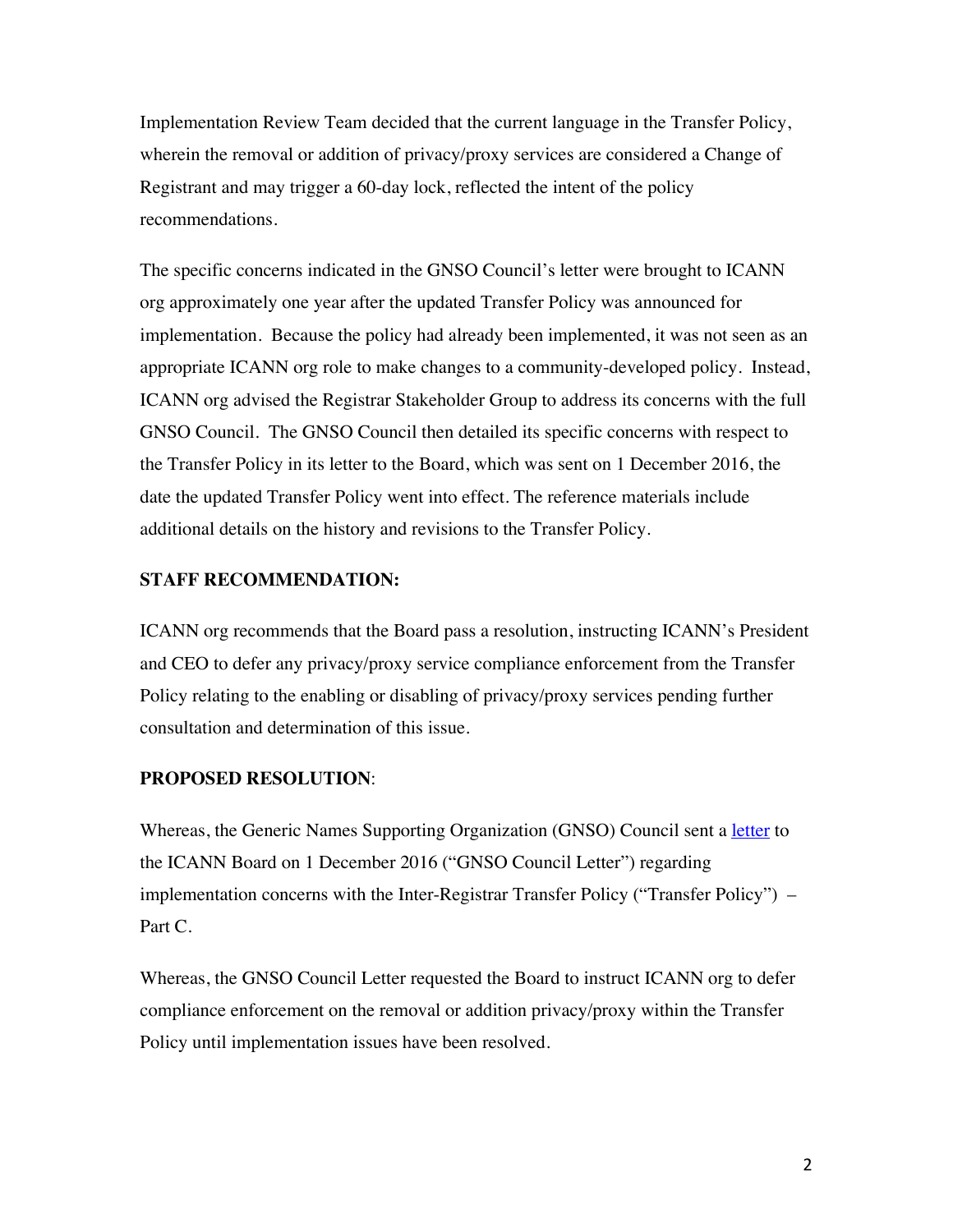Whereas, on 21 December 2016, the ICANN Board provided a response to the GNSO Council, instructing the ICANN President and CEO to defer compliance enforcement on the removal or addition privacy/proxy within the Transfer Policy until implementation issues have been resolved.

Resolved (2017.02.03.xx), the Board confirms the instruction to the ICANN President and CEO to defer compliance enforcement on the removal or addition privacy/proxy within the Transfer Policy until implementation issues have been resolved.

Resolved (2017.02.03.xx), the Board intends to address at a subsequent meeting the request from the GNSO Council to instruct ICANN org to work with the Registrar Stakeholder Group and other interested parties to evaluate potential alternatives to the implementation concerns related to the Transfer Policy Part C.

#### **PROPOSED RATIONALE:**

#### **Why is the Board addressing this issue now?**

On 1 December 2016, the Generic Names Supporting Organization (GNSO) Council delivered a letter to the ICANN Board, in which it raised concerns related to the implementation of Transfer Policy Part C. The Board is addressing the issue now because the updated Transfer Policy has already been implemented, and the policy cannot be modified without explicit direction from the Board.

#### **What is the proposal being considered?**

The GNSO Council delivered a <u>letter</u> to the ICANN Board, in which it is requesting the Board to do the following: (1) instruct ICANN org to work with the Registrar Stakeholder Group and other interested parties to evaluate alternatives for evaluation of the implementation concerns, which could include moving this issue to the Privacy  $\&$ Proxy Services Accreditation Issues Implementation Review Team, reconstituting the Transfer Policy Part C Implementation Review Team, or employing some other new mechanisms under the Policy & Implementation principles and requirements from the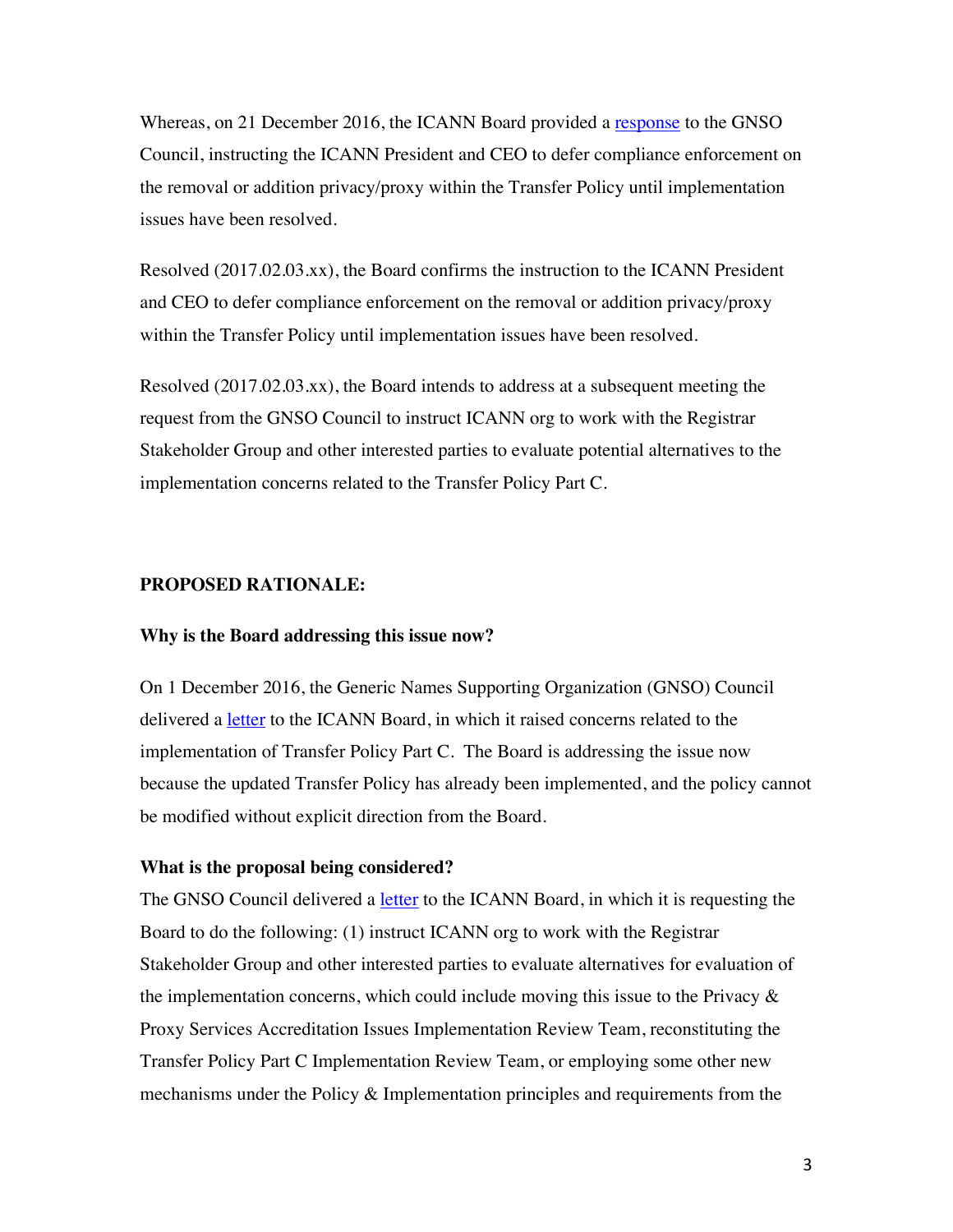from the GNSO Policy & Implementation Working Group Final Recommendations Report, adopted by the GNSO Council; and (2) instruct ICANN org to defer any privacy/proxy service compliance enforcement from the Transfer Policy relating to the enabling or disabling of privacy/proxy services pending further consultation and determination of this issue.

Specifically, the concerns relate to whether the addition/removal of a privacy/proxy service potentially triggers the 60-day inter-registrar transfer lock described in the updated Transfer Policy. The policy recommendations were silent with respect to the addition/removal of privacy/proxy services, and at the time the policy was implemented, the current issue and potential harms described by the GNSO Council were not brought to ICANN org's attention.

The requests from the GNSO Council seek to further discuss the addition/removal of privacy/proxy services and the potential harms associated with the 60-day inter-registrar transfer lock in the updated Transfer Policy; while the issue is discussed, in a forum yet to be determined, the GNSO Council requests deferred compliance enforcement with respect to addition/removal of privacy/proxy services within the Transfer Policy. The Board will discuss the forum where the issue should be moved in a subsequent meeting.

# **What stakeholders or others were consulted**?

These updates to the Transfer Policy were discussed with the GNSO Council, Registrar Stakeholder Group, and the ICANN community at multiple public sessions at ICANN meetings.

# **What significant materials did the Board review?**

In adopting its response to the GNSO Council Letter, the Board reviewed various materials, including, but not limited to, the following materials and documents:

• Transfer Policy

https://www.icann.org/resources/pages/transfer-policy-2016-06-01-en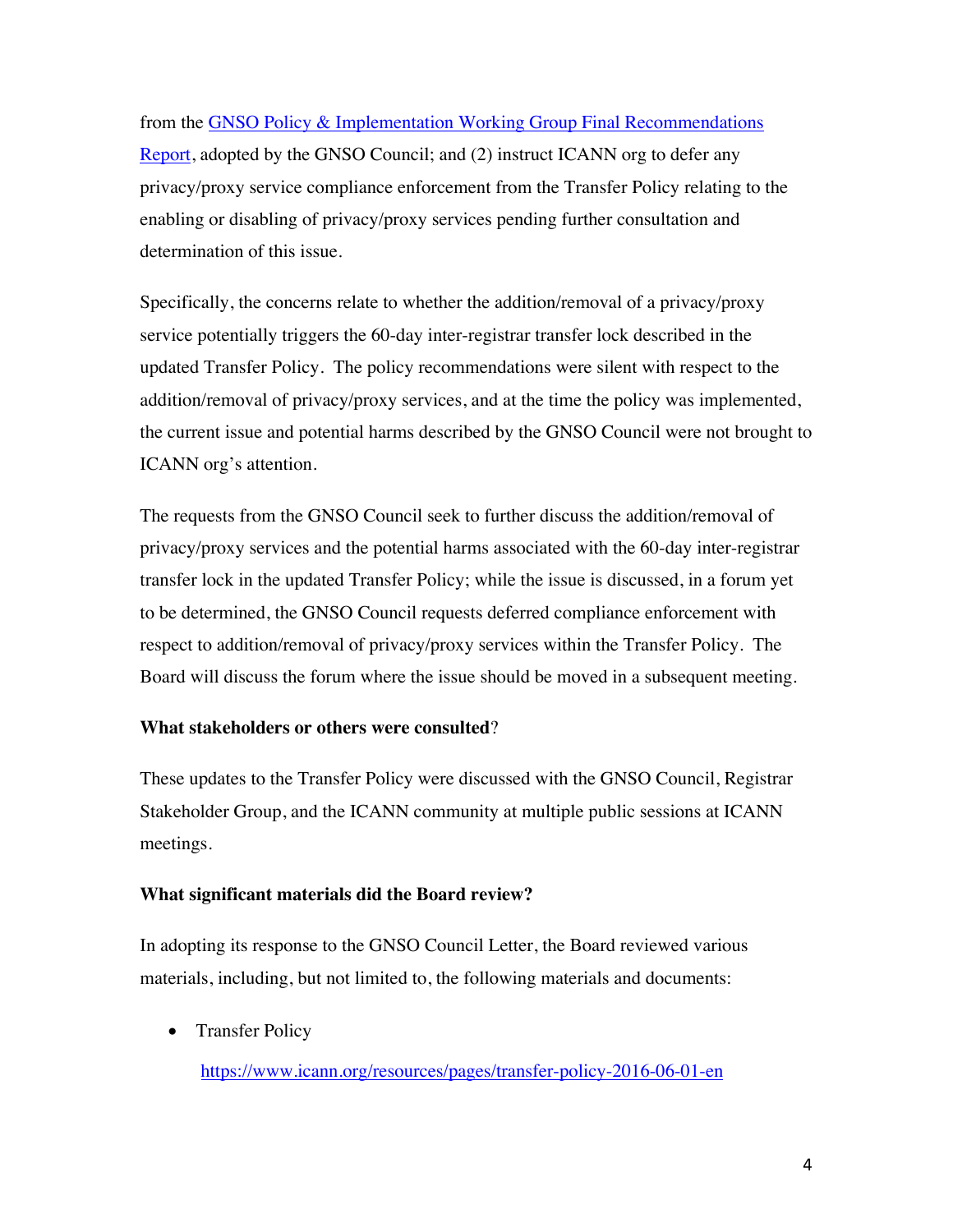- Redline against previous version of the Inter-Registrar Transfer Policy https://www.icann.org/en/system/files/files/transfer-policy-redline-25may16 en.pdf
- Inter-Registrar Transfer Policy Working Group C Final Report (9 October 2012) https://gnso.icann.org/en/issues/irtp-c-final-report-09oct12-en.pdf
- Registrar Stakeholder Group letter to GNSO Council (31 October 2016) (https://gnso.icann.org/mailing-lists/archives/council/msg19339.html)
- GNSO Council Letter (1 December 2016): https://gnso.icann.org/en/correspondence/bladel-to-crocker-01dec16-en.pdf
- Board Response Letter (21 December 2016) https://www.icann.org/en/system/files/correspondence/crocker-to-bladel-21dec16 en.pdf

# **Are there positive or negative community impacts?**

The adoption of the GNSO Council's request will have a positive impact on the community because it will ensure that the community can further discuss an issue the Working Group failed to address, as well as the potential harms the GNSO Council described regarding the addition/removal of privacy/proxy services within the Transfer Policy.

**Are there fiscal impacts or ramifications on ICANN (strategic plan, operating plan, budget); the community; and/or the public?**

There is no fiscal impact expected.

# **Are there any security, stability or resiliency issues relating to the DNS?**

Approval of the resolution will not impact security, stability or resiliency issues relating to the DNS. This is an Organizational Administrative function that does not require public comment.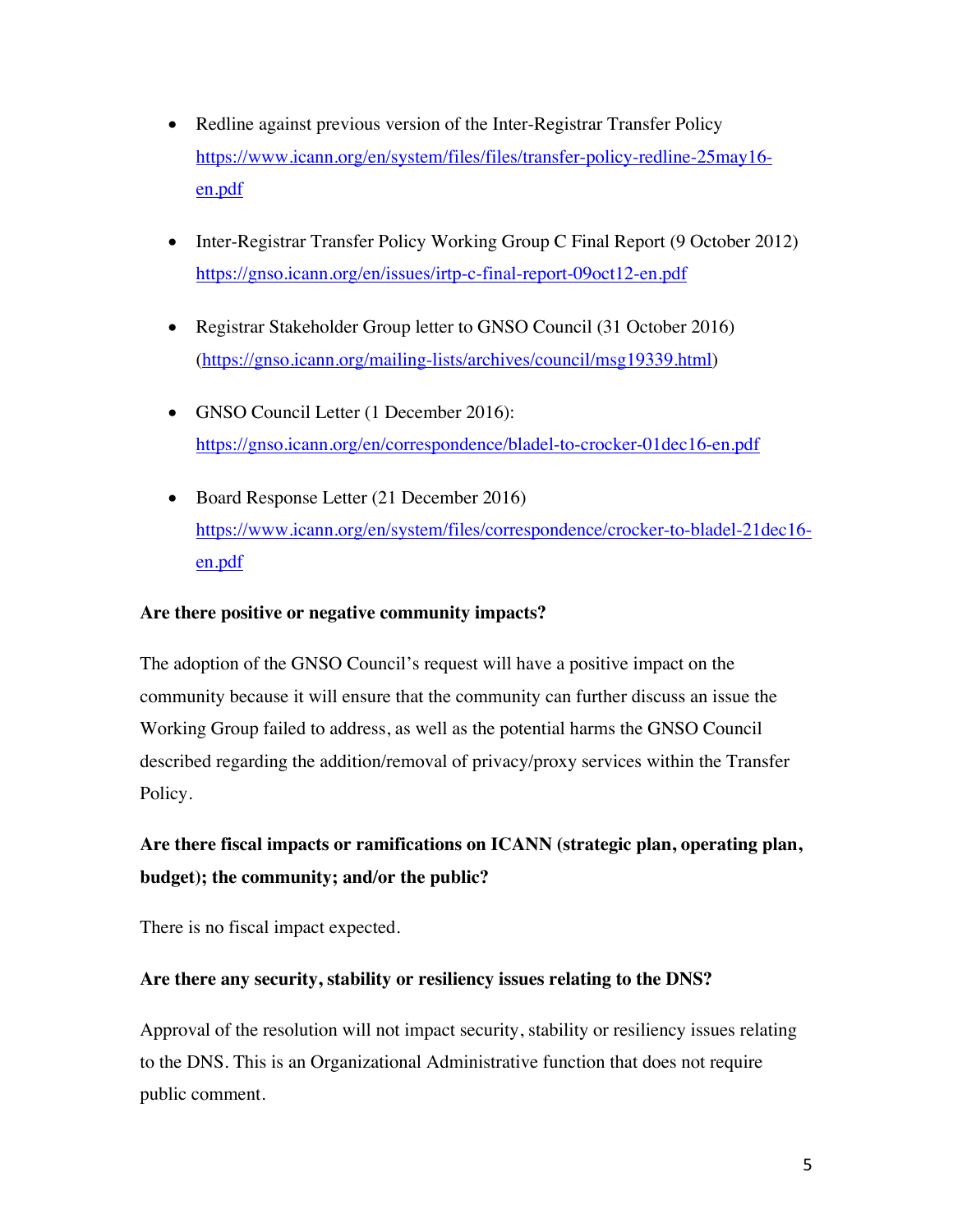# **Signature Block:**

Submitted by: Cyrus Namazi

Position: Vice President, Domain Name Services & Industry Engagement, Global Domains Division

Date Noted: 20 January 2017

Email: cyrus.namazi@icann.org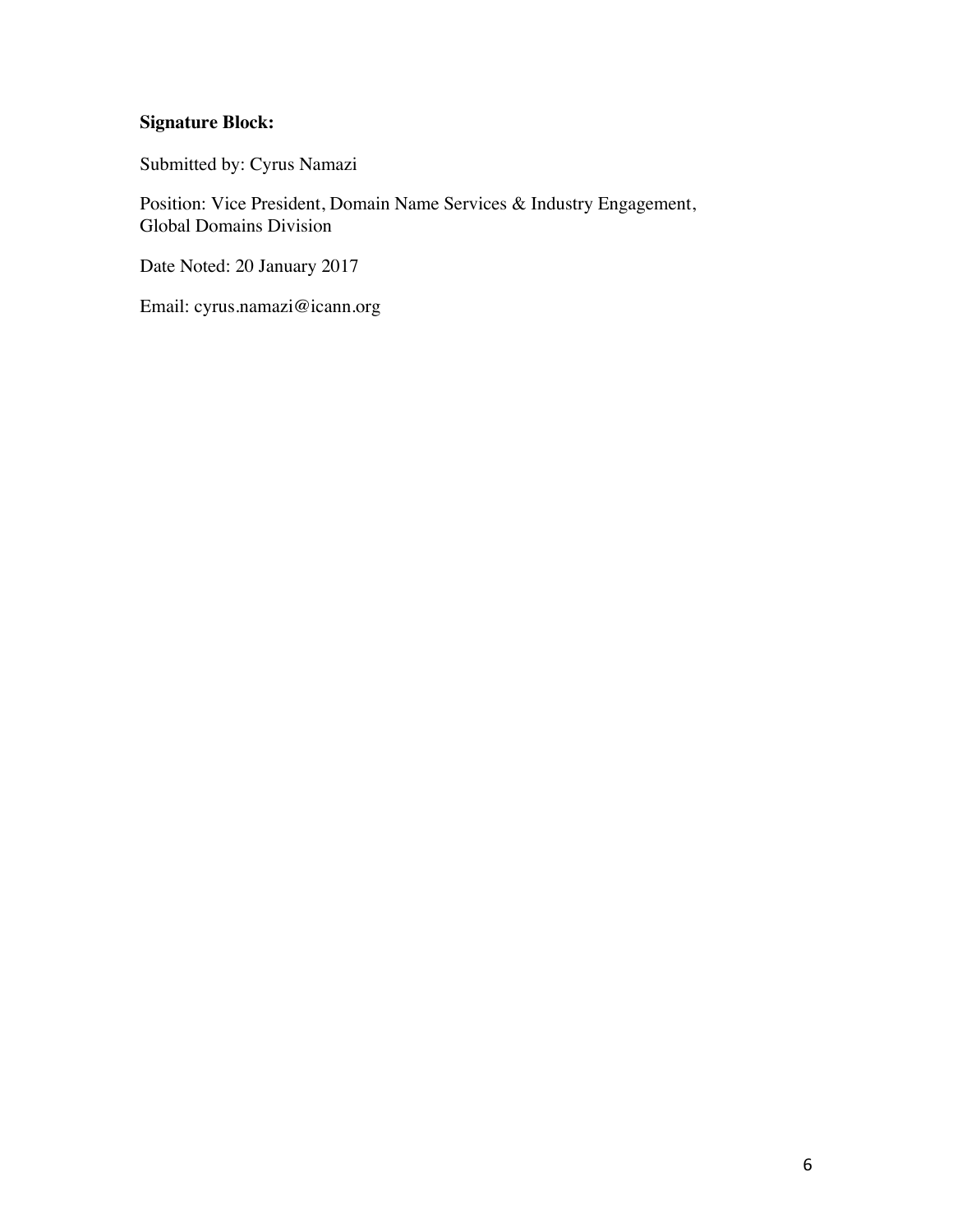#### **ICANN BOARD PAPER NO. 2017.02.03.1i**

# **TITLE: GAC Advice: Hyderabad Communiqué (November 2016) PROPOSED ACTION: For Board Consideration and Approval**

#### **EXECUTIVE SUMMARY:**

The Governmental Advisory Committee (GAC) delivered advice to the ICANN Board in its Hyderabad Communiqué issued 8 November 2016. The advice concerns: (1) policies and procedures for future rounds of the New gTLD Program; (2) mitigating domain name abuse; (3) permitting registry operators to allow registration of two-letter domain names at the second level that correspond to country/territory codes; (4) protection of names and acronyms of Intergovernmental Organizations (IGOs) in gTLDs; (5) protection of identifiers of the Red Cross/Red Crescent/Red Crystal in gTLDs; (6) the GAC's Underserved Regions activities; (7) the guidelines for the Extended Process String Similarity Review Panel for internationalized domain name (IDN) ccTLDs; and (8) enchantments to the mutual cooperation and understanding between the GAC, ICANN Board, and Supporting Organizations.

The Hyderabad Communiqué was the subject of such an exchange between the Board and the GAC on 15 December 2016. The purpose of the exchange was to ensure common understanding of GAC advice provided in the Communiqué. A transcript of the call is available here:

https://gacweb.icann.org/download/attachments/27132037/20161215\_GAC\_and\_ICANN \_Board\_Conference\_Call.pdf?version=1&modificationDate=1482419628000&api=v2.

The Board is being asked to approve an iteration of the GAC-Board Scorecard to address the GAC's advice in the Hyderabad Communiqué. The draft Scorecard is attached to this briefing paper. The Scorecard includes: the text of the GAC advice; the Board's understanding of the GAC advice following the December 2016 dialogue with the GAC; the GNSO Council's review of the advice in the Hyderabad Communiqué as presented in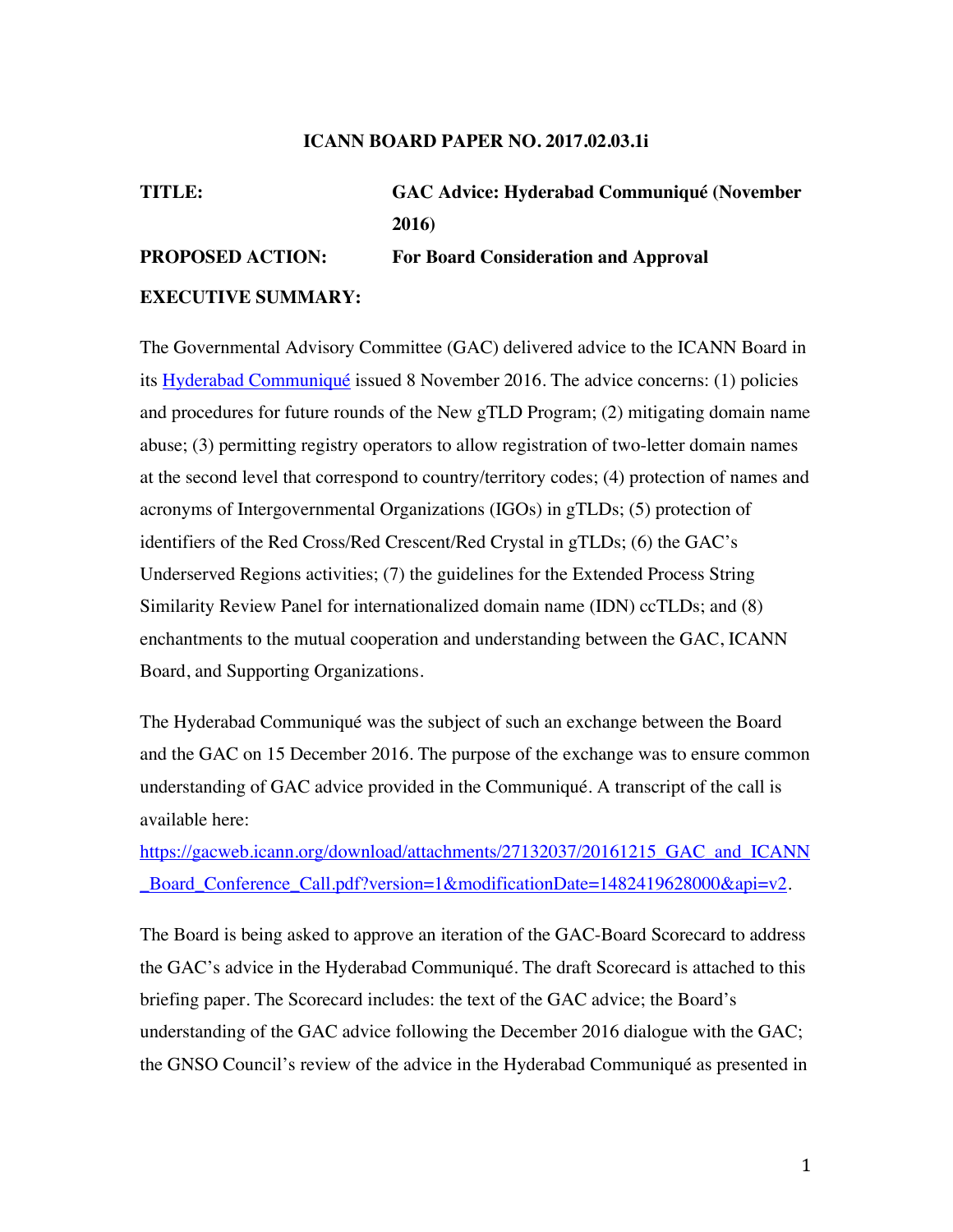a 21 December 2016 letter to the Board; and, the Board's proposed response to the GAC advice.

# **STAFF RECOMMENDATION:**

Staff recommends that the Board adopt the attached scorecard to address the GAC's advice in the November 2016 Hyderabad Communiqué.

# **PROPOSED RESOLUTION**:

Whereas, the Governmental Advisory Committee (GAC) met during the ICANN57 meeting in Hyderabad and issued advice to the ICANN Board in a Communiqué on 8 November 2016 ("Hyderabad Communiqué").

Whereas, the Hyderabad Communiqué was the subject of an exchange between the Board and the GAC on 15 December 2016.

Whereas, in a 21 December 2016 letter, the GNSO Council provided feedback to the Board concerning advice in the Hyderabad Communiqué relevant to generic top-level domains to inform the Board and the community of gTLD policy activities that may relate to advice provided by the GAC.

Whereas, the Board developed an iteration of the scorecard to respond to the GAC's advice in the Hyderabad Communiqué, taking into account the exchange between the Board and the GAC and the information provided by the GNSO Council.

Resolved (2017.02.03.xx), the Board adopts the scorecard titled "GAC Advice – Hyderabad Communiqué: Actions and Updates (3 February 2017)" **[INSERT LINK TO FINAL GAC ADVICE SCORECARD ADOPTED BY BOARD]** in response to items of GAC advice in the Hyderabad Communiqué.

# **PROPOSED RATIONALE:**

Article 12, Section  $12.2(a)(ix)$  of the ICANN Bylaws permits the GAC to "put issues to the Board directly, either by way of comment or prior advice, or by way of specifically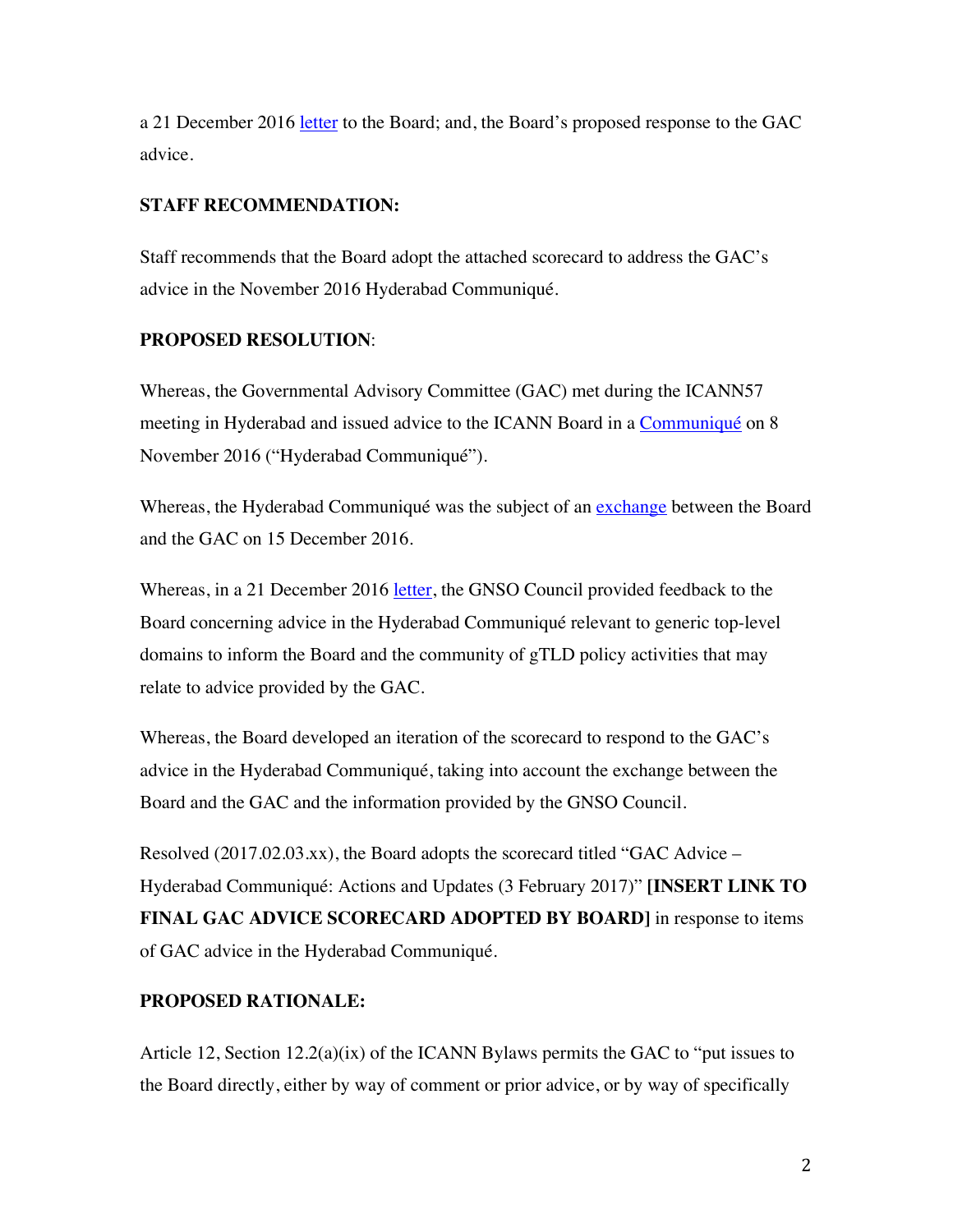recommending action or new policy development or revision to existing policies." In its Hyderabad Communiqué (8 November 2016), the GAC issued advice to the Board on various matters including: (1) policies and procedures for future rounds of the New gTLD Program; (2) mitigating domain name abuse; (3) permitting registry operators to allow registration of two-letter domain names at the second level that correspond to country/territory codes; (4) protection of names and acronyms of Intergovernmental Organizations (IGOs) in gTLDs; (5) protection of identifiers of the Red Cross/Red Crescent/Red Crystal in gTLDs; (6) the GAC's Underserved Regions activities; (7) the guidelines for the Extended Process String Similarity Review Panel for internationalized domain name (IDN) ccTLDs; and (8) enchantments to the mutual cooperation and understanding between the GAC, ICANN Board, and Supporting Organizations. The ICANN Bylaws require the Board to take into account the GAC's advice on public policy matters in the formulation and adoption of the polices. If the Board decides to take an action that is not consistent with the GAC advice, it must inform the GAC and state the reasons why it decided not to follow the advice. Any GAC advice approved by a full consensus of the GAC (as defined in the Bylaws) may only be rejected by a vote of no less than 60% of the Board, and the GAC and the Board will then try, in good faith and in a timely and efficient manner, to find a mutually acceptable solution.

At this time, the Board is taking action to address the advice from the GAC in the Hyderabad Communiqué. The Board's actions are described in scorecard dated 03 February 2017 **[INSERT LINK TO FINAL GAC ADVICE SCORECARD ADOPTED BY THE BOARD]**.

In adopting its response to the GAC advice in the Hyderabad Communiqué, the Board reviewed various materials, including, but not limited to, the following materials and documents:

• Hyderabad Communiqué (8 November 2016): https://www.icann.org/en/system/files/correspondence/gac-to-icann-08nov16 en.pdf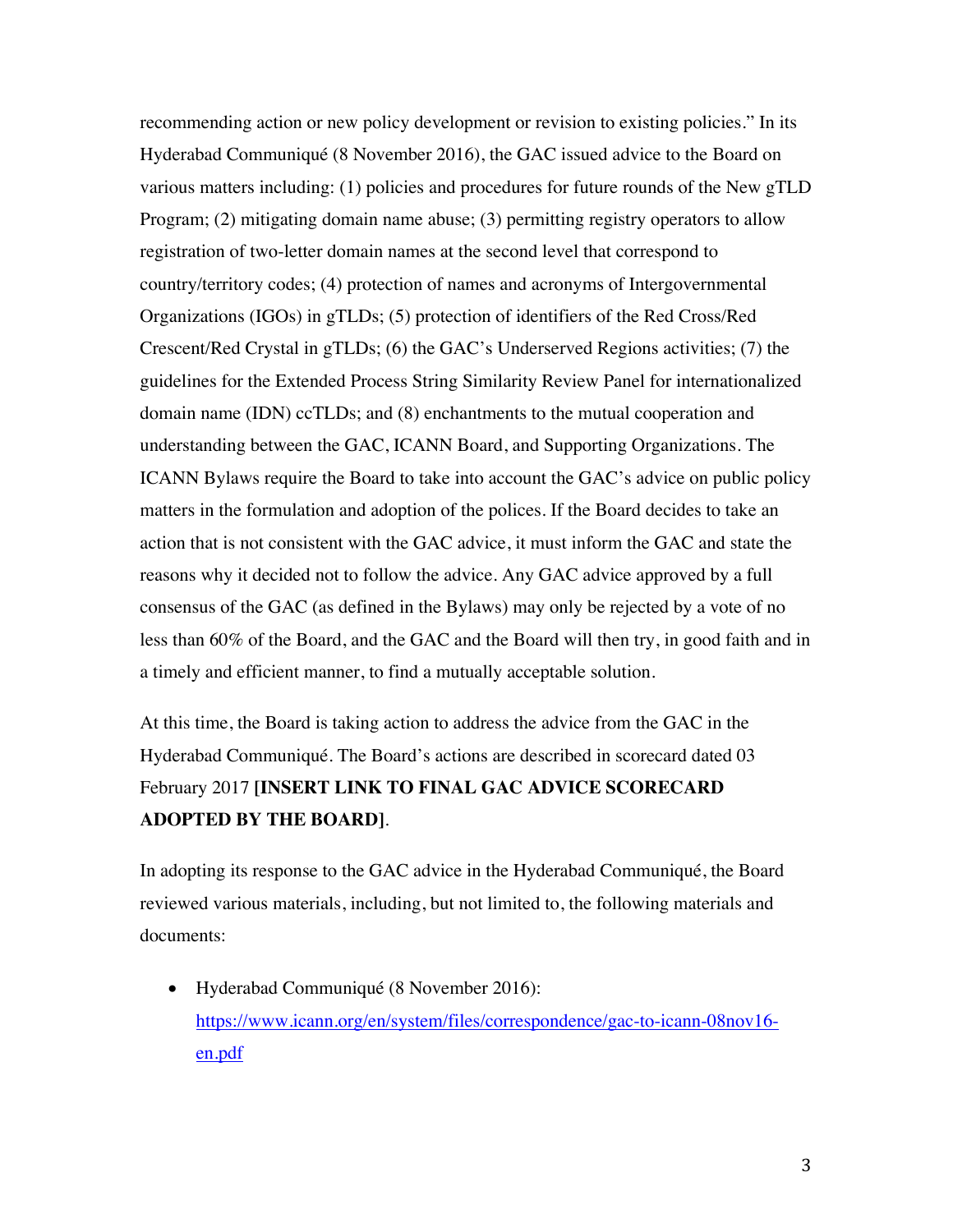• The GNSO Council's review of the advice in the Hyderabad Communiqué as presented in a 21 December 2016 letter to the Board (https://www.icann.org/en/system/files/correspondence/bladel-to-crocker-21dec16-en.pdf)

The adoption of the GAC advice as provided in the scorecard will have a positive impact on the community because it will assist with resolving the advice from the GAC concerning gTLDs and other matters. There are no foreseen fiscal impacts associated with the adoption of this resolution. Approval of the resolution will not impact security, stability or resiliency issues relating to the DNS. This is an Organizational Administrative function that does not require public comment.

### **Signature Block:**

david.olive@icann.org

Submitted by: Christine Willett/ David Olive Position: Vice President, gTLD Operations Senior Vice President, Policy Development Support Date Noted: 20 January 2017 Email: christine.willett@icann.org

4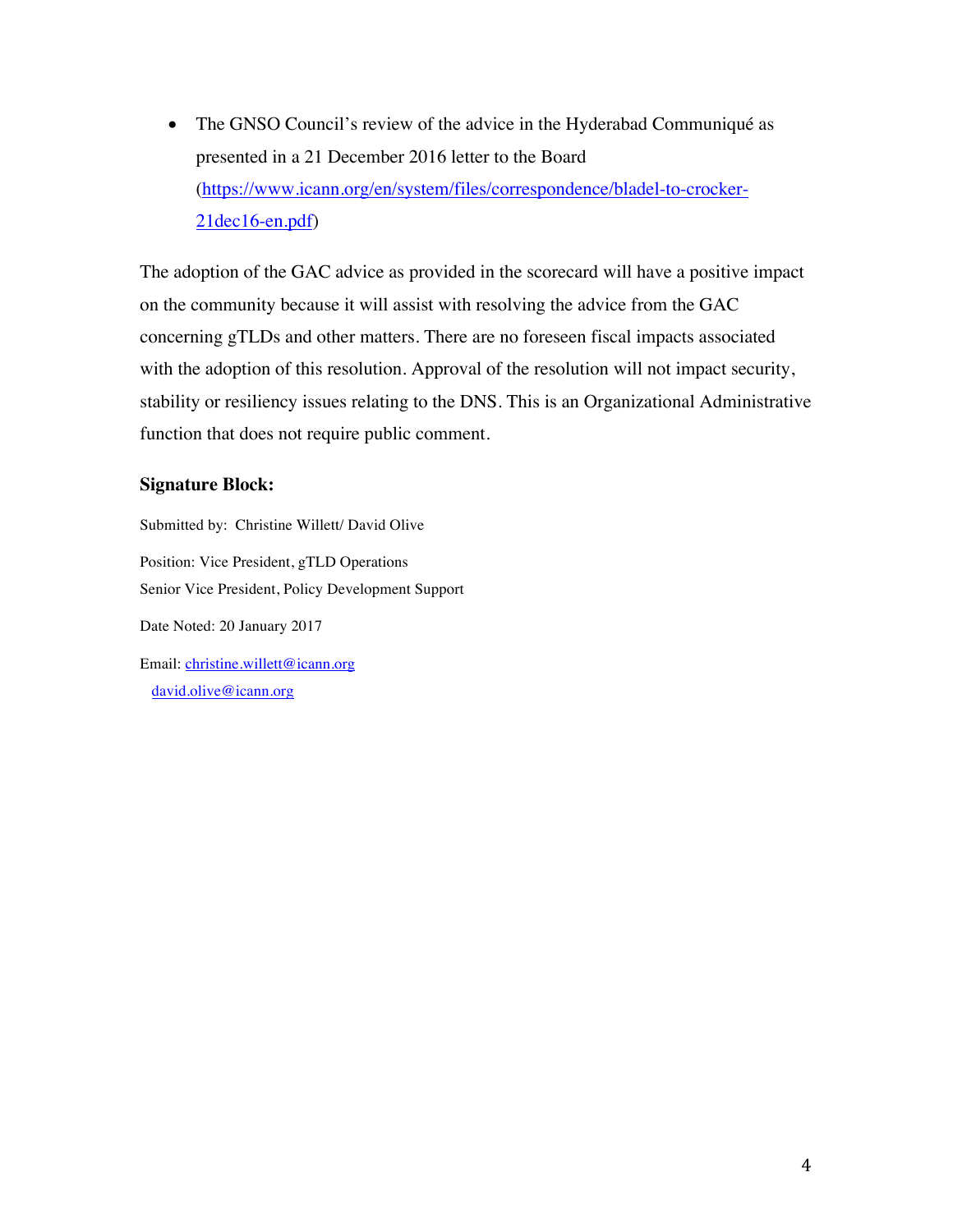#### **ICANN BOARD PAPER NO. 2017.02.03.1j**

**TITLE: Publication of Board Committee Activity Reports**

**PROPOSED ACTION: For Board Consideration and Approval [Note: Approved by BGC on 1 Feb 2017]**

# **EXECUTIVE SUMMARY:**

On June 26, 2014, the Board approved the ATRT2 recommendations (2014.06.26.14), which included Recommendations 1, 2 and 3 that directly relate to the Board's performance and improvement efforts. ICANN has been progressing toward implementation of these recommendations since there were approved by the Board. The Board recognized that in order to efficiently measure its performance, it needed to measure as well the performance of its Committees and adopted on 3 February 2016, as part these three ATRT2 Recommendations, an initial set of key performance indicators (KPIs) to measure those efforts. The percentage of Board Committees that produce a report every six months is an approved KPI and the Board intends, to the extent it is consistent with its activities, that each of its Committees releases an activity report every six month. Additionally, the Board is working towards improving its transparency and accountability and considers that these activity reports should be made available to the Community and consequently published on the Board activity pages on the ICANN website.

# **BOARD GOVERNANCE COMMITTEE (BGC) RECOMMENDATION**

The BGC recommends that the Board adopt the publication of the Board Committees Activity Reports on the Board activity pages of ICANN website (https://www.icann.org/resources/pages/documents-2014-03-24-en)

#### **PROPOSED RESOLUTION:**

Whereas, on 26 June 2014, the ICANN Board accepted the recommendations of the Final Report of the Second Accountability and Transparency Review Team (ATRT2) published on December 31, 2013.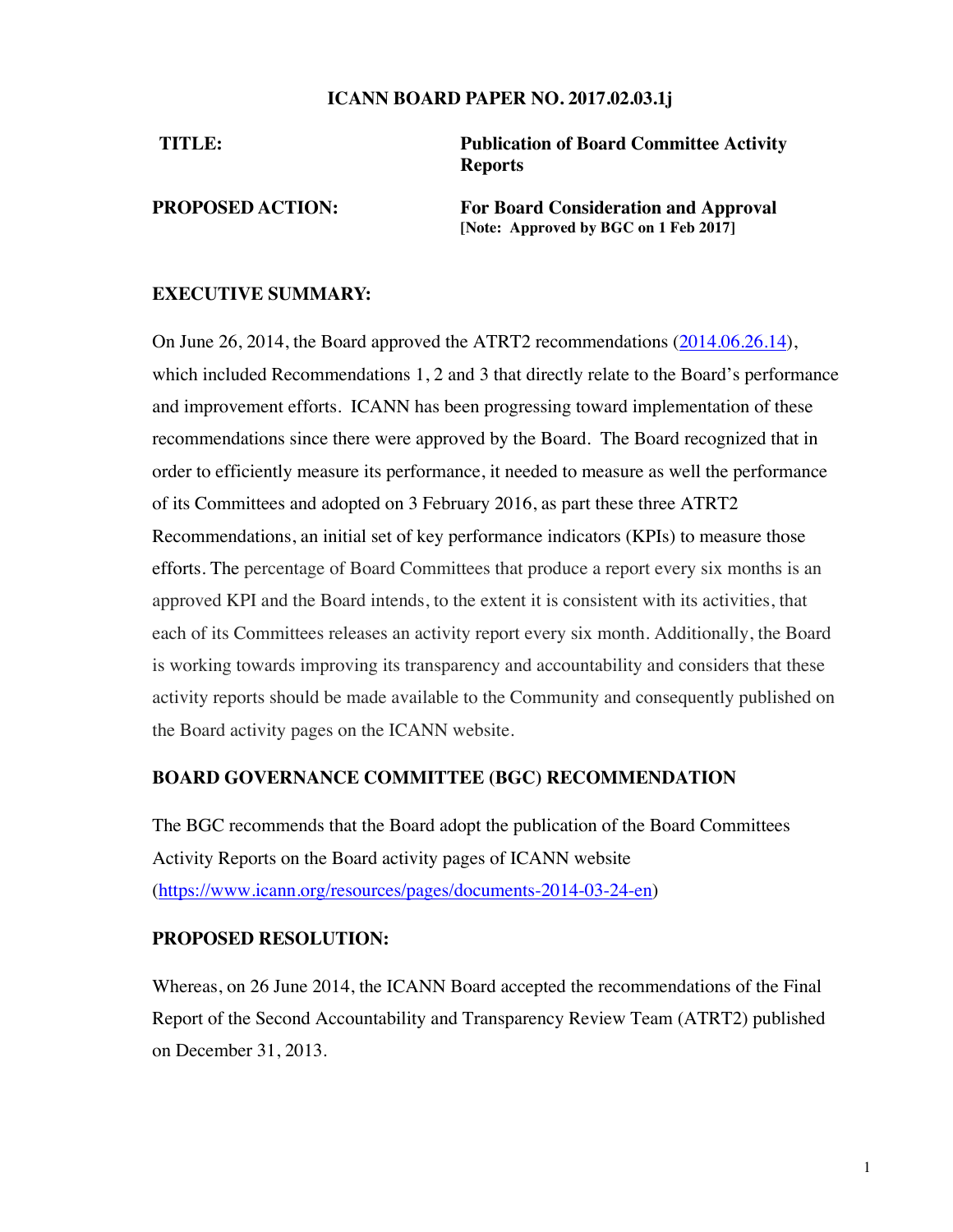Whereas, Recommendation 1 stated "The Board should develop objective measures for determining the quality of ICANN Board members and the success of Board improvement efforts, and analyze those findings over time."

Whereas, Recommendation 2 stated "The Board should develop metrics to measure the effectiveness of the Board's functioning and improvement efforts, and publish the materials used for training to gauge levels of improvement."

Whereas, Recommendation 3 stated "The Board should conduct qualitative/quantitative studies to determine how the qualifications of Board candidate pools change over time and should regularly assess Directors' compensation levels against prevailing standards"

Whereas, the Board Governance Committee (BGC) considered ATRT2 Recommendations and provided the Board with recommendations on implementation, including among other things the development of Key Performance Indicators to help measure the Board's function and improvement efforts.

Whereas, the Board recognizes the importance of measuring how well the Board functions, including at Committee level, and of measuring the Board's improvement efforts.

Whereas, the Key Performance Indicators list approved by the Board on 3 February 2016, includes a KPI on the percentage of Board Committees that produced a report every six months.

Whereas, the Board Committees, to the extent it is consistent with the Board activity, produce an activity report every six month.

Whereas, the Board intends to improve its transparency and accountability and considers that these Committees Activity Reports should be made available to the Community after due revision.

Resolved (2017.02.03.xx) the Board approves the publication of the Board Committees Activity Reports released every six month on the Board Activity pages of the ICANN website: (https://www.icann.org/resources/pages/documents-2014-03-24-en)

#### **PROPOSED RATIONALE:**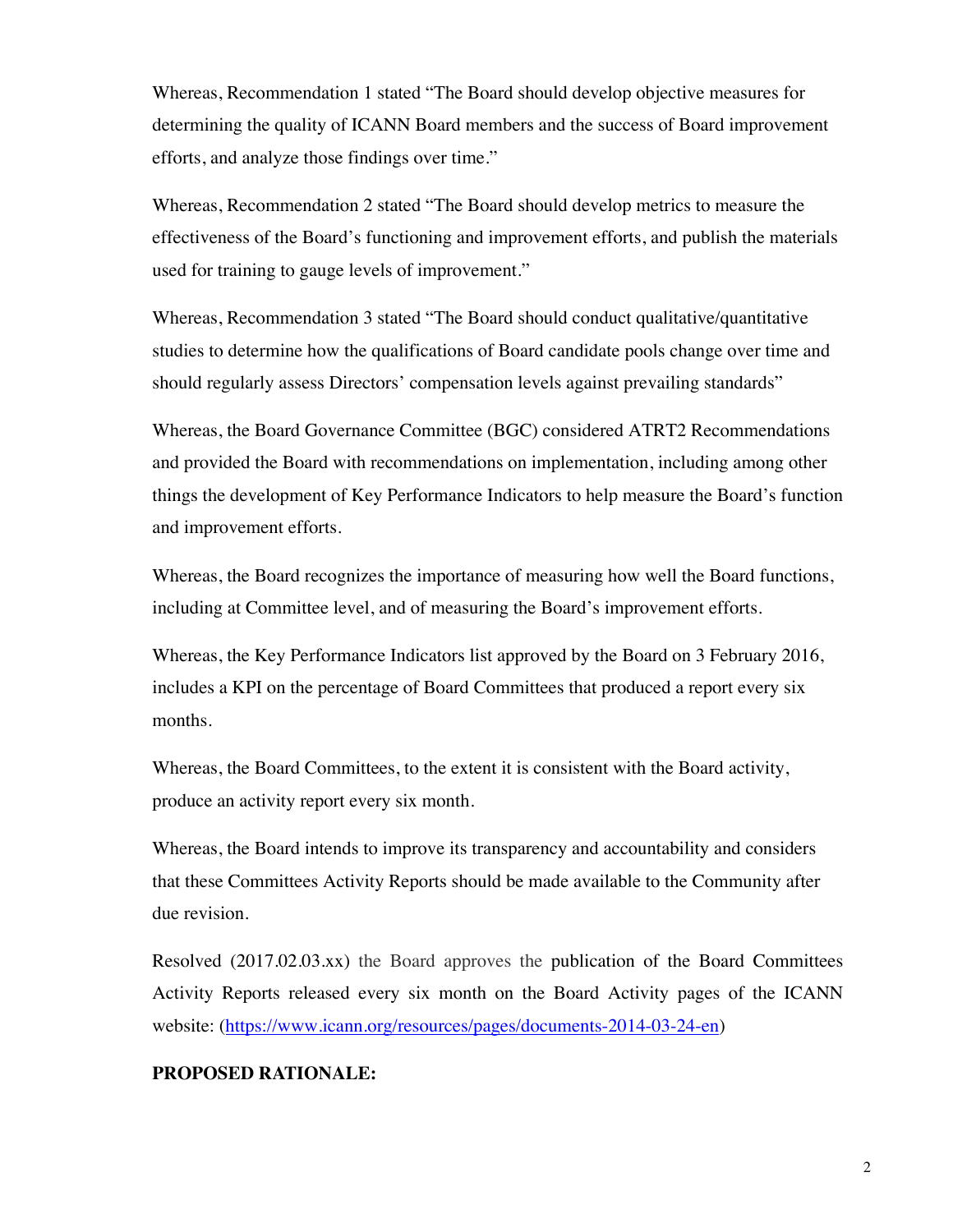The implementation of recommendations from the Second Accountability and Transparency Review Team (ATRT2) began in June 2014, shortly after the Board accepted the recommendations. The initial Implementation Plan scheduled the completion of Recommendations 1, 2 and 3 in June 2015, which was later revised to February 2016, to allow Board Governance Committee (BGC) to further discuss the overall process, including the development of Key Performance Indicators (KPIs) to help measure the efforts called for in ATRT2 Recommendations 1, 2 and 3.

The BCG is working with the Board to review comprehensively the Board's performance and improvement efforts and to develop relevant and substantive KPIs to measure both.

With respect to ATRT 2 Recommendation 2, which is partly redundant to Recommendation 1, a proposed first list of KPIs measures the Board and the Board's Committees current logistical functioning. Among the approved set of KPIs, the percentage of Board Committees that produced a report every six month follow the best practice in vigor in Global, non for profit organizations.

The Board Committees therefore produce an activity report every six month to the extent it is relevant and consistent with their activity.

Pursuing its effort towards an increased transparency and accountability, the Board considers that the Board Committee Activity Reports constitute a source of relevant information that should be made available to the Community. It therefore considers that these activity reports should be published on the ICANN website, under the Board Activity section, every six months, after due revision of the activity reports.

Publishing the Board Committee Activity Reports will have no direct fiscal impact on ICANN or the community that is not already budgeted, and will not have an impact of the security, stability and resiliency of the domain name system.

This is an Organization Administrative Function that does not require public comment.

| Submitted by: | Melissa King / Vinciane Koenigsfeld                    |
|---------------|--------------------------------------------------------|
| Position:     | VP Board Operations / Board Operations Content Manager |
| Date Noted:   | 13 January 2017                                        |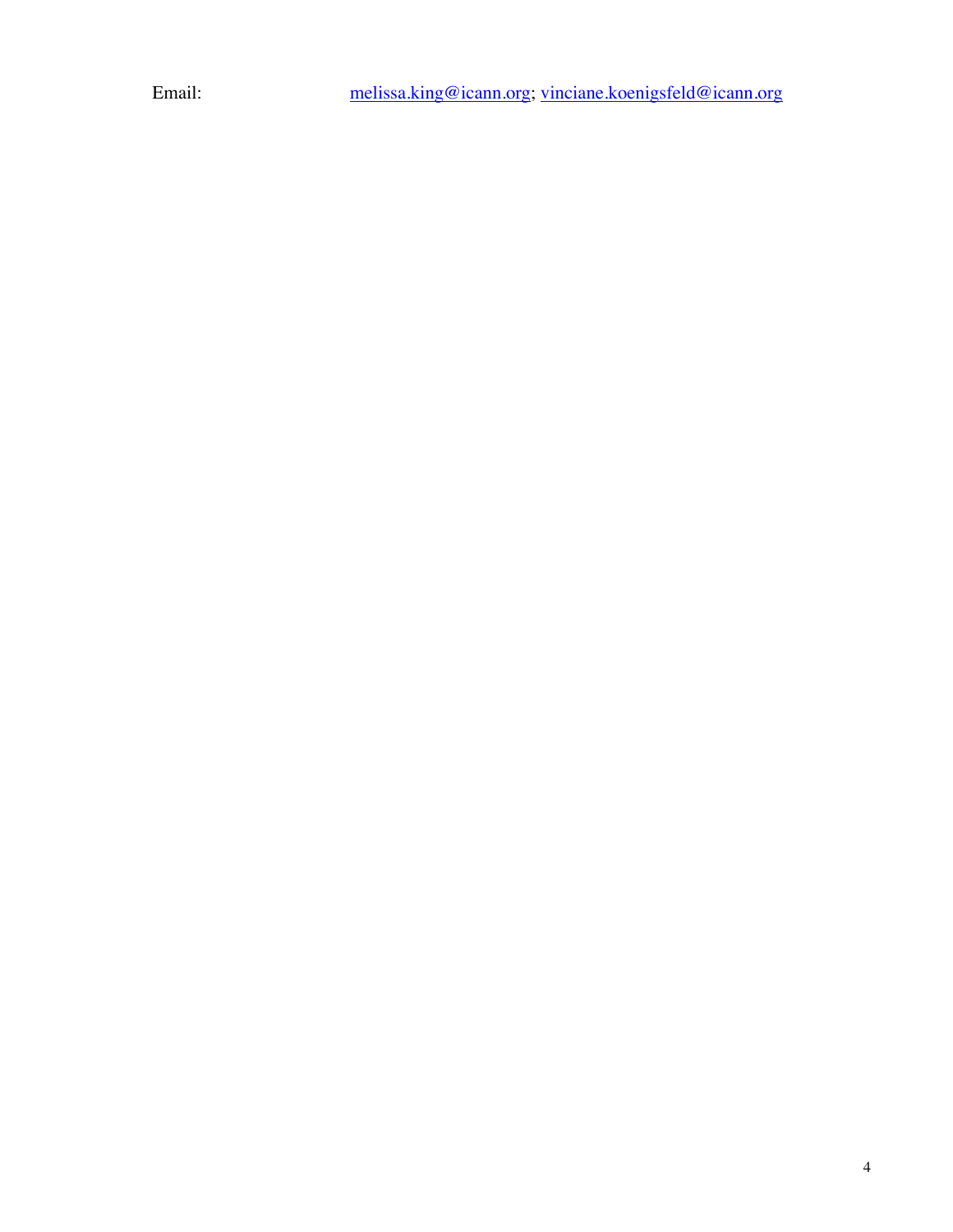### **ICANN BOARD PAPER NO. 2017.02.03.1k**

# **TITLE: Appointment of Independent Auditors PROPOSED ACTION: For Board Consideration and Approval [Note: Approved by BAC on 1 Feb 2017]**

# **EXECUTIVE SUMMARY:**

Article XVI of the ICANN Bylaws (http://www.icann.org/general/bylaws.htm) requires that after the end of the fiscal year, the books of ICANN must be audited by certified public accountants, which shall be appointed by the Board.

As the Audit Committee has recommended that the Board approve BDO LLP and BDO members firms as independent auditors for the fiscal year ended 30 June 2017 for any annual ICANN independent audit requirement, the Board is now being asked to approve the Audit Committee's recommendation.

# **AUDIT COMMITTEE RECOMMENDATION:**

The Audit committee has recommended that the Board authorize the President and CEO, or his designee(s), to take all steps necessary to engage BDO LLP and BDO member firms as ICANN's annual independent auditor for the fiscal year ended 30 June 2017 for any annual independent audit requirements in any jurisdiction.

# **PROPOSED RESOLUTION**:

Whereas, Article XVI of the ICANN Bylaws

(http://www.icann.org/general/bylaws.htm) requires that after the end of the fiscal year, the books of ICANN must be audited by certified public accountants, which shall be appointed by the Board.

Whereas, the Board Audit Committee has discussed the engagement of the independent auditor for the fiscal year ending 30 June 2017, and has recommended that the Board authorize the President and CEO, or his designee(s), to take all steps necessary to engage BDO LLP and BDO member firms.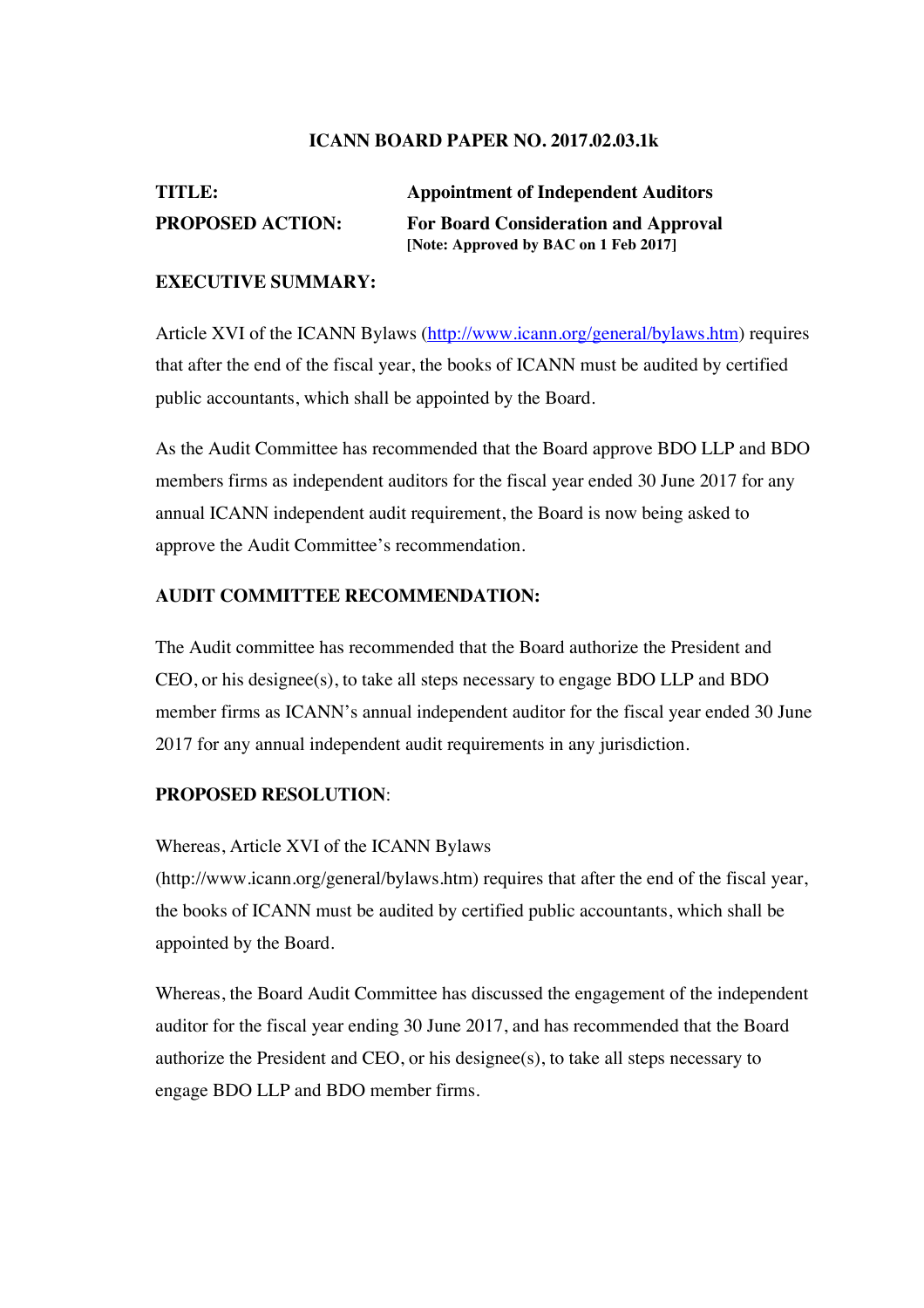Resolved (2017.02.03.xx), the Board authorizes the President and CEO, or his designee(s), to take all steps necessary to engage BDO LLP and BDO member firms as the auditors for the financial statements for the fiscal year ending 30 June 2017.

# **RATIONALE FOR RESOLUTION:**

The audit firm BDO LLP and BDO member firms were engaged for the annual independent audits of the fiscal year end 30 June 2014 through fiscal year end 30 June 2016. Based on the report from staff and the Audit Committee's evaluation of the work performed, the committee has unanimously recommended that the Board authorize the President and CEO, or his designee(s), to take all steps necessary to engage BDO LLP and BDO member firms as ICANN's annual independent auditor for the fiscal year ended 30 June 2017 for any annual independent audit requirements in any jurisdiction.

The engagement of an independent auditor is in fulfilment of ICANN's obligations to undertake an audit of ICANN's financial statements. This furthers ICANN's accountability to its Bylaws and processes, and the results of the independent auditors work will be publicly available. There is a fiscal impact to the engagement that has already been budgeted. There is no impact on the security or the stability of the DNS as a result of this appointment.

This is an Organizational Administrative Function not requiring public comment.

Submitted by: Xavier Calvez Position: CFO<br>Date Noted: 01 Fe

01 February 2017 Email: Xavier.calvez@icann.org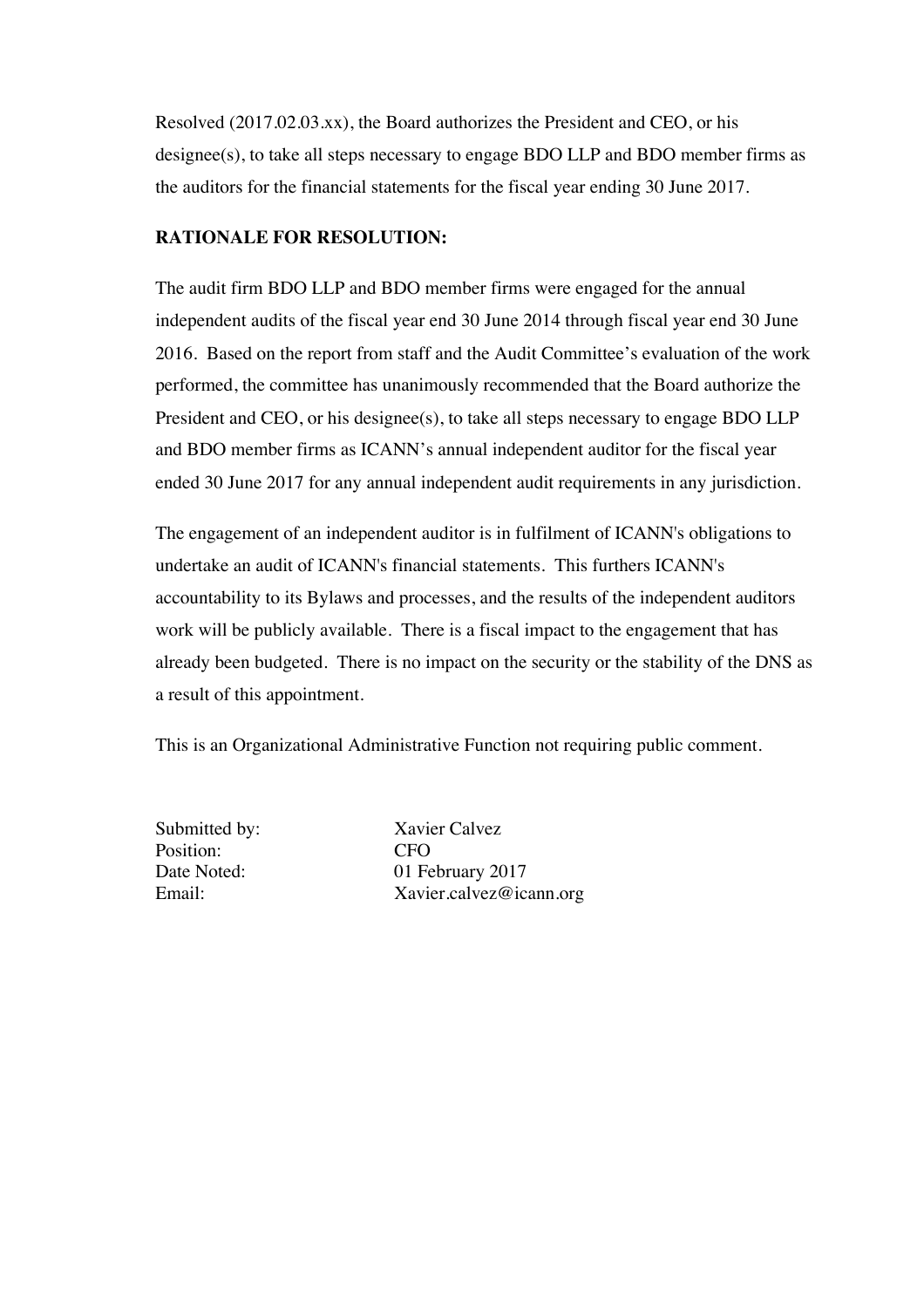#### **ICANN BOARD SUBMISSION NO. 2017.02.03.2a**

| TITLE:                  | <b>Establishment of a Board Accountability</b><br><b>Mechanisms Committee</b> |
|-------------------------|-------------------------------------------------------------------------------|
| <b>PROPOSED ACTION:</b> | <b>For Board Consideration and Approval</b>                                   |

#### **EXECUTIVE SUMMARY**

Over the past several years, the Board Governance Committee's (BGC) work relating to Reconsideration Requests have increased significantly, particularly with the New gTLD Program. In addition, Article 4 of the newly amended Bylaws amended ICANN's accountability mechanisms, which will result in a likely increase in volume and complexity of some of the operations and handling of accountability mechanisms filings.

As part of the annual review of its Charter, the BGC considered whether the Committee's current and potential future workload for Reconsideration Requests limits the Committee's ability to accomplish its other board governance responsibilities. The BGC concluded that in order for the BGC to devote sufficient time to its governance duties, it might be more appropriate if a different Board committee handled the Reconsideration responsibilities while the BGC retains its core governance duties. As redesignating the BGC's Reconsideration responsibilities involves a Fundamental Bylaws change, the BGC recommends that the Board approve a motion to initiate the Fundamental Bylaws process change to segregate the BGC's governance and Reconsideration responsibilities into two separate committees, and that after the proposed Fundamental Bylaws revision is approved by the community, the Board establish the Board Accountability Mechanisms Committee to handle the Reconsideration Request responsibilities as well as oversight of ICANN Accountability Mechanisms as the Board deems appropriate.

#### **BOARD GOVERNANCE COMMITTEE RECOMMENDATION**

The BGC recommends that the Board approve the initiation of a Fundamental Bylaws change to the segregate the BGC's governance responsibilities from its Reconsideration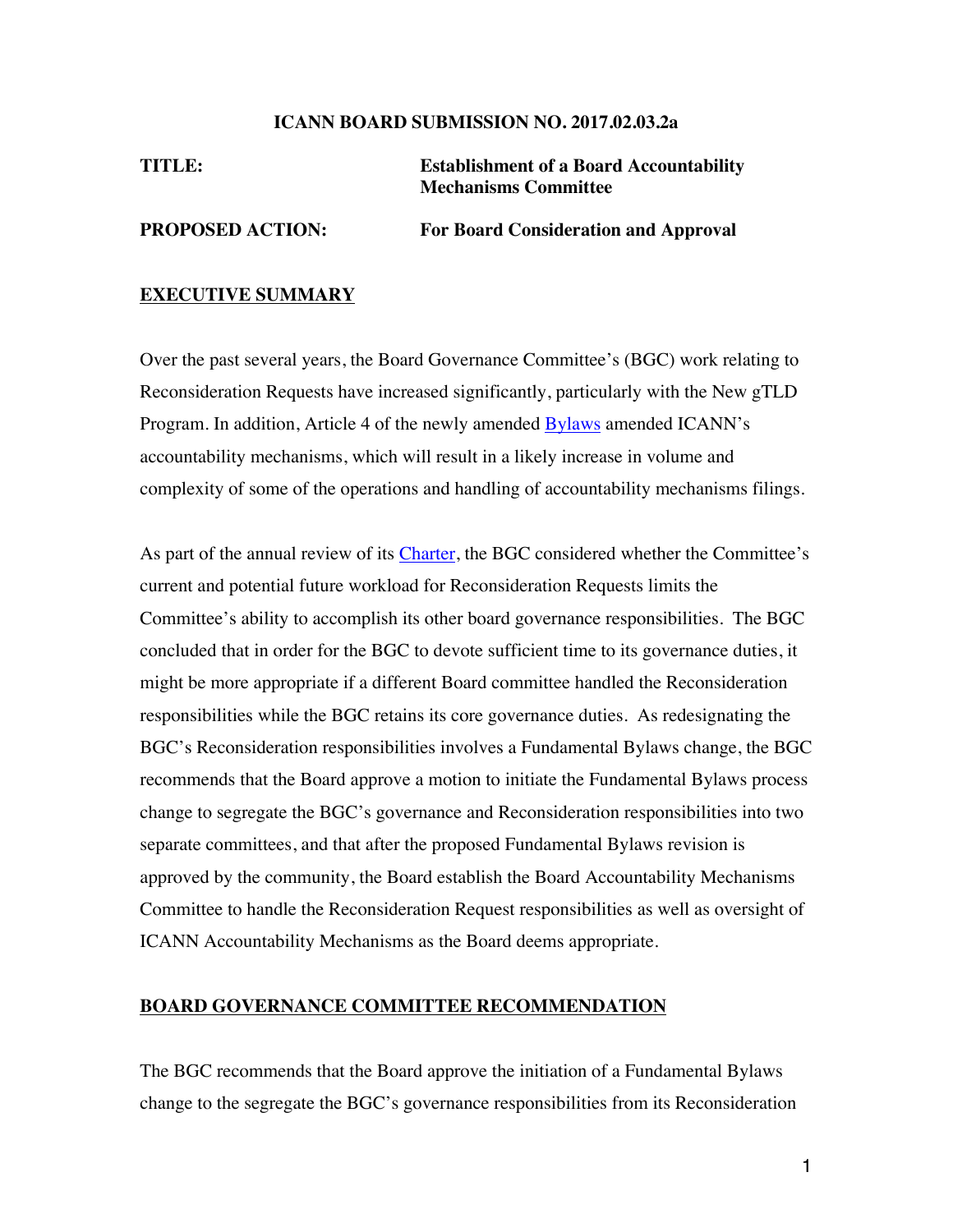Request responsibilities by redesignating the Reconsideration responsibilities to a different Board committee. Upon approval of the Fundamental Bylaws change, the BGC recommends that the Board constitutes the Board Accountability Mechanism Committee (BAMC) to handle the Reconsideration Request responsibilities as well as oversight of ICANN Accountability Mechanisms as the Board deems appropriate.

# **DISCUSSION**

# **I. Background of The Reconsideration Process**

A. The Board Designated the Function of Evaluating Reconsideration Requests to the BGC.

Until 15 December 2002, ICANN's reconsideration policy operated under a Reconsideration Policy that was adopted by the ICANN Board, after public notice and comment, on 4 March 1999. Under that Reconsideration Policy, the Committee of the Board on Reconsideration handled reconsideration requests. (*See*  https://archive.icann.org/en/committees/reconsideration/.)

During 2002, ICANN underwent a reform process, resulting in adoption of New Bylaws on 31 October 2002, which incorporated the reconsideration process into Article IV, Section 2 of the Bylaws. On 7 November 2008, the Board dissolved the Reconsideration Committee and moved the responsibilities to the BGC.

(https://www.icann.org/resources/board-material/prelim-report-2009-02-03-en#7.) After consultation with the community through a public comment period, on 3 February 2009, the Board unanimously voted to approve that "the Bylaws be revised to reflect that the Board Governance Committee is the committee that is now responsible for handling matters previously handled by the Reconsideration Committee and the Conflicts of Interest Committee." (https://www.icann.org/resources/board-material/prelim-report-2009-02-03-en#7) Notably, ICANN received only nine Reconsideration Requests between November 2002 – February 2009.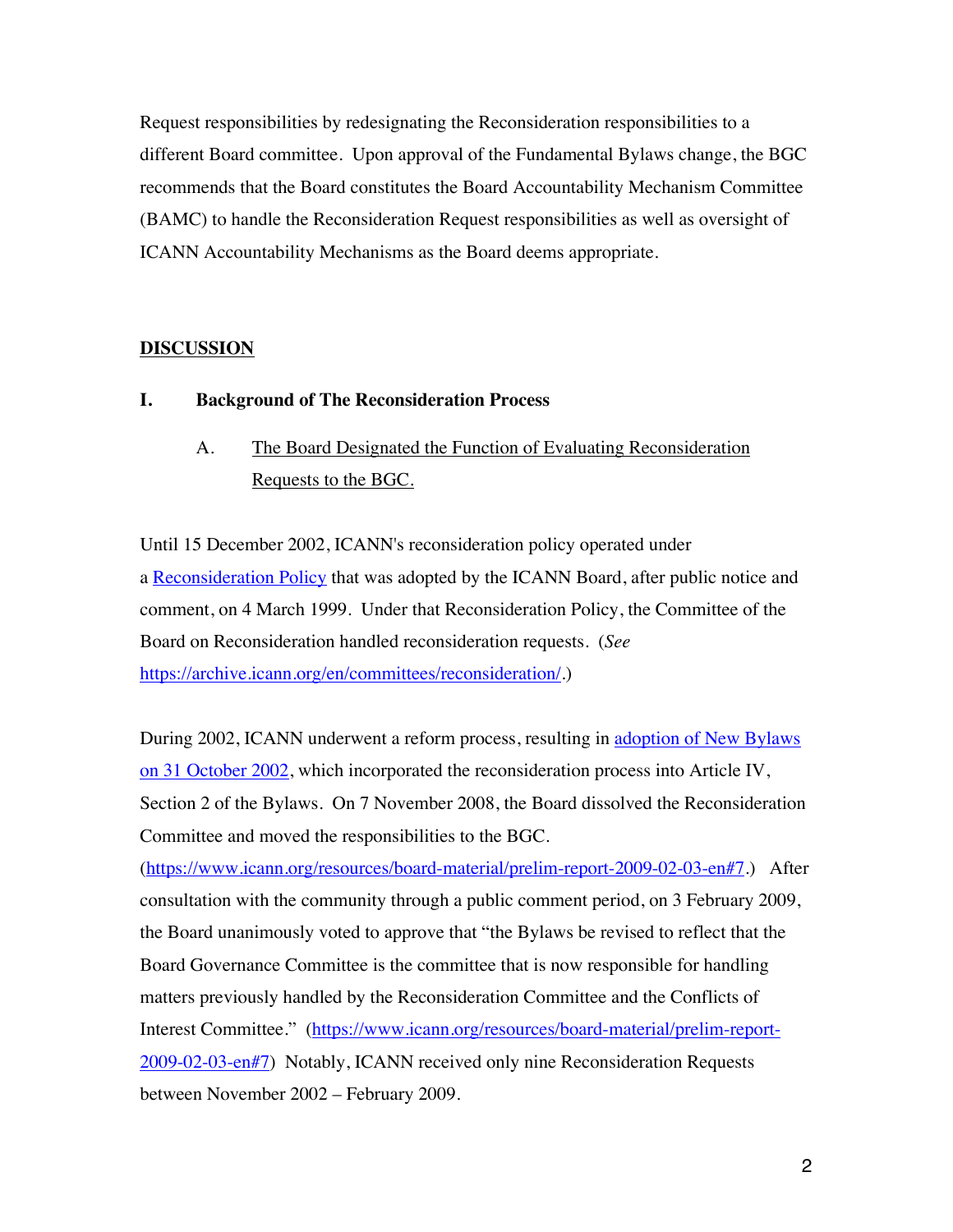#### B. The Volume of Reconsideration Requests Filed Throughout the Years

As noted above, the BGC was delegated with the responsibility of handling Reconsideration Requests after only nine requests were received from November 2002 through February 2009. From 2009 to 2012, there were only six Reconsideration Requests submitted in total. With the introduction of the New gTLD Program, the number of Reconsideration Requests submitted increased exponentially. In 2013, 23 Requests were filed. In 2014, 46 Requests were filed. In 2015, 22 Requests were filed. In 2016, 14 Requests were filed.

(https://www.icann.org/resources/pages/accountability/reconsideration-en.) As a result of the increased volume of Reconsideration Requests, the BGC was required to focus more of its time on Reconsideration Requests and less on its other governance duties.

Under the new Bylaws in place on 1 October 2016, the grounds for Reconsideration has expanded as follows:

- Reconsideration can now be brought for actions/inactions that are alleged to contradict ICANN's Mission, Commitments and Core Values. This is *expanded from* the previous grounds that only listed contradiction from established ICANN policy(ies).
- Board or staff action can serve as the grounds for any Reconsideration Request. Previously, only *staff* action could be challenged on the grounds that it contradicted ICANN policy, and only Board action could be challenged on the basis that it was taken without consideration of material information or that it was taken in reliance on false or inaccurate information.

(Bylaws, Art. 4, Section 4.2, https://www.icann.org/resources/pages/governance/bylawsen). Moreover, the Reconsideration procedures has been modified to, among other things, require that the BGC (1) send any request that is not summarily dismissed to the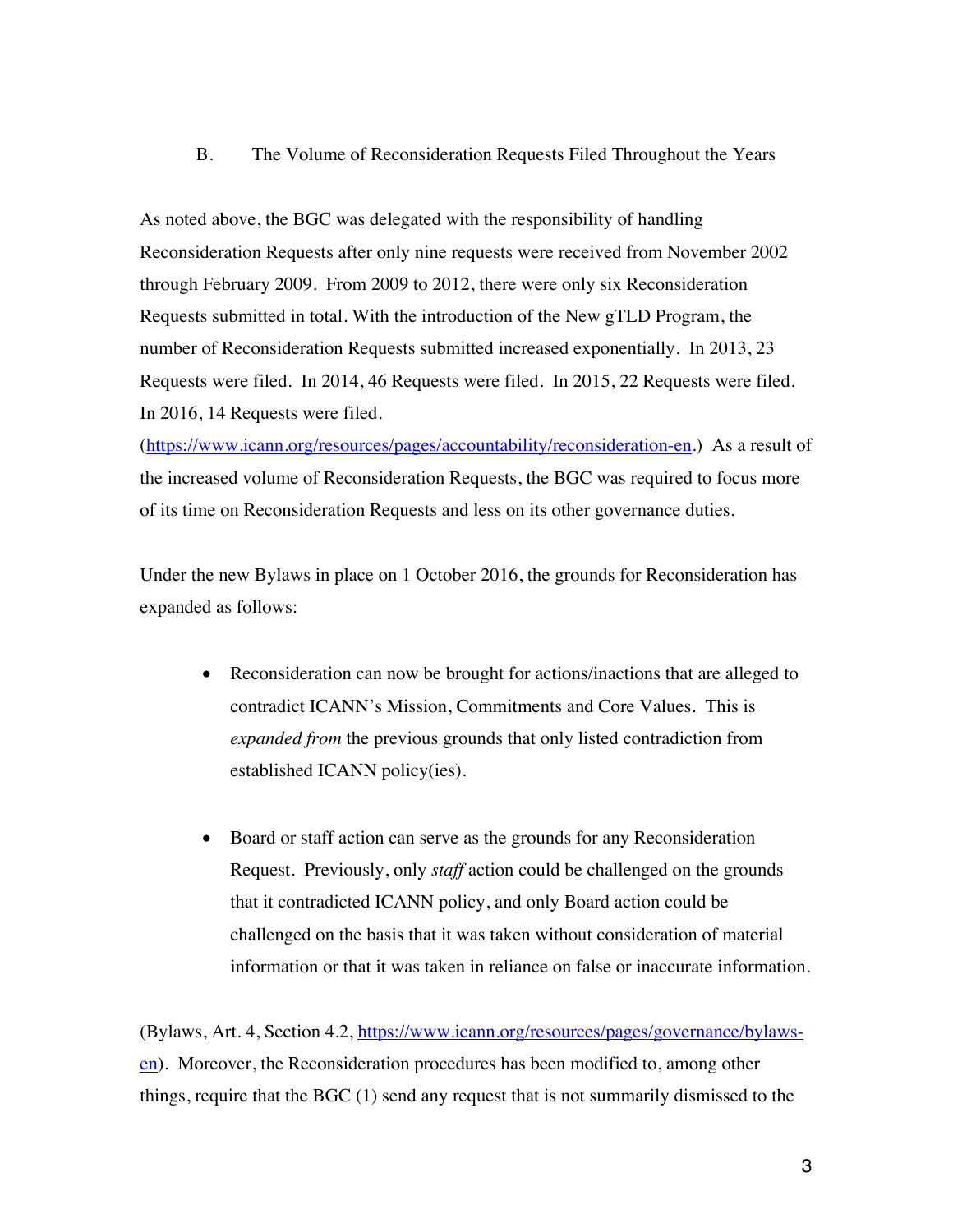Ombudsman to perform a "substantive evaluation" of the Request for the BGC; and (2) make a final recommendation to the Board on the Request within 30 days following its receipt of the Ombudsman's evaluation. (*See id.*)

Given the expanded the scope of the Reconsideration process, as well as ICANN's other accountability mechanisms that have been enhanced and modified in the new ICANN Bylaws, it is anticipated that the volume and complexity of accountability mechanisms filed, including Reconsideration Requests, will likely increase. Thus, while the number of Reconsideration Requests relating to the New gTLD Program has decreased, the BGC's workload on Reconsideration Requests will not likely lessen.

#### **II. Basis for BGC Recommendation**

The BGC is responsible for assisting the Board to enhance its performance. (BGC Charter, I.A, at https://www.icann.org/resources/pages/charter-06-2012-02-25-en). The BGC is also tasked with "periodically review[ing] the charters of the Board Committees, including its own charter and work with the members of the Board Committees to develop recommendations to the Board for any charter adjustments deemed advisable." (*Id*.) In this role, the BGC has identified that its attention to the other core governance activities set out in its Charter would be enhanced through the eventual reassignment of its Reconsideration Request responsibilities to a separate committee of the Board. In addition, the BGC has identified that in response to the new ICANN Bylaws, the Board's performance may be enhanced through the development of a Board committee responsible for oversight of ICANN's participation in and adherence to its accountability mechanisms. Ultimately, the BGC envisions that this broader accountability mechanism oversight role can be performed by the same committee that would take on the BGC's Reconsideration Request obligations if approved by the ICANN Community.

#### **III. Pathway and Timeline**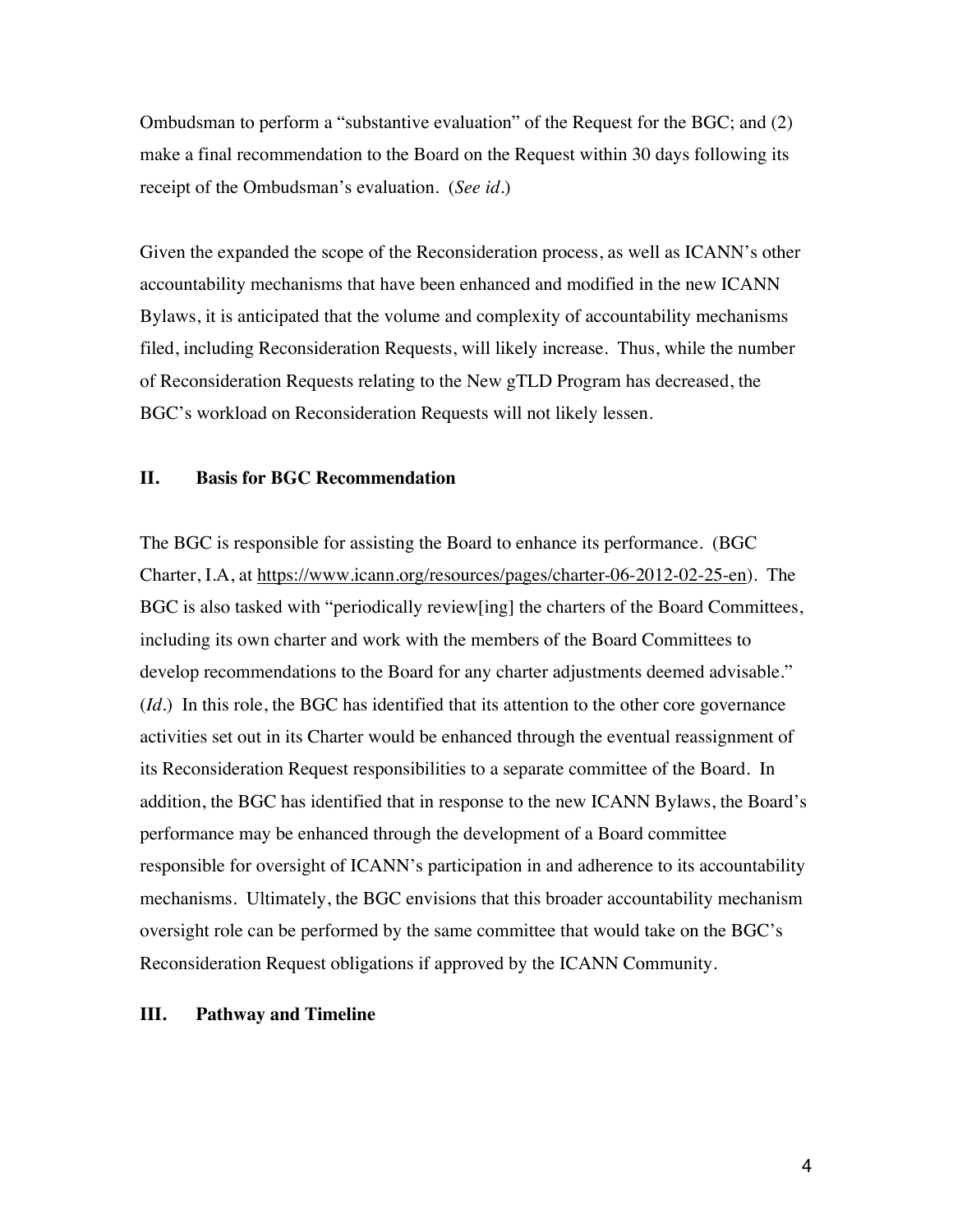# **A. Redesignating the BGC's Reconsideration Responsibilities**

As redesignating the BGC's Reconsideration responsibilities involves a Fundamental Bylaws change, the following sets forth the pathway and timeline for the proposed actions:

- 1. The Board approves a motion to initiate the process to segregate the BGC's governance and Reconsideration responsibilities into two separate committees by redesignating the Reconsideration responsibilities to the BAMC.
- 2. Draft Bylaws modifications to place Reconsideration responsibility in the BAMC.
- 3. Board approves posting of proposed Bylaws revisions for public comment.
- 4. Proposed Bylaws revisions posted for public comment for 40 days.
- 5. Analyze comments and prepare for Board consideration (approximately 1- 2 weeks).
- 6. Board action (approximately 1 week after delivery of comment summary/papers).
- 7. Notice to Empowered Community (EC) to initiate Fundamental Bylaws approval process within 7 days.
- 8. Community Forum (must occur within 30 days after the action, unless community requests it to happen at next ICANN Public Meeting. If that were case, then community forum would have to conclude by end of meeting).
- 9. 21 days for EC to act after close of Community Forum.
- 10. Upon approval of Bylaws, the process is complete.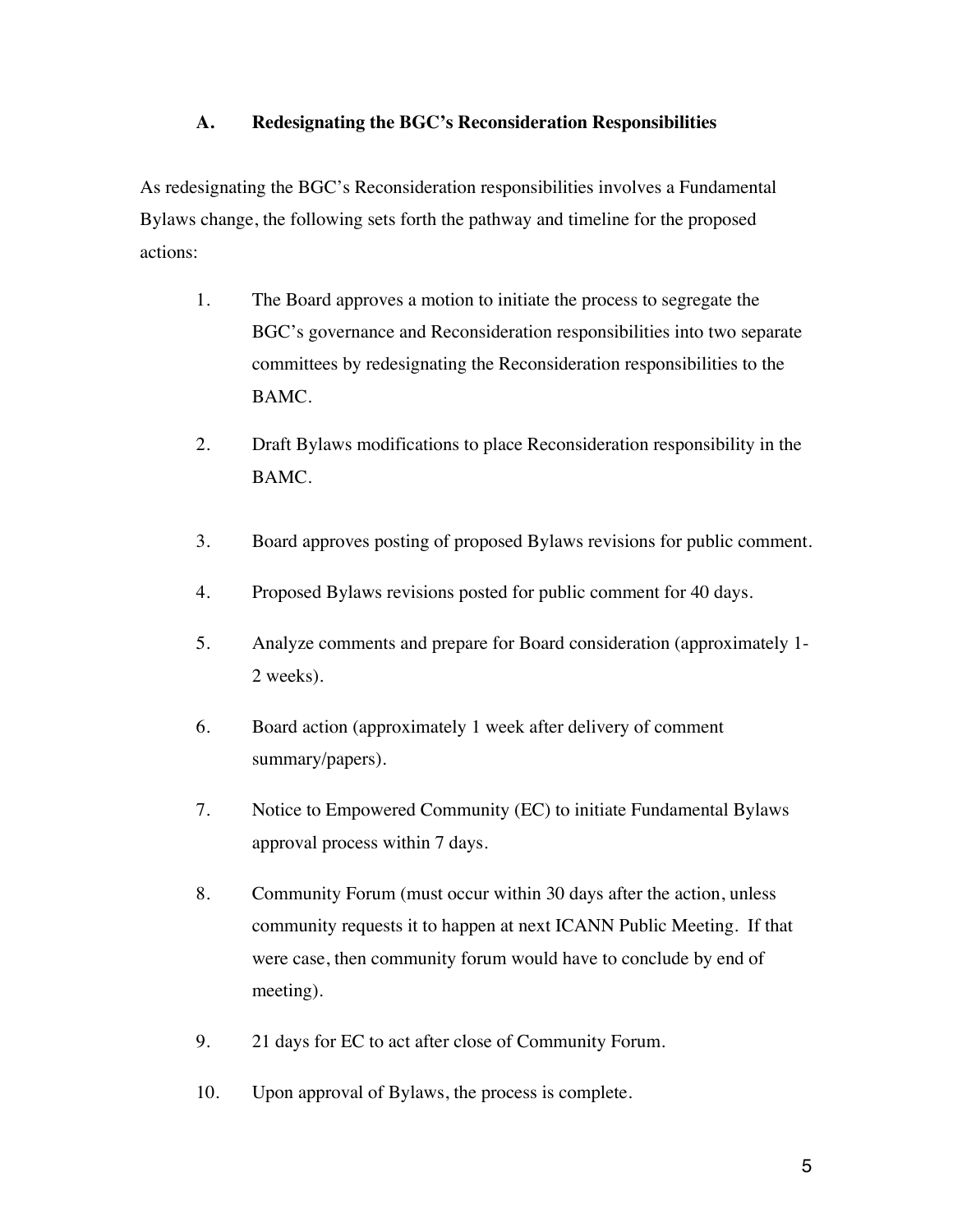# **B. Establishment of the Board Accountability Mechanisms Committee**

- 1. Upon completion of the Fundamental Bylaws change, the Board constitutes the BAMC.
- 2. The BGC to develop a draft Charter for the BAMC for Board consideration.
- 3. The BGC also to revise the BGC Charter to remove the Reconsideration duties from its scope of responsibilities.
- 4. The Board to approve the revised BGC Charter and the BAMC Charter, and comprise the BAMC, taking into account slating advice from the BGC.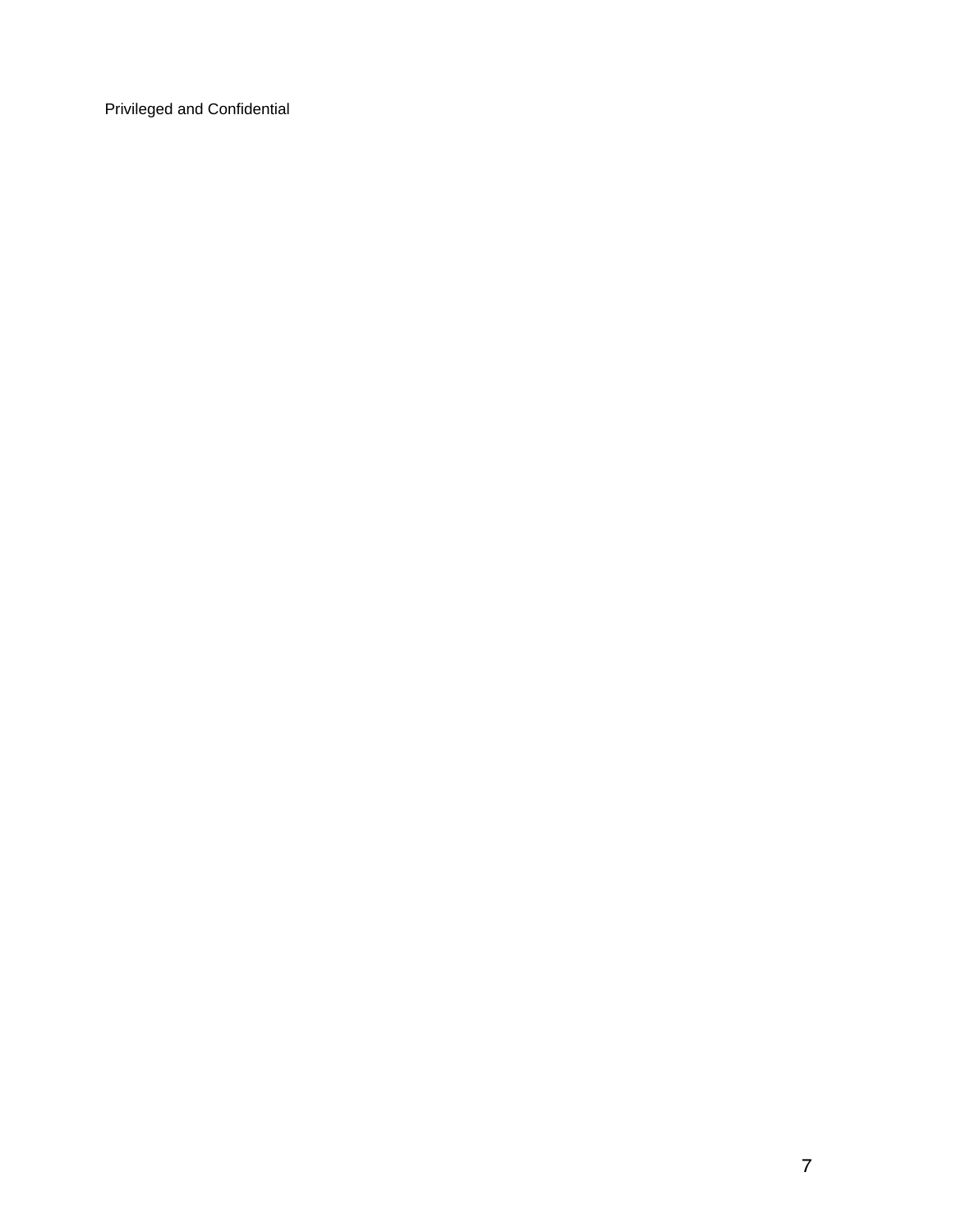Privileged and Confidential

#### **PROPOSED RESOLUTION**

Whereas, the Board Governance Committee (BGC) was established by the ICANN Board at its 12 March 2003 meeting.

Whereas, the BGC's Charter defines the BGC's Purpose and Scope of Responsibilities.

Whereas, in 2008, the Board delegated to the BGC the responsibility for considering Reconsideration Requests, a responsibility that was previously delegated to a stand-alone committee of the Board.

Whereas, the volume of Reconsideration Requests has increased exponentially in recent years with the introduction of the New gTLD Program in 2012.

Whereas, as a result of the increased volume of Reconsideration Requests, the BGC has focused more of its time on its Reconsideration duties and less on its other governance duties.

Whereas, the new Bylaws in effect on 1 October 2016 expanded the scope of the Reconsideration process, as well as ICANN's other accountability mechanisms and therefore, it is anticipated that the volume and complexity of accountability mechanisms filed, including Reconsideration Requests, will likely increase.

Whereas, ICANN is committed to meeting the community's call for enhanced accountability, and to supporting the enhanced accountability mechanisms put in place in the new Bylaws.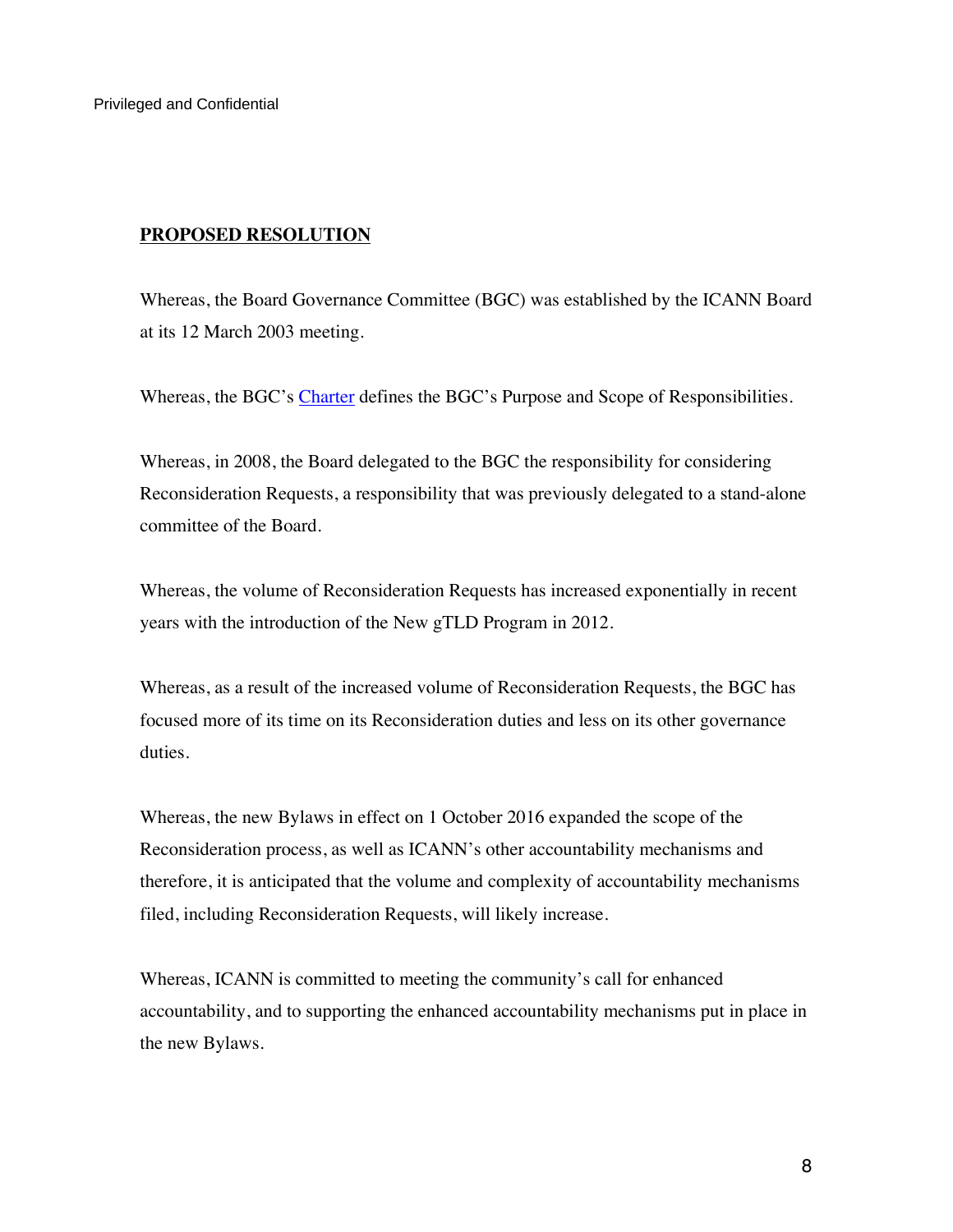Whereas, the BGC recommends that the Board's performance would be enhanced through the development of a Board committee specifically charged with oversight of ICANN Accountability Mechanisms, as the Board deems appropriate.

Whereas, the BGC also recommends that to enhance its own performance and focus on core governance activities, that a new committee dedicated to oversight of ICANN's accountability mechanisms might be better suited to take on the BGC's Reconsideration responsibilities, while keeping other governance responsibilities with the BGC.

Whereas, the redesignation of the BGC's Reconsideration responsibilities set forth under Article 4, Section 4.2(e) requires an amendment to the Fundamental Bylaws in accordance with Article 25, Section 25.2 of the ICANN Bylaws.

Whereas, after consideration, the Board agrees with the BGC's recommendations.

Resolved (2017.02.03.xx), the Board hereby approves the initiation of the process to the Fundamental Bylaws to redesignate the Reconsideration responsibilities vested in the Board Governance Committee (BCG) under Article 4, Section 4.2(e) of the ICANN Bylaws to another Board committee.

Resolved (2017.02.03.xx), the Board directs the President and CEO, or his designee(s), to take all steps necessary in accordance with Bylaws Article 25.2 to amend Bylaws Article 4, Section 4.2 to redesignate the Reconsideration responsibilities vested in the BGC under Article 4, Section 4.2(e) to another Board committee.

Resolved (2017.02.03.xx), if the proposed amendment to the Fundamental Bylaws is approved in accordance with Article 25.2 of the Bylaws, the Board will constitute the Board Accountability Mechanisms Committee (BAMC).

#### **PROPOSED RATIONALE:**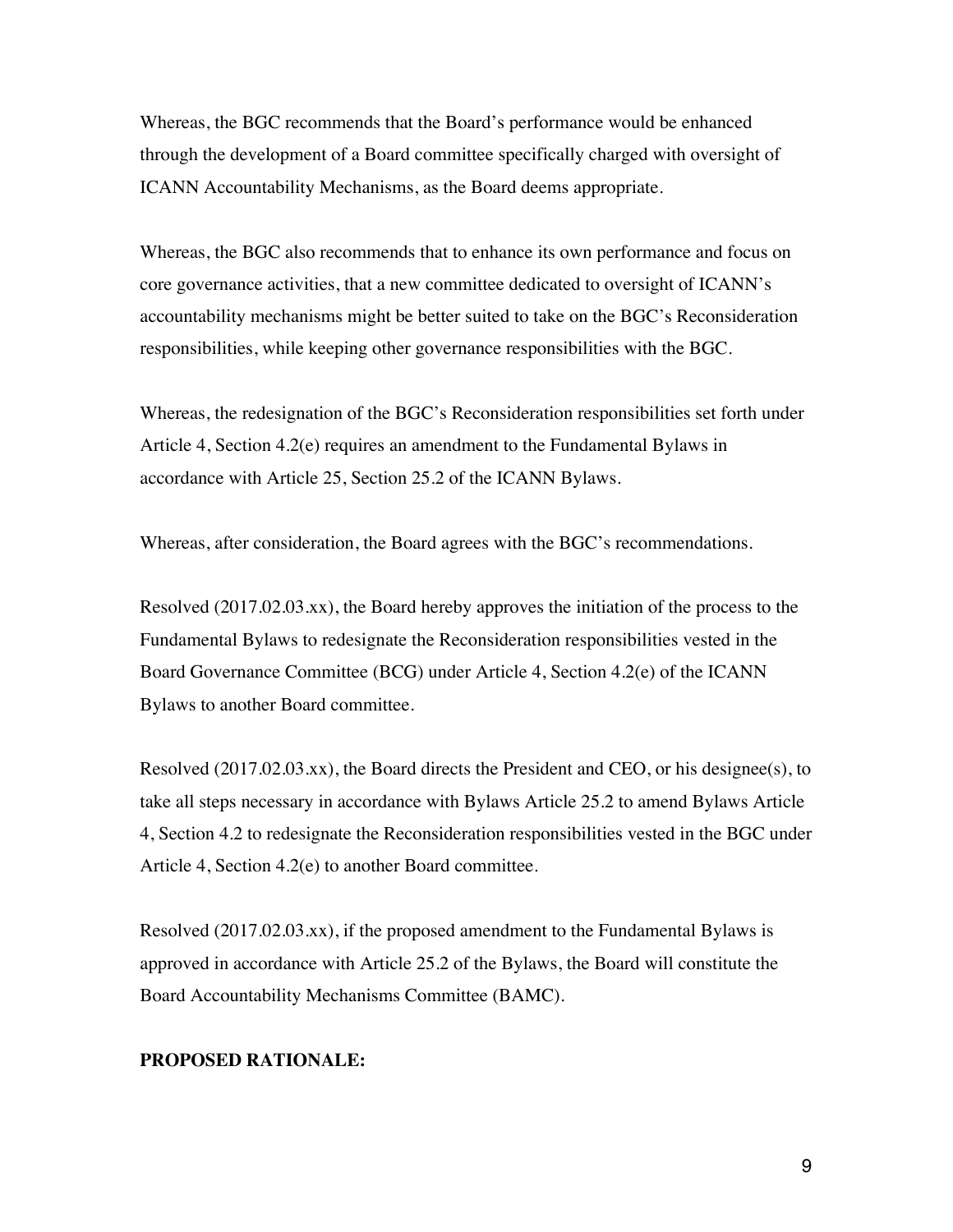The Board Governance Committee (BGC) is responsible for assisting the Board to enhance its performance. (Charter, I.A, at

https://www.icann.org/resources/pages/charter-06-2012-02-25-en). In 2008, the Board designated the to the BGC the responsibility for considering Reconsideration Requests, a responsibility that was previously designated to a stand-alone committee of the Board. Over the past several years, the BGC's work relating to Reconsideration Requests have increased exponentially, particularly with the New gTLD Program. As a result of the increased volume of Reconsideration Requests, the BGC was required to focus more of its time on Reconsideration Requests and less on its other governance duties. Given that the new Bylaws in effect on 1 October 2016 expanded the scope of the Reconsideration process, as well as ICANN's other accountability mechanisms and therefore, it is anticipated that the volume and complexity of accountability mechanisms filed, including Reconsideration Requests, will likely increase. Thus, the BGC's workload on Reconsideration Requests will not likely lessen.

As part of its responsibilities, the BGC is tasked with "periodically review[ing] the charters of the Board Committees, including its own charter and work with the members of the Board Committees to develop recommendations to the Board for any charter adjustments deemed advisable." (BGC Charter, I.A, at

https://www.icann.org/resources/pages/charter-06-2012-02-25-en) In this role, the BGC has identified that Board's performance would be enhanced through the development of a Board committee specifically charged with oversight of ICANN Accountability Mechanisms, as the Board deems appropriate. The BGC also recommends that to enhance its own performance and focus on core governance activities, that a new committee dedicated to oversight of ICANN's accountability mechanisms might be better suited to take on the BGC's Reconsideration responsibilities, while keeping other governance responsibilities with the BGC.

This action will have no financial impact on the organization and no direct impact on the security, stability or resiliency of the domain name system.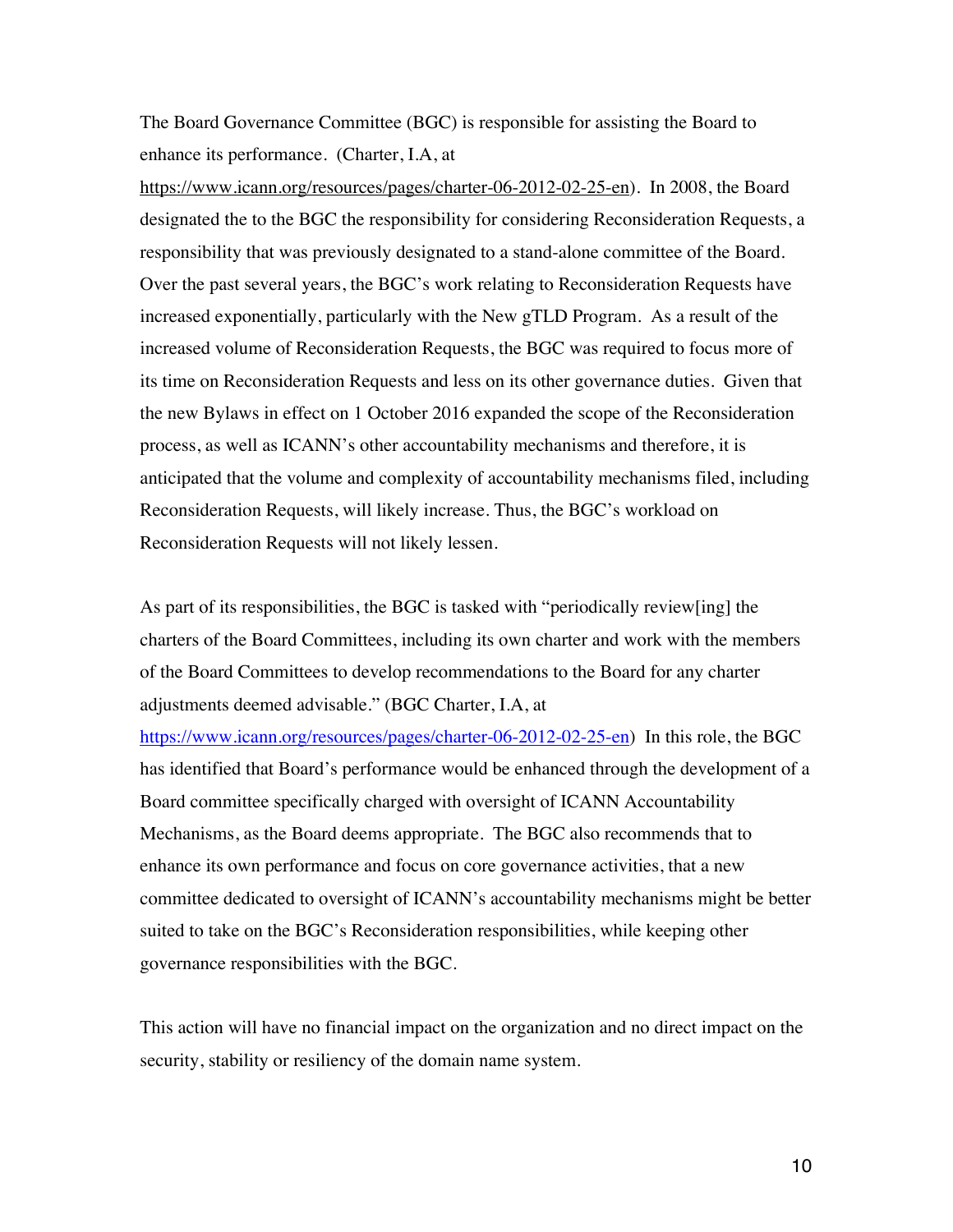This is an Organizational Administrative Action not requiring public comment.

| Submitted By: | John O. Jeffrey        |
|---------------|------------------------|
| Date:         | 27 January 2017        |
| Email:        | john.jeffrey@icann.org |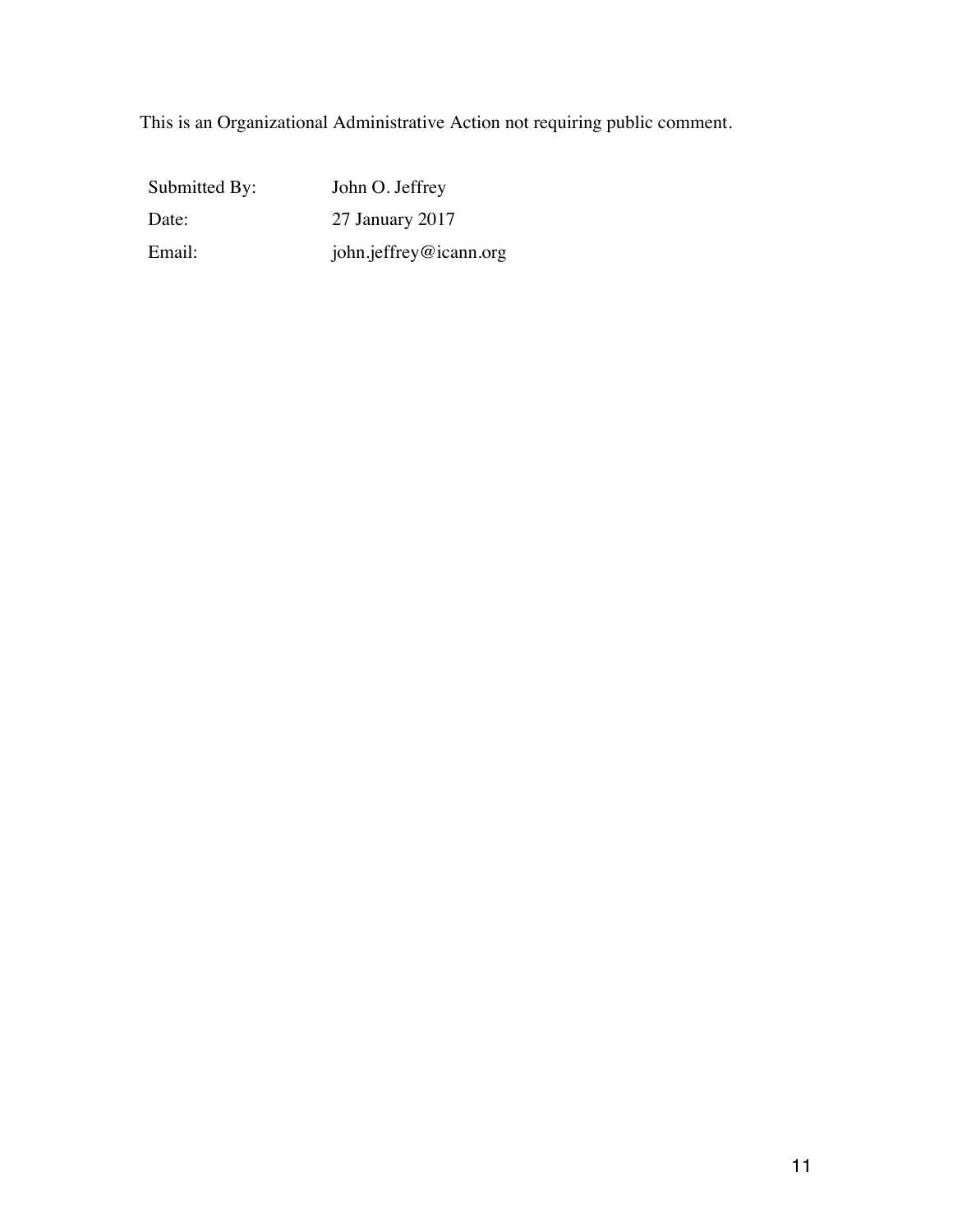**Directors and Liaisons,**

**Attached below please find Notice of date and time for a Regular Meeting of the ICANN Board.** 

**3 February 2017 – Regular Meeting of the ICANN Board of Directors - at 16:45 UTC (8:45am in Los Angeles). This Board meeting is estimated to last approximately 60 minutes.**

**https://www.timeanddate.com/worldclock/fixedtime.html?msg=ICANN+B oard+Meeting&iso=20170203T0845&p1=137&ah=1**

# **REGULAR MEETING OF THE ICANN BOARD**

Consent Agenda

- Approval of Board Meeting Minutes from 13 December 2016
- Delegation of the پاکستان. Internationalized Domain Name ccTLD representing Pakistan in Arabic script
- Security and Stability Advisory Committee Appointment
- Amendment to .XXX Registry Agreement
- Independent Review of the Generic Names Supporting Organization (GNSO) Plan of Recommendations
- Appointment of Board Designees for New Specific Reviews: Registration Directory Service (RDS) Review Team
- Appointment of Board Designees for New Specific Reviews: Second Security, Stability, and Resiliency of the Domain Name System
- GNSO Council Request: Compliance with Inter-Registrar Transfer Policy Part C (IRTP-C)
- GAC Advice: Hyderabad Communiqué (November 2016)

Main Agenda

- Consideration of Board Governance Committee's Advice to form a Board Accountability Mechanisms Committee
- AOB